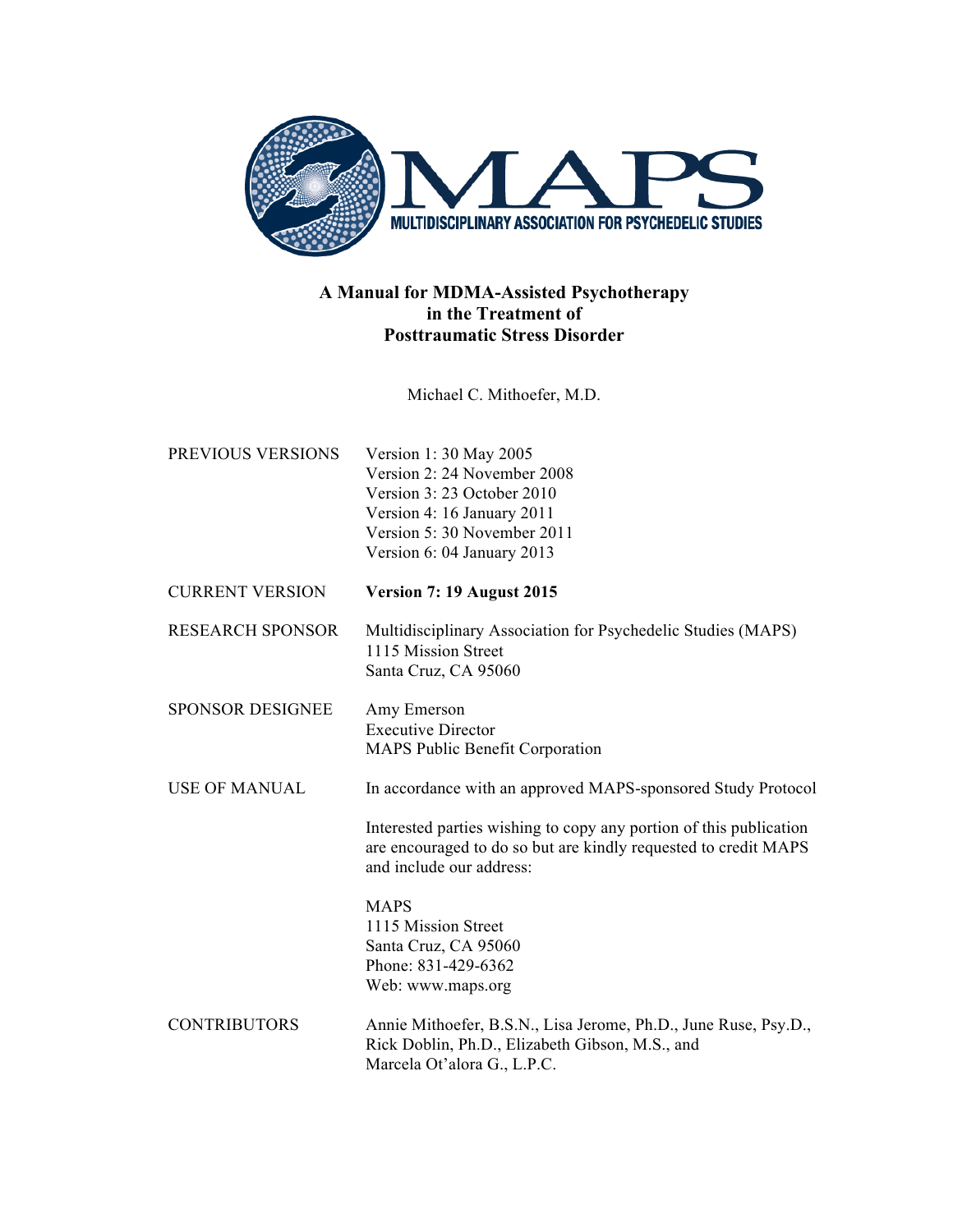# **Table of Contents**

| 1.5 Empathetic Presence & Listening, Non-Directive Communication, and Inner7         |  |
|--------------------------------------------------------------------------------------|--|
|                                                                                      |  |
|                                                                                      |  |
|                                                                                      |  |
|                                                                                      |  |
|                                                                                      |  |
|                                                                                      |  |
|                                                                                      |  |
|                                                                                      |  |
|                                                                                      |  |
|                                                                                      |  |
|                                                                                      |  |
|                                                                                      |  |
|                                                                                      |  |
|                                                                                      |  |
|                                                                                      |  |
|                                                                                      |  |
|                                                                                      |  |
|                                                                                      |  |
|                                                                                      |  |
|                                                                                      |  |
|                                                                                      |  |
|                                                                                      |  |
|                                                                                      |  |
|                                                                                      |  |
|                                                                                      |  |
|                                                                                      |  |
|                                                                                      |  |
|                                                                                      |  |
|                                                                                      |  |
| . 43                                                                                 |  |
|                                                                                      |  |
|                                                                                      |  |
|                                                                                      |  |
|                                                                                      |  |
|                                                                                      |  |
|                                                                                      |  |
|                                                                                      |  |
|                                                                                      |  |
| 9.0 Appendix A: Comparison of Therapeutic Approaches for Treating PTSD57             |  |
| 9.1 Internal Family Systems Therapy (IFS) and MDMA-Assisted Psychotherapy Compared57 |  |
|                                                                                      |  |
|                                                                                      |  |
| 11.0 Appendix C: Comparison of Therapeutic Methods for Treating PTSD  60             |  |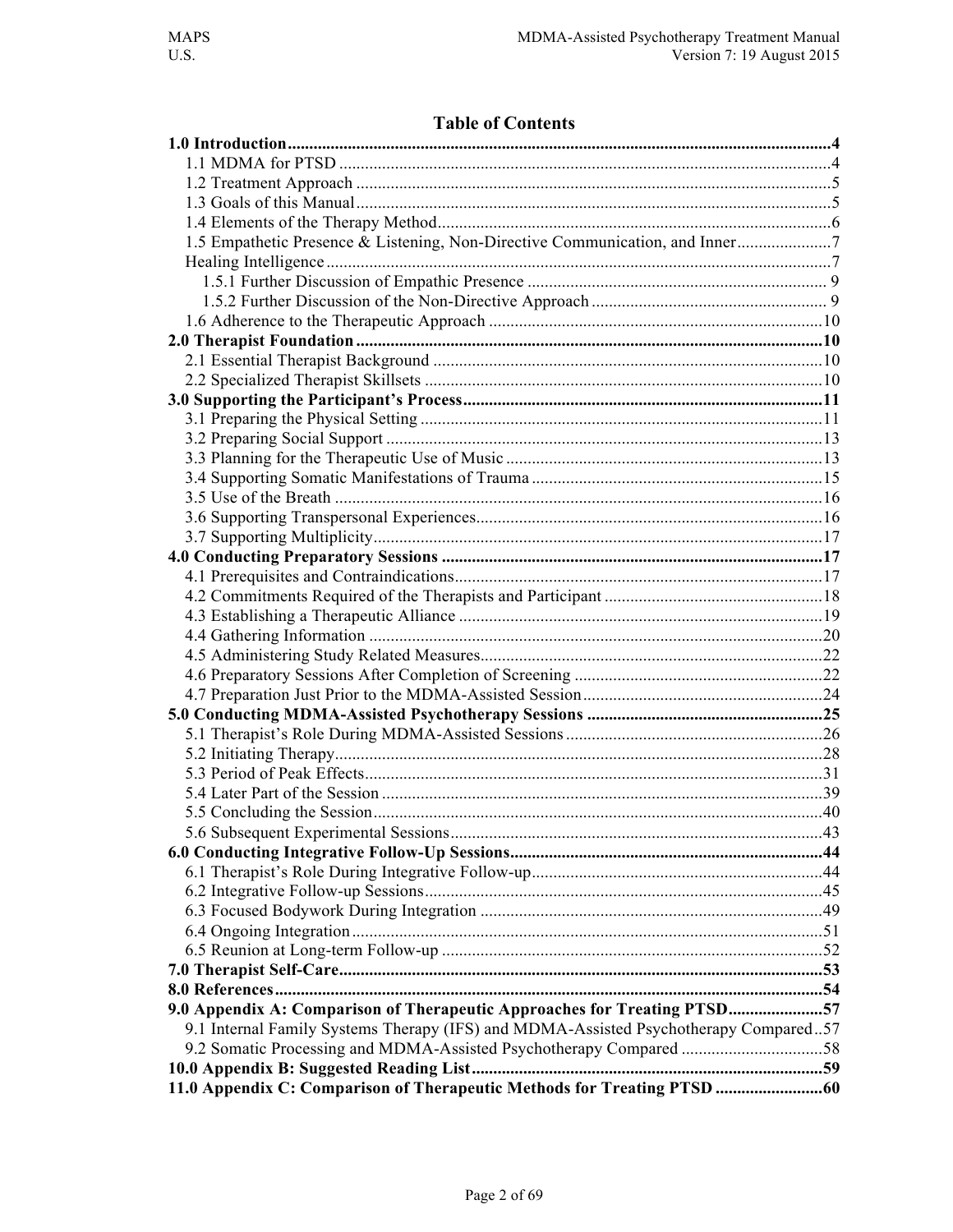| Element 1: Establishing a Safe and Supportive Therapeutic Setting and a Mindset Conducive |  |
|-------------------------------------------------------------------------------------------|--|
|                                                                                           |  |
| Element 2: Anxiety Management Training (AMT)/Stress Inoculation Training (SIT) 66         |  |
|                                                                                           |  |
|                                                                                           |  |
|                                                                                           |  |
|                                                                                           |  |
|                                                                                           |  |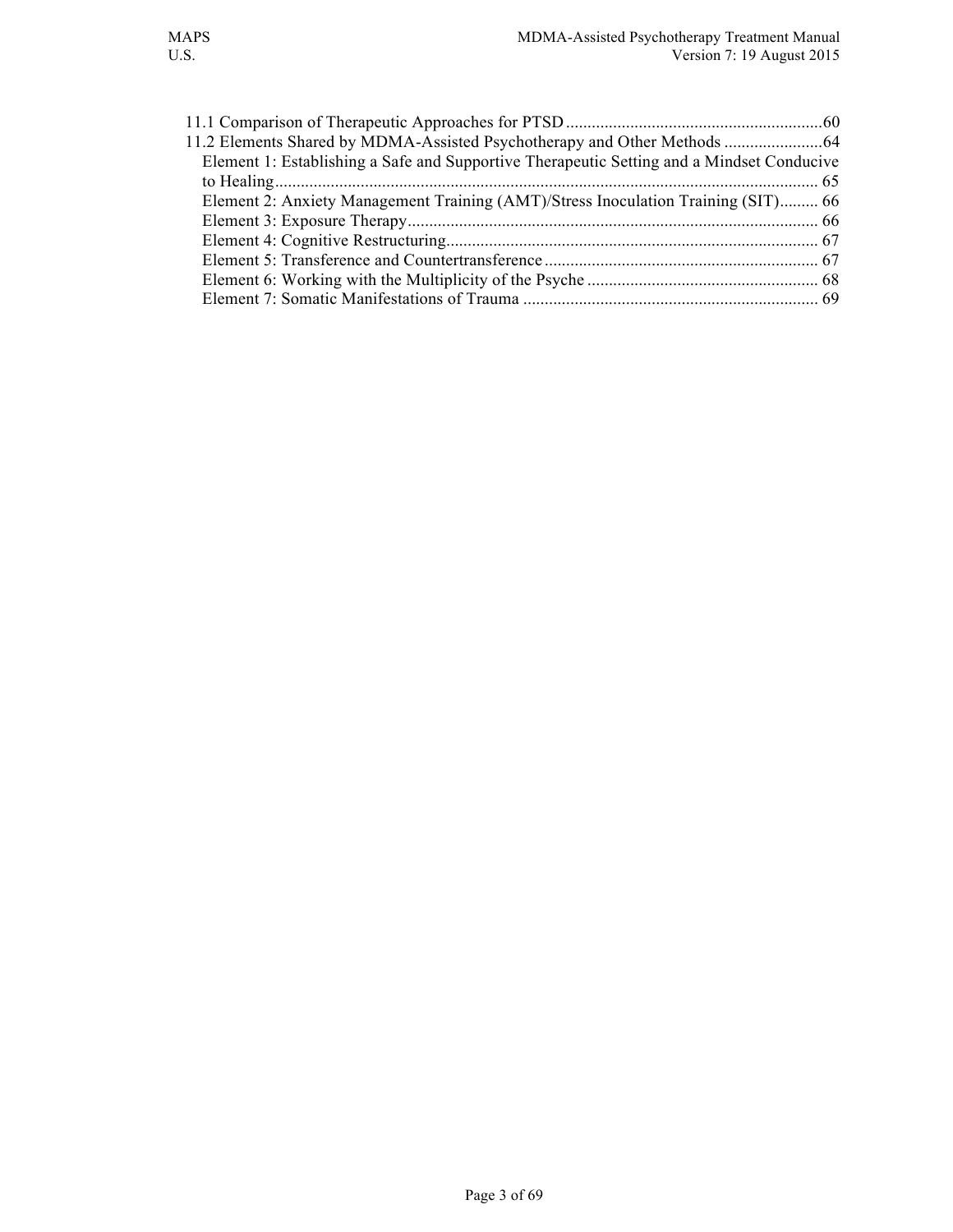# **1.0 Introduction**

The Multidisciplinary Association for Psychedelic Studies (MAPS) is sponsoring clinical trials to explore the potential risks and benefits of 3,4-methylenedioxy-N- methamphetamine (MDMA) assisted psychotherapy in chronic posttraumatic stress disorder (PTSD) participants. This manual provides researchers with a method of MDMA-assisted psychotherapy to be used as a model in conducting these trials and is intended only for use with subjects of an approved clinical trial who have provided their informed consent.

## **1.1 MDMA for PTSD**

PTSD is a serious public health problem that causes significant suffering and contributes substantially to health care costs [1]. A complex biopsychosocial condition, PTSD is characterized by a combination of three types of symptoms:

- 1. Hyperarousal symptoms, such as hypervigilance, anxiety, and sleep disturbance.
- 2. Intrusive re-experiencing of traumatic experiences, such as intrusive memories, nightmares, or flashbacks.
- 3. Avoidance symptoms, including emotional numbing and withdrawal.

PTSD is a disorder about which there are still many unanswered questions regarding psychological and pharmacological interventions and for which there are, to date, only two similarly acting FDA-approved medications [2]. A prevalent pharmacological approach to treatment of PTSD has been to seek drugs that attempt to directly decrease symptoms and/or reduce the adverse effects of trauma and chronic stress on the brain. The most widely recognized psychotherapies for PTSD include Prolonged Exposure, Cognitive Reprocessing, Eye Movement Desensitiziation and Reprocessing, and psychodynamic psychotherapy [1]. There are a number of other approaches in clinical use and/or in research trials. These include Internal Family Systems Therapy (IFS) [3], Sensorimotor Psychotherapy [4], Somatic Experiencing [5], Virtual Reality [6, 7], and others. The majority of these therapies require engaging in exposure to trauma-related cues, memories or thoughts.

Another approach, such as the MDMA-assisted psychotherapy being studied in these clinical trials, involves developing drugs that will catalyze the therapeutic process when used in conjunction with psychotherapy. In this method of treatment, biological and psychotherapeutic approaches are applied synergistically to facilitate trauma processing, thereby decreasing or eliminating chronic hyperarousal and stress reactions to triggers, rather than attempting to directly suppress symptoms resulting from those reactions.

Because PTSD involves a deficit in the extinction of fear conditioning, a combined treatment of MDMA and psychotherapy may be especially useful for treating PTSD since MDMA can attenuate the fear response and decrease defensiveness without blocking access to memories or preventing a deep and genuine experience of emotion [8].

While the specific mechanisms involved are not completely understood, MDMA is known to significantly decrease activity in the left amygdala [9]. Studies in healthy volunteers suggest that MDMA alters recognition of and responses to expressions of facial emotion in ways that foster greater rapport [10, 11], such as making facial expressions of positive emotion easier to recognize and negative emotions harder to detect. This action is compatible with reported effects of MDMA such as reduction in fear or defensiveness and it contrasts with the stimulation of the amygdala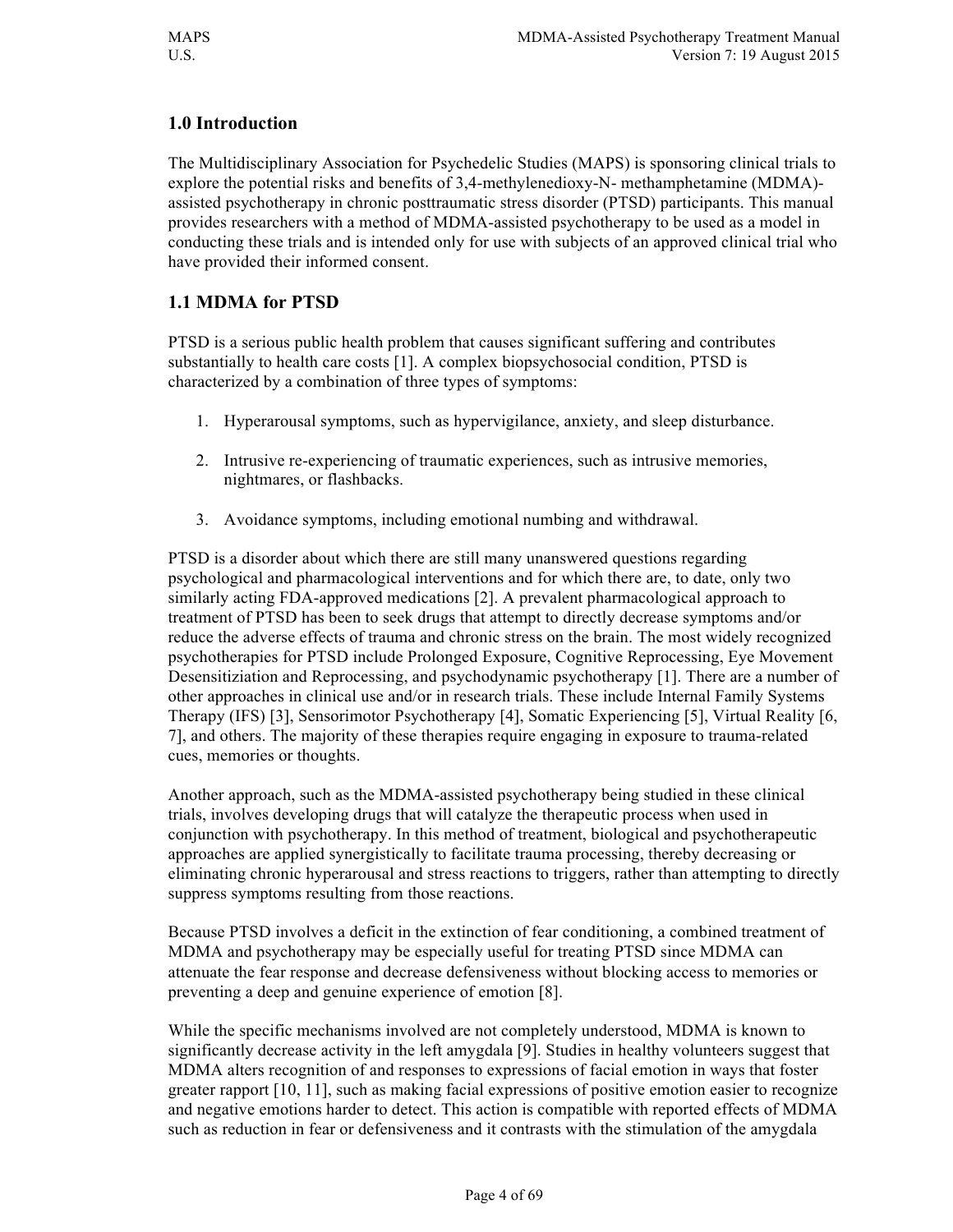observed in animal models of conditioned fear, a state similar to PTSD [12, 13]. Current studies of MDMA-assisted psychotherapy suggest that this reduction in stress-induced activation of the amygdala may be enhanced by interaction with the therapists during and after the MDMA experience.

# **1.2 Treatment Approach**

The foundation for this therapeutic approach was laid by Stan and Christina Grof, Leo Zeff, George Greer, Requa Tolbert, Ralph Metzner, and many others [8, 14-17]. The basic premise of this treatment approach is that the therapeutic effect is not due simply to the physiological effects of the medicine; rather, it is the result of an interaction between the effects of the medicine, the therapeutic setting and the mindsets of the participant and the therapists. MDMA produces an experience that appears to temporarily reduce fear [14], increase the range of positive emotions toward self and others, and increase interpersonal trust without clouding the sensorium or inhibiting access to emotions. MDMA may catalyze therapeutic processing by allowing participants to stay emotionally engaged while revisiting traumatic experiences without being overwhelmed by anxiety or other painful emotions. Participants are able to experience and express fear, anger, and grief as part of the therapeutic process with less likelihood of either feeling overwhelmed by these emotions or of avoiding them by emotional numbing. In addition, MDMA can enable a heightened state of empathic rapport that facilitates the therapeutic process [18] and allows for a corrective experience of secure attachment and collaboration with the therapists. At some point during the MDMA experience feelings of empathy, love, and deep appreciation often emerge in conjunction with a clearer perspective of the trauma as a past event and a heightened awareness of the support and safety that exist in the present. Research participants have said that being able to successfully process painful emotions during MDMAassisted psychotherapy has given them a template for feeling and expressing pain that has "changed their relationship to their emotions."

MDMA may also provide access to meaningful spiritual experiences and other transpersonal experiences, release of tensions in the body, and a sense of healing on a non-verbal level that are incompletely understood, but are considered important by many participants.

The successful use of MDMA in therapy depends on "the sensitivity and talent of the therapist who employs [it]" [19]. The therapists work with the participant to establish a sense of safety, trust, and openness, as well as to emphasize the necessity of trusting the wisdom of the participant's innate capacity to heal the wounds of trauma. Greer and Tolbert [14] suggest that "the relationship should be oriented toward a general healing for the client, who should feel safe enough in the therapists' presence to open fully to new and challenging experiences." Establishing these conditions requires that the therapists carefully set the parameters of treatment and prepare the participant before each MDMA-assisted session, and then provide appropriate support following the session so that the experience can be successfully integrated.

## **1.3 Goals of this Manual**

This manual provides researchers with a largely non-directive method of MDMA-assisted psychotherapy to be used in conducting a scientific study (see study protocol) in order to develop and test an investigational form of drug-assisted psychotherapy. In this manual, the therapists are also referred to as "investigators" and the people who participate in the experimental psychotherapy sessions are referred to as "participants" or "subjects" rather than as "patients" (NOTE: throughout this manual, quotations from study participants are printed in italics.) This manual is used in conjunction with an approved study protocol, a separate document describing the study design. The design typically involves several experimental sessions with associated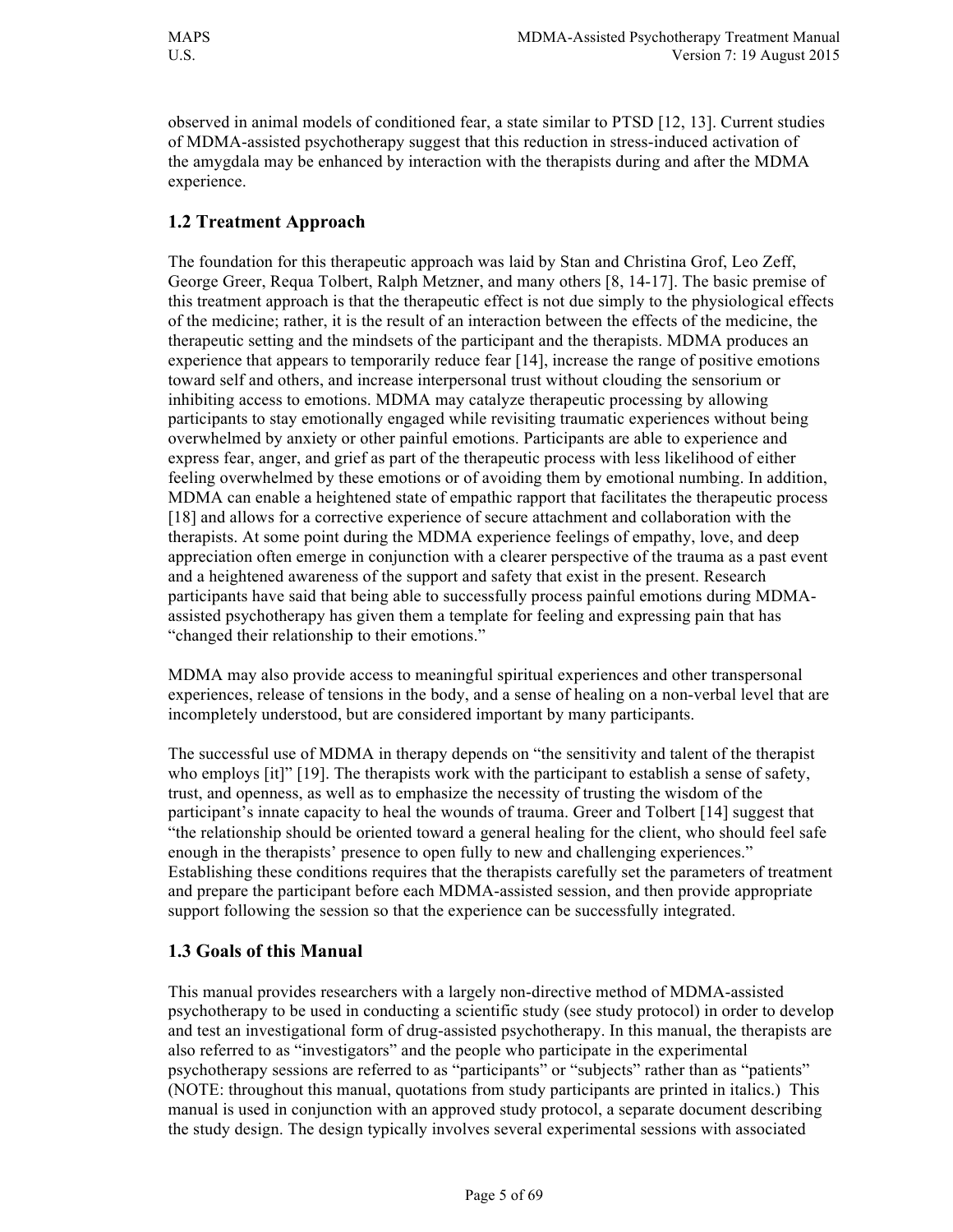preparatory sessions and integrative sessions. Non-drug sessions range from one to one and a half hours of interaction and MDMA-assisted therapy sessions range from six to eight hours of interaction with a team of two co- therapists, generally one female and one male.

The specific goals of this manual are to:

- 1. Delineate the core elements of the MDMA-assisted psychotherapy method used in MAPS-sponsored PTSD treatment studies.
- 2. Educate therapists about the phases and steps involved in conducting MDMA-assisted psychotherapy for the treatment of PTSD.

This manual is to be used as the basis for the controlled clinical trials that are required to standardize and validate MDMA-assisted psychotherapy as an approach to treatment for PTSD. As it is intended, the therapy:

- Encompasses the essential elements described in this manual and adherence measures.
- Avoids interactions that are proscribed by this manual and adherence measures.
- Allows individual therapist teams to include therapeutic interventions based on their own training, experience, intuition, and clinical judgment, provided interventions are compatible with the tenor of the method and appropriate to the participant's unfolding experience.

#### **1.4 Elements of the Therapy Method**

Elements of this therapeutic method build upon the therapists' background and training while incorporating specific concepts to be used across therapy teams. This approach is intended to establish a standardized approach to treatment and at the same time to provide creative latitude for individual therapist teams to apply their own intuition and training. Core elements and important concepts that will be discussed throughout this manual are highlighted below.

- Participant **safety and wellbeing** are always prioritized ahead of any scientific goals of the study.
- A qualified therapist with the appropriate **training and experience** relevant to the methods in this manual is required.
- Providing adequate participant **preparation and orientation** to the therapy is vital.
- Creating an appropriate **set, setting, and support system** during MDMA-assisted sessions and follow-up is essential.
- The development of **therapeutic alliance and trust** over the course of therapy is essential.
- A **nondirective approach to therapy** based on **empathetic rapport and empathetic presence** should be used to support the participant's own unfolding experience and the body's own healing process. A non-directive approach emphasizes invitation rather than direction.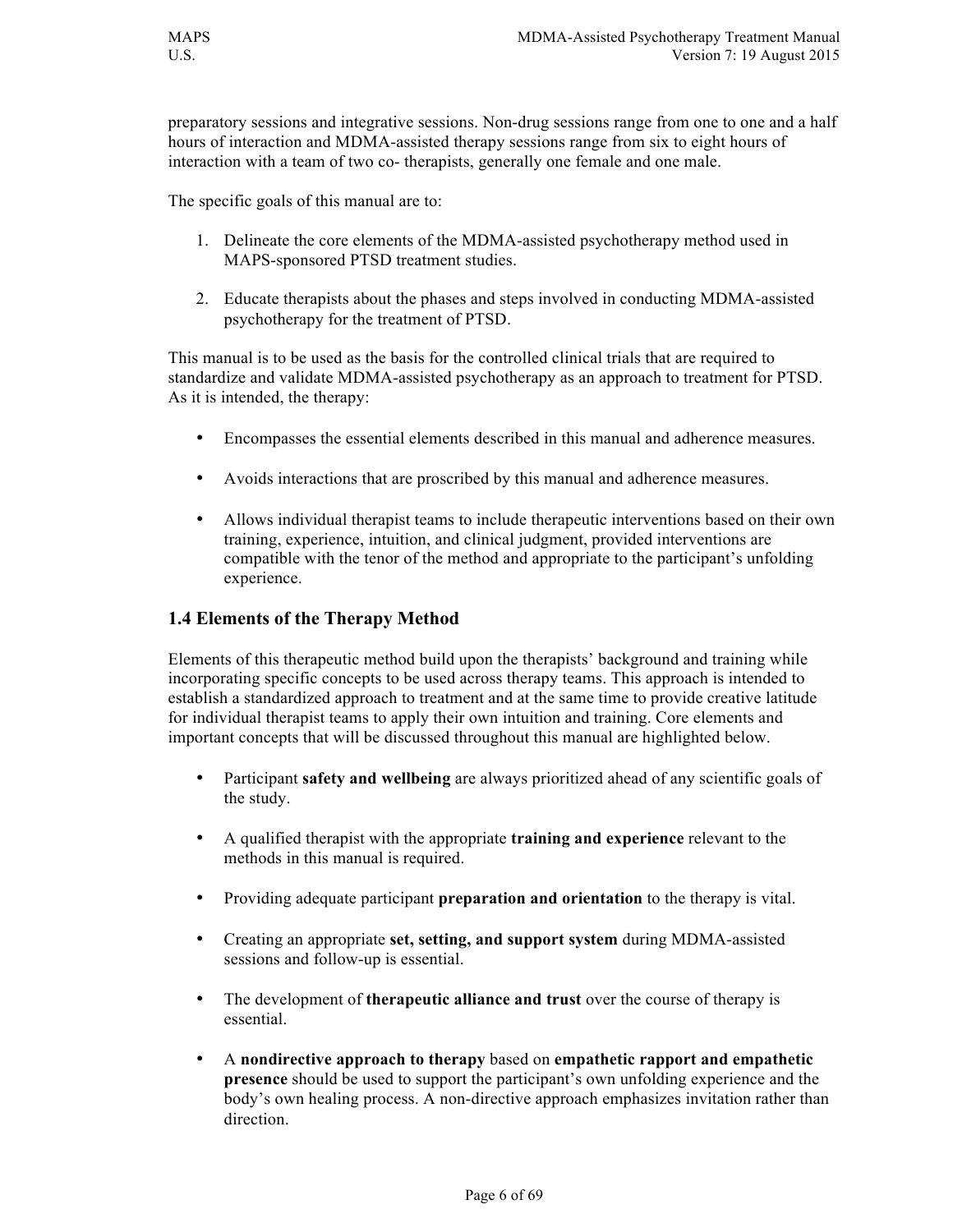- It is essential to encourage the participant to trust her/his **inner healing intelligence**, which is a person's innate capacity to heal the wounds of trauma. It is important to highlight the fact that the participant is the source of her/his own healing. The MDMA and the therapists are likely to facilitate access to, but are not the source of, the healing process.
- **Intervention** in the form of guidance or redirection, when deemed appropriate, can be used to facilitate the participant's processing. Therapists must attend to balancing their responsibilities as facilitators and as noninvasive empathic witnesses.
- The therapy should enable the **processing of trauma** rather than the avoidance of traumatic memories; however, this should be done with respect for protective mechanisms, which are referred to in different models of therapy as "resistance", "defenses", "protectors" etc. The therapists should facilitate awareness of and curiosity about any apparent resistance that arises rather than simply attempting to overcome it.
- Therapists seek to **maximize the benefits of the inner experience catalyzed by MDMA**, while at the same time **ensuring that the participant is safe and is not retraumatized** by internal conflicts that may arise.
- Therapeutic techniques should be available to **address somatic manifestations of trauma** that arise. These may include one or more approaches such as nurturing touch, focused bodywork, breathing techniques, or other approaches to somatosensory processing.
- It is important to include various tools such as music, focused bodywork, breathing, or other techniques in the therapeutic setting to **evoke and support emotional experience** while avoiding distraction from the participant's experience.
- **Integration** is viewed as an **essential and ongoing process** as experience unfolds and resolves. Follow-up contact with the therapists by phone and during scheduled integration visits is necessary to support successful integration. During non-drug follow-up psychotherapy sessions, the therapists aim to address any difficulties that may have arisen following MDMA-assisted sessions and to anchor the lessons gained in a non-ordinary state of consciousness so they can be integrated into daily life.
- The therapy requires **a thorough understanding of the nature of MDMA effects** and the **non-linear manner** in which they can lead to healing effects.

## **1.5 Empathetic Presence & Listening, Non-Directive Communication, and Inner Healing Intelligence**

Empathic presence includes providing a non-judgmental environment, which offers psychological permission to talk openly and honestly. It requires listening beneath and beyond the spoken words for deeper meanings, acknowledging the other's suffering, and validating her/his feelings. Empathic presence also involves appreciating and even rejoicing in another's accomplishments at a level of genuine sincerity that conveys to the other person her/his importance. Empathic presence decreases feelings of abandonment and isolation.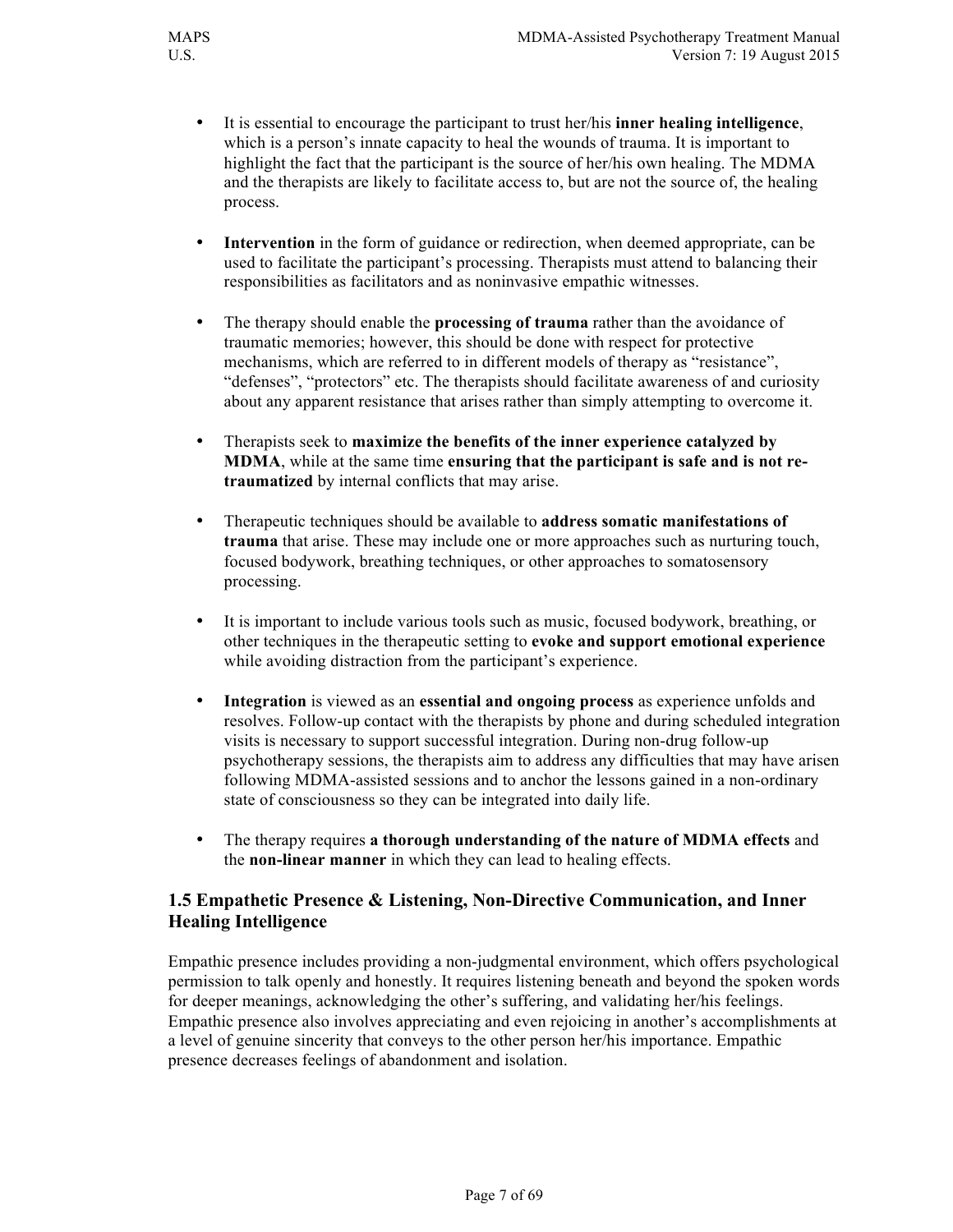Empathetic listeners are relaxed but engaged, ask questions and explore without prying. The

listener maintains appropriate eye contact and offers reassuring, appropriate touches if culturally acceptable. Empathic listeners may be required to admit they don't have answers.

Important components of empathetic listening and active listening:

- Minimal encouragement, verbal and non-verbal
- Invitation rather than direction
- Paraphrasing
- Reflecting
- Emotional labeling
- Validating
- Reassurance and waiting
- Allowing participants to come to conclusions themselves.

Non-directive communication also uses invitation rather than direction. For example:

- "We encourage you to ..."
- "This might be a good time to ..."
- Use the gerund of a word: instead of "breathe" say "breathing" because it is suggestive rather that directive.
- Reflecting back to the participant what they are saying in order to continue conversation without being directive.

Inner healing intelligence is a concept used throughout this manual to help put the participant in touch with their innate ability to heal and grow. The following analogies may be helpful in explaining the concept:

- The body knows how to heal itself. If someone goes to the emergency room with a laceration, a doctor can remove obstacles to healing (e.g. remove foreign bodies, infection, etc.) and can help create favorable conditions for healing (e.g. sew the edges of the wound close together), but the doctor does not direct or cause the healing that ensues. The body initiates a remarkably complex and sophisticated healing process and always spontaneously attempts to move toward healing. The psyche too exhibits an innate healing intelligence and capacity.
- Seeds want to become a plant; it is the natural way.
- A tree always grows toward the sun; it is the tree's natural inclination.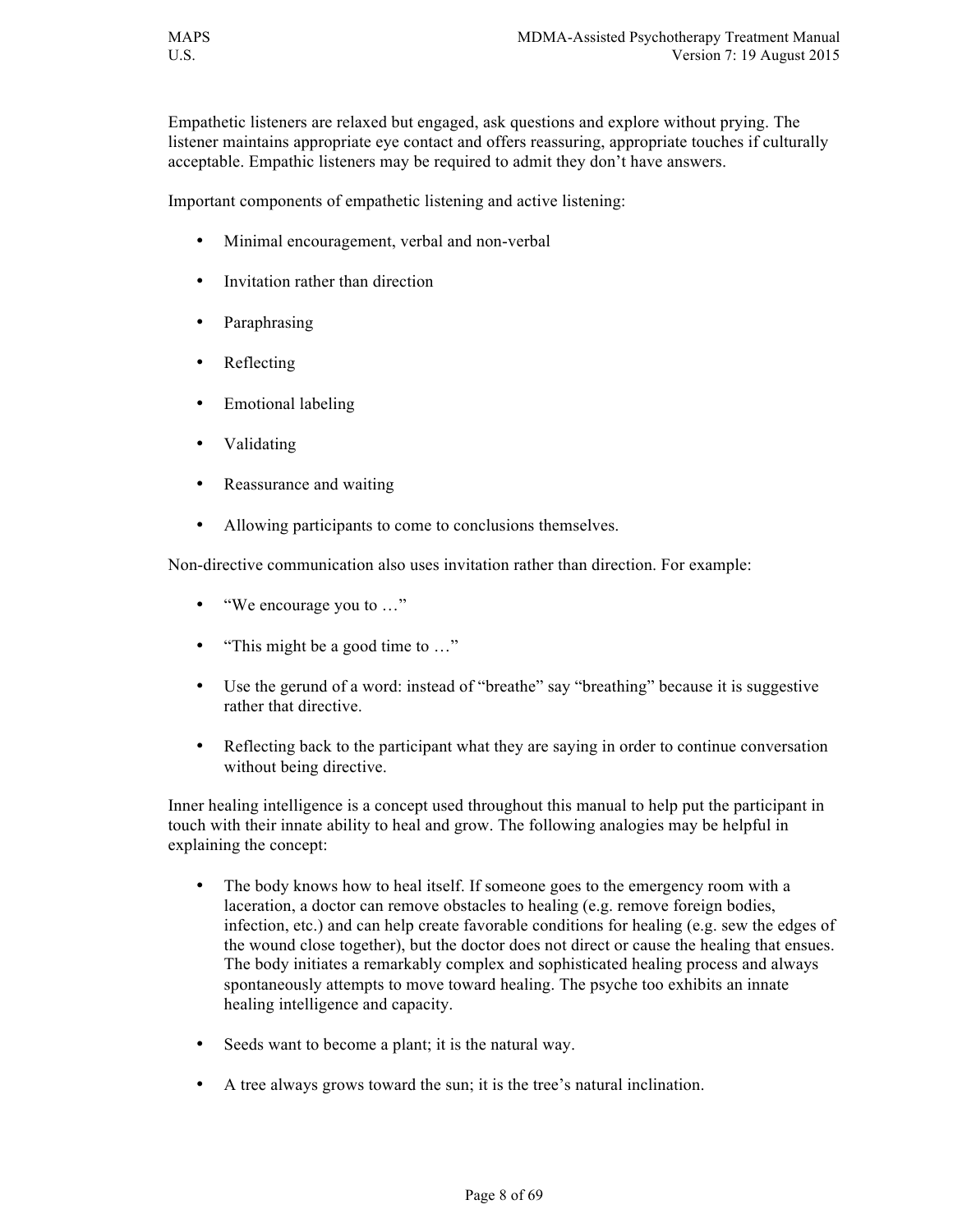## **1.5.1 Further Discussion of Empathic Presence**

This manual describes an overall approach to providing an optimal set and setting for MDMAassisted psychotherapy. Within that approach therapists are expected to draw upon their own training and experience in various models of psychotherapy to help them understand and respond to a participant's process. Appendix C includes a table (see Section 11.1) and an article (see Section 11.2) examining areas of overlap between our method of MDMA-assisted psychotherapy and elements of other methods of therapy. Awareness of these areas of overlap can inform therapists' understanding of various elements of MDMA-assisted sessions, and can guide them in decisions about their own interactions with study participants. However, as pointed out in the first few paragraphs of the article in Appendix C, the understanding gained from applying theoretical models underlying various methods of psychotherapy should be balanced with the importance of therapists maintaining "beginners mind" just as they are encouraging participants to do. In fact, for the therapists there are two aspects of "beginner's mind" that we consider important:

- 1. "Beginner's mind" about what the participants process will be
- 2. "Beginner's mind" about their own way of understanding or interpreting the participants process

The latter is important to avoid a significant pitfall: a need to fit the participant's experience into the therapist's own theoretical framework could limit their ability to support the unfolding process with an attitude of openness, compassion and curiosity. Stan Grof expressed this succinctly in responding to a question during a Grof Transpersonal Training session. A student asked him how he would approach someone who seemed to be manipulating rather than having a genuine spontaneous process. This question could have elicited a lengthy and erudite discussion of psychodynamics (of which Stan was certainly capable after many years of psychoanalytic training earlier in his career), but Stan responded with this statement, "In that situation I prefer to believe something is happening that I do not understand" (MM personal verbal communication as I remember it, 1992).

## **1.5.2 Further Discussion of the Non-Directive Approach**

Describing this approach to therapy as "non-directive" can lead to some confusion for therapists, because the overall approach does include some instances of more directive communication from the therapists. The essence of what we mean by "non-directive" rests in the **timing** of interventions. It is not a prohibition against more active engagement under appropriate circumstances. In fact, there are occasions when failure to offer direction in a sensitive way would be problematic, just as being overly directive is problematic. What is essential is that the pace of the session allows for the participant's own process to unfold spontaneously; that the therapists allow ample time for this unfolding before offering direction. For example, if a participant is feeling stuck, the initial approach should be to encourage them to experience and express this stuck feeling as fully as possible, trusting that the inner healing intelligence will guide the response. Or, if a participant seems to be avoiding an important subject, the therapists should take note, but should not immediately intervene, allowing time for the possibility that the participant will acknowledge and address the avoidance themselves, which is likely to have a more powerful impact than an observation by the therapists. In this way, delaying an intervention may lead to its being unnecessary. Later in the session, if feelings of stuckness, avoidance, or other significant unresolved aspects of the process remain, it can be very helpful, for the therapists to offer direction, as long as it is done in the spirit of collaborative inquiry and invitation, leaving the choice up to the individual. Offering direction at specific times within the context of a session that has allowed and encouraged the participant's inner healing intelligence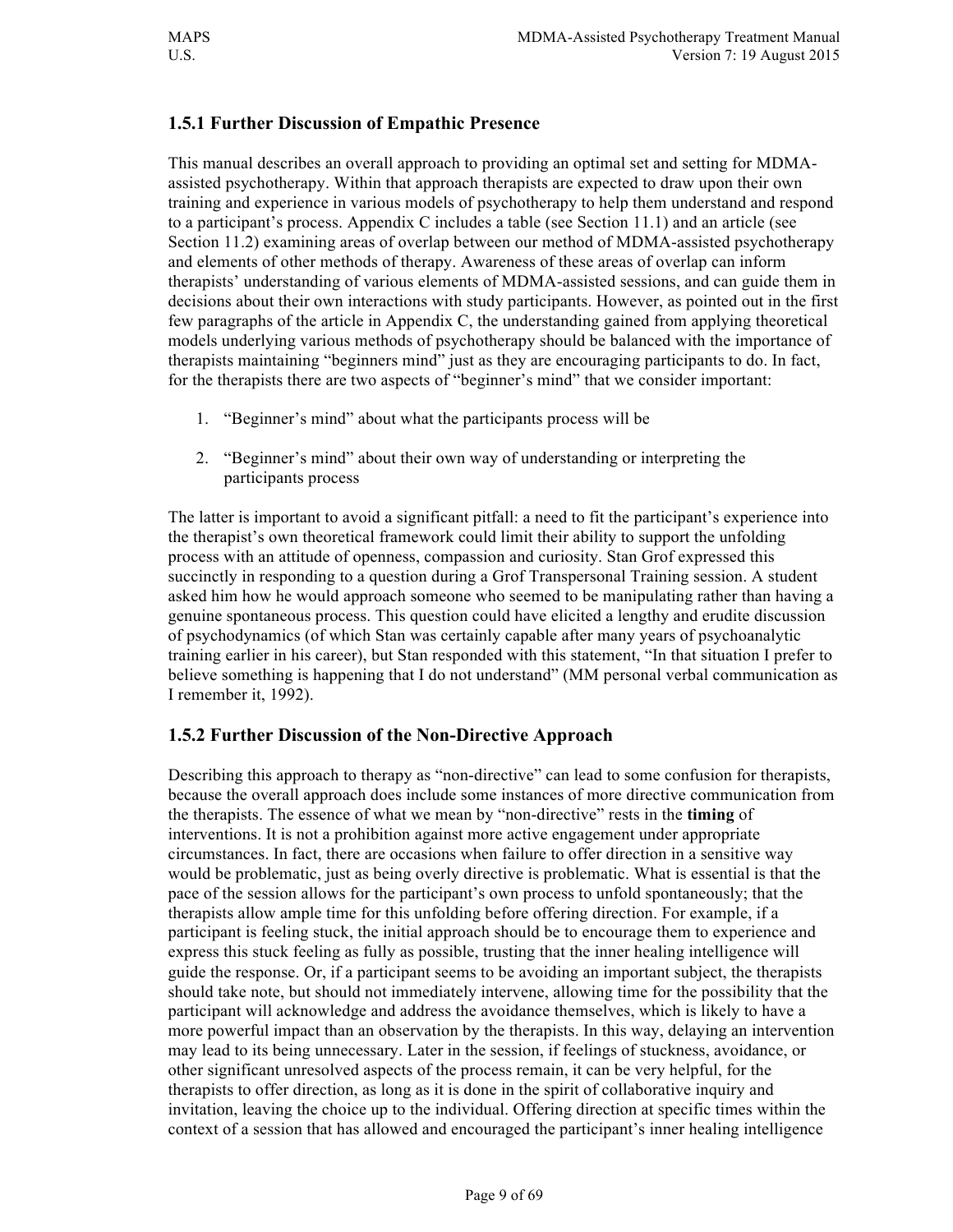to take the overall lead, and has respected the participant's choices about whether to follow directions that are suggested is entirely compatible with our definition of a non-directive approach.

## **1.6 Adherence to the Therapeutic Approach**

Adherence to the essential elements of this manual will be measured by independent review of session videos against adherence criteria. The adherence measures for each type of session can be found in the Adherence Manual.

## **2.0 Therapist Foundation**

Therapists will receive specific training in the MDMA assisted therapy method, approved study protocol and latest version of the Investigator Brochure in order to participate as investigators in the clinical trials. Training on the method consists of reading this manual and participating in a training program that includes watching videos of research sessions. Training may also include other modules such as observing a session, role play or attending supplemental trainings given by MAPS or applicable outside trainings, such as Holotropic Breathwork [20]. In addition to this specific training, it is required that participating therapists have a proper background, education and experience as therapists. An important element of this background is experience with therapy for PTSD, which likely will include widely recognized therapies such as Prolonged Exposure (PE), Cognitive Processing (CPT), Eye movement desensitization and reprocessing (EMDR) and psychodynamic psychotherapy. In addition, there are other less widely recognized approaches that offer valuable experience for MDMA researchers. These include: Internal Family Systems (IFS), Voice Dialogue, Psychosynthesis, Hakomi, Sensorimotor Therapy, Holotropic Breathwork, Jungian psychology, Buddhist psychology, and Virtual Reality. Elements of each of these psychotherapeutic approaches may occur spontaneously in MDMA-assisted therapy.

## **2.1 Essential Therapist Background**

The therapists should have a client-centered orientation so they are comfortable following and supporting whatever course the participant's own emotional process takes, rather than trying to impose upon it a predetermined course or outcome. This relatively nondirective approach may require a challenging adjustment for some therapists with training and experience in other methods. It is an inherent, ongoing challenge for any therapist undertaking this approach to strike a skillful balance between allowing the participant's process to take its unique course and offering guidance or direction when appropriate. In conjunction with this challenge, therapists are charged with maintaining a high level of empathic presence throughout the therapy session. This empathic presence helps the participant stay with her/his inner process when it is important to do so, and also enhances the therapists' ability to appropriately respond to the participant's non- verbal behavior, have a dialogue with the participant when necessary, and offer nurturing touch or other supportive methods when indicated. It is required that at least one therapist on the team be prepared to teach a method of stress inoculation such as diaphragmatic breathing and to be well versed in a method of addressing somatic manifestations.

## **2.2 Specialized Therapist Skillsets**

The MAPS training program is designed to teach competency in applying the essential elements of this method of MDMA-assisted psychotherapy. Other tools that each therapist uses to help participants move through emotional blocks, address somatic manifestations of trauma, and integrate the MDMA experience will be determined by that therapist's preexisting skill sets. Some therapist trainings that has proven helpful are as follows: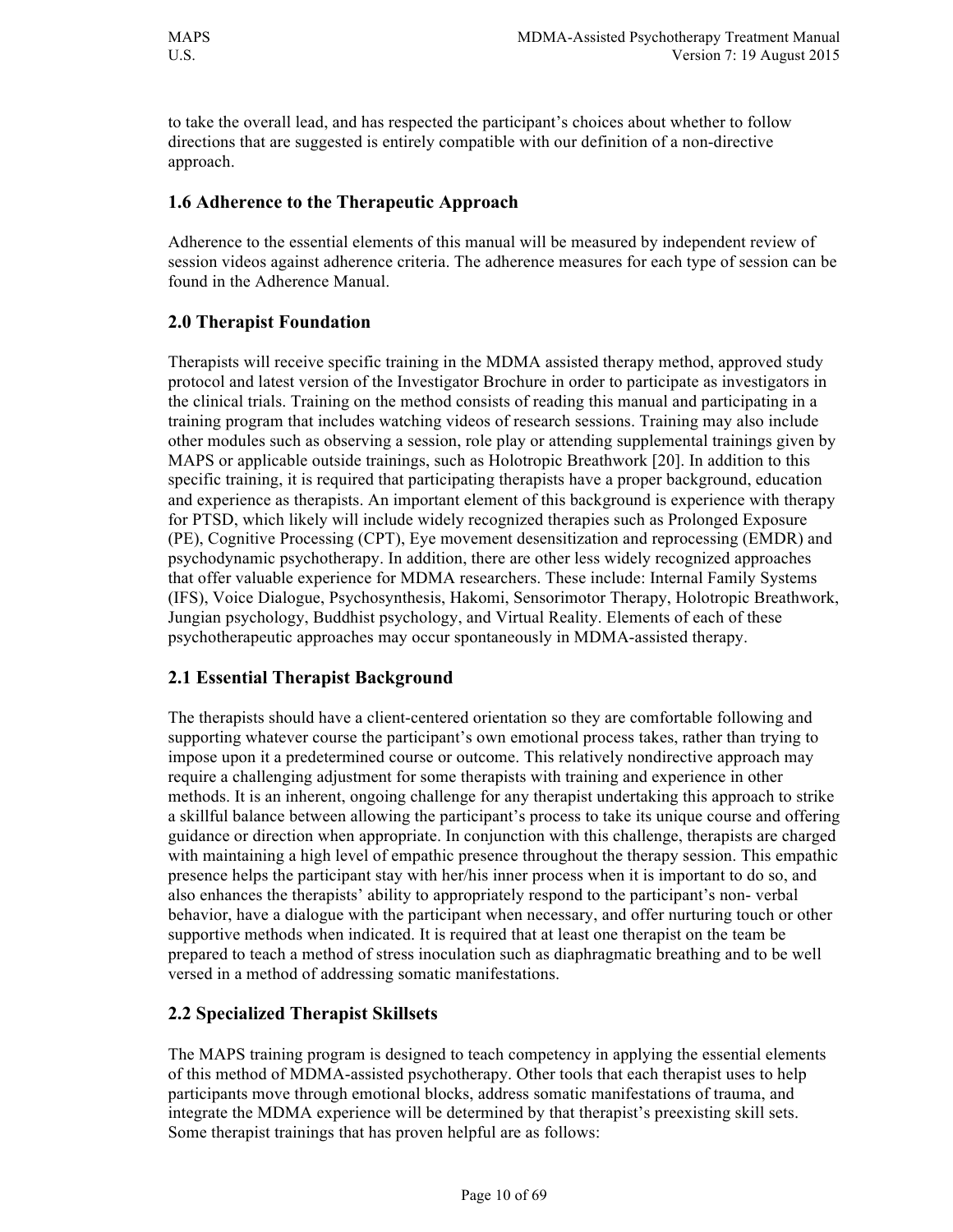- Holotropic Breathwork training is an excellent preparation for therapists because it provides experience working with non-ordinary states of consciousness (in this case induced by breath, music, mindset and setting) as well as training in the cartography of non-ordinary states, the use of music to support non-ordinary states and the ethical use of focused bodywork and nurturing touch [20]. Throughout this manual, "focused bodywork" is used to refer to touch in the form of giving resistance for the participant to push against. "Touch" will be used as a broader term, including both "focused bodywork" and "nurturing touch."
- Therapists may benefit from training and experience in Internal Family Systems Therapy (IFS) or some other model (e.g. Voice Dialogue or Psychosynthesis) that recognizes and addresses the multiplicity of the psyche [3, 21-23]. Training in these methods provides an understanding that multiplicity in the absence of high degree dissociation is a normal phenomenon. This is applicable because multiplicity often becomes more apparent during MDMA-assisted psychotherapy. During and after MDMA-assisted sessions, the participant may have a heightened awareness of different parts of his/her psyche, and it is essential that such experiences not be pathologized by the therapists.
- Therapists may also benefit from training or background in Sensorimotor Psychotherapy or other techniques recognizing sensorimotor-level psychological influence. Through "connecting psychological symptoms and physiological states" [24], the participant can be encouraged to work with her/his body to process trauma. Other forms of training or background that include mindful use of touch, somatic oriented therapies and focused bodywork can provide important therapeutic tools that are compatible with this treatment method and can facilitate energy movement and release of body tensions.
- Training or background in Hakomi and other mindfulness based approaches that focus on present moment experience is applicable to this treatment method. Practitioners of Hakomi view people as self-organizing systems, organized psychologically around core memories, beliefs, and images [25]. Through working with core material and changing core beliefs, people can transform their way of being in the world.

Although this description of therapists' backgrounds is not meant to be prescriptive or exclusive, some experience with these or similar methods of treating trauma is desirable. Strictly behavioral or cognitive behavioral approaches, while applicable to some extent, are likely to be limiting in the context of MDMA-facilitated psychotherapy if they are not balanced by other approaches.

## **3.0 Supporting the Participant's Process**

Before therapy starts, important considerations should be addressed with regards to providing the set and setting necessary to support the participant's therapeutic process. These considerations include: preparing the physical setting, assessing the participant's social support network, preparing programs of music, and preparing a co-therapy team that can work together effectively. During the entire therapeutic process, the therapists must continue to create and communicate a setting of safety and support.

## **3.1 Preparing the Physical Setting**

Establishing a safe and therapeutic physical setting and mind set for the participant requires that the therapists take an active role in creating an environment that is conducive to the MDMA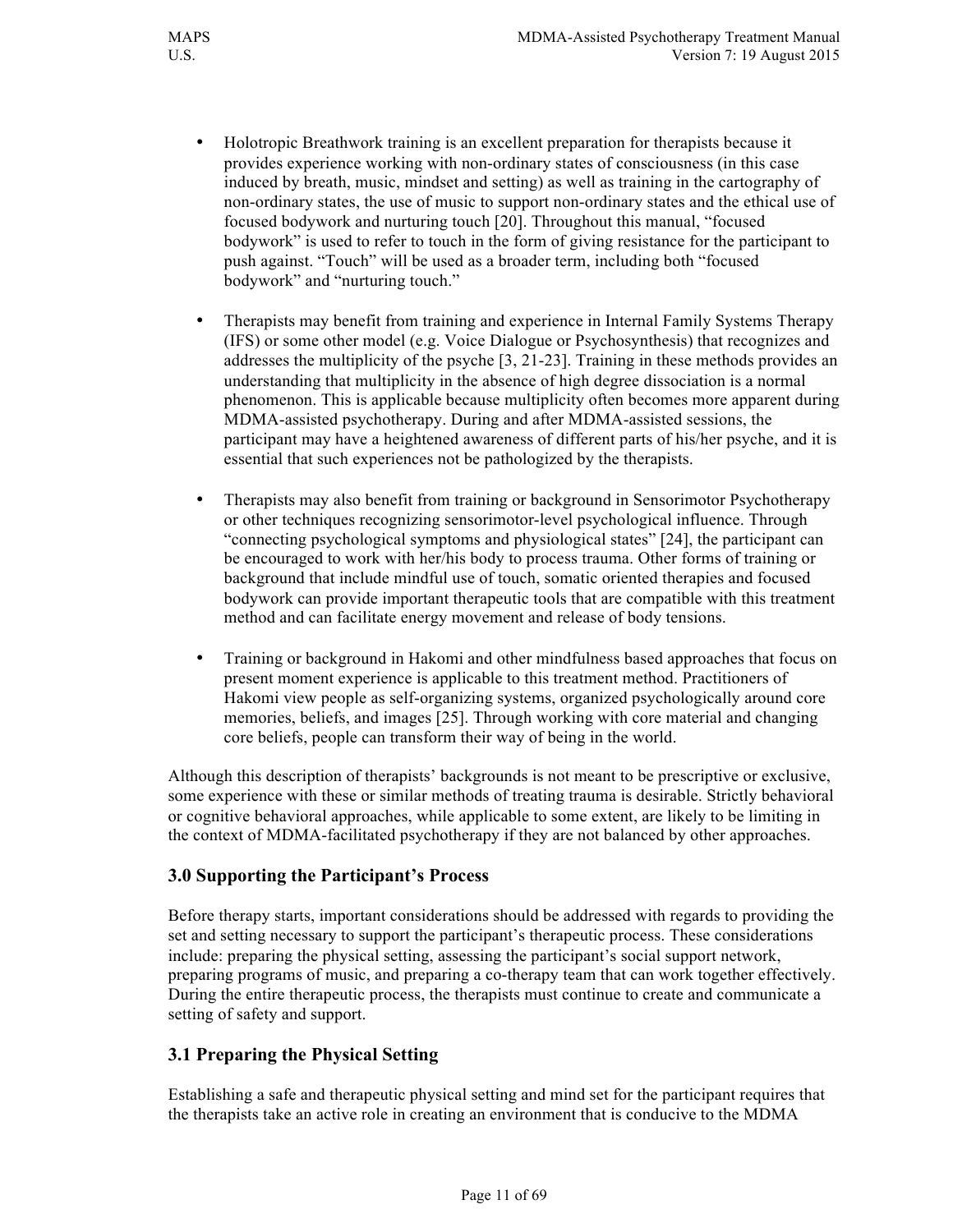therapeutic experience, and which will allow the participant to fully attend to her/his internal experience.

The physical setting should generally be:

- Private, with freedom from interruption.
- Quiet, with minimal external stimuli.
- Comfortable, with a futon or similar furniture that is off the floor for the participant to either recline or sit up with support from pillows. There should be blankets and good ambient temperature control. There should be room to position two comfortable chairs for the co-therapists on either side of the participant.
- Aesthetically pleasing, with fresh flowers and artwork. Images with powerful negative or disturbing connotations should be avoided. To whatever degree possible, the setting should be similar to a comfortably furnished living room rather than a medical facility. However, the participant should be aware of all safety measures and equipment in place to respond to the unlikely possibility of a medical complication.
- Well furnished, with sleeping arrangements to accommodate the participant, a selected significant other if desired, and an attendant, in a separate area. An eating space should be available and good quality, easily digested food that suits the participant's dietary preferences should be provided. The participant's preferences regarding food and types of hydration drinks should be discussed with them in advance. A snack, such as fruit and/or cheese and crackers, is recommended in the late afternoon. Even if they do not feel hungry because of the MDMA effects it is helpful to encourage participants to have a snack because their mood and energy level later in the day may be adversely affected by their having fasted since midnight.
- Equipped with art supplies, which can provide the opportunity for nonverbal expression that may facilitate the continuing unfolding and integration of the experience at the end of the day.
- Have a stereo, video recording equipment and required medical equipment.
- Have a locked area for protocol materials and records.

Maintaining physical safety includes providing access to treatment for possible reactions to the medicine during or immediately after each treatment session. Most reactions can be dealt with through supportive care, but some, such as a cardiovascular complication, could need additional intervention. Although there have not been any emergencies requiring medical intervention during any MDMA research sessions, MDMA-assisted psychotherapy should be done in a setting where Basic Cardiac Life Support (BCLS) is immediately available and Advanced Cardiac Life Support (ACLS) can be summoned reasonably quickly in the unlikely event of an acute medical problem. The clinic or office should have a means of readily assessing blood pressure and heart rate during the MDMA-assisted session.

When providing beverages, the therapists should ensure that participants do not consume more than 3 L over the course of the MDMA-assisted session, and they may wish to provide electrolyte-containing beverages (such as Gatorade) or juices instead of water as a means of reducing risk of hyponatremia.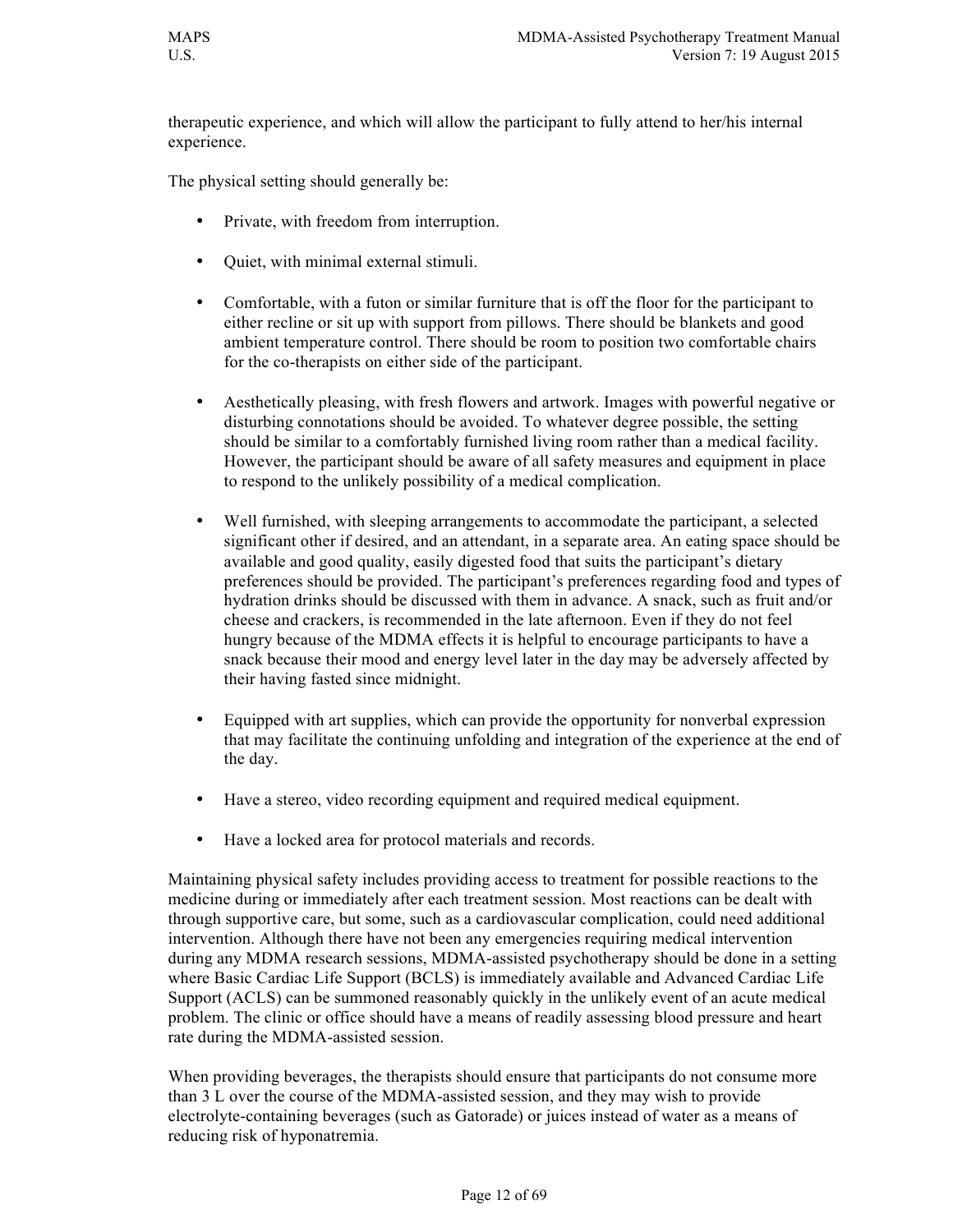During MDMA-assisted sessions, therapists should ensure participant's physical safety by asking participant to sit on the edge of the futon before rising and by protecting the participant from falling when standing or walking.

# **3.2 Preparing Social Support**

The therapists should inquire about the participant's social support network. Before any MDMAassisted treatment session, the therapists and participant should consider ways in which the members of her/his support system could be of help during the time between therapy sessions. The therapists should explain the potential value of sharing information about the treatment sessions with selected individuals, as well as the potential pitfalls of doing so and the importance of using discretion about whom to tell about their deep personal experiences. There are several factors to consider regarding discussing the experience with others:

- It can be valuable to share the experience with someone who is supportive and willing to listen, especially if they've been briefed ahead of time about the concept that the healing process may at times involve an increase in painful emotions and this does not represent a worsening of the underlying problem. Inviting a partner or other important support person to meet with the therapists and participant during one or more of the introductory or integrative sessions can be helpful in this regard.
- Some people may have preconceived notions about the use of drugs like MDMA because of its illegal use as "Ecstasy", and they may not understand that "non- ordinary states" may be beneficial in a therapeutic setting. Participants should be advised to consider this possibility before discussing their experience. This is especially true immediately following experimental sessions when they may be emotionally vulnerable and may feel particularly open and eager to talk about their experience in the session and about their trauma. Under the right circumstances this can be an important part of the healing process. However, participants should be cautioned to use careful judgment about with whom they want to share this sensitive information.
- Having a period of quiet time alone after the MDMA-assisted session for journaling or introspection. Participants should be encouraged to make allowances for this so they don't become overly engaged in social interaction and receiving outside feedback. Taking time alone at this stage can be a valuable beginning of the integration process, and can provide a template for fostering the continued unfolding of the healing process that is expected to occur over the ensuing days and even weeks.

The participant may choose to invite a significant other (friend, family member, or partner) to spend time with them at the close of at least one MDMA-assisted session. This can be a valuable experience that enhances the supportive relationship. However, it should be cleared in advance with the therapists based on the same clinical judgment they would use in considering the therapeutic value of an overnight stay by a significant other.

## **3.3 Planning for the Therapeutic Use of Music**

Music is selected to support emotional experience while minimizing suggestion [15]. During MDMA-assisted sessions, the participant is provided with eye shades, headphones, and a preselected program of music. The participant may elect to forgo eyeshades and/or headphones at any time. This is not uncommon among people with PTSD, who, at least in the early stages of their participation in the study, may not feel safe if they can't maintain a certain level of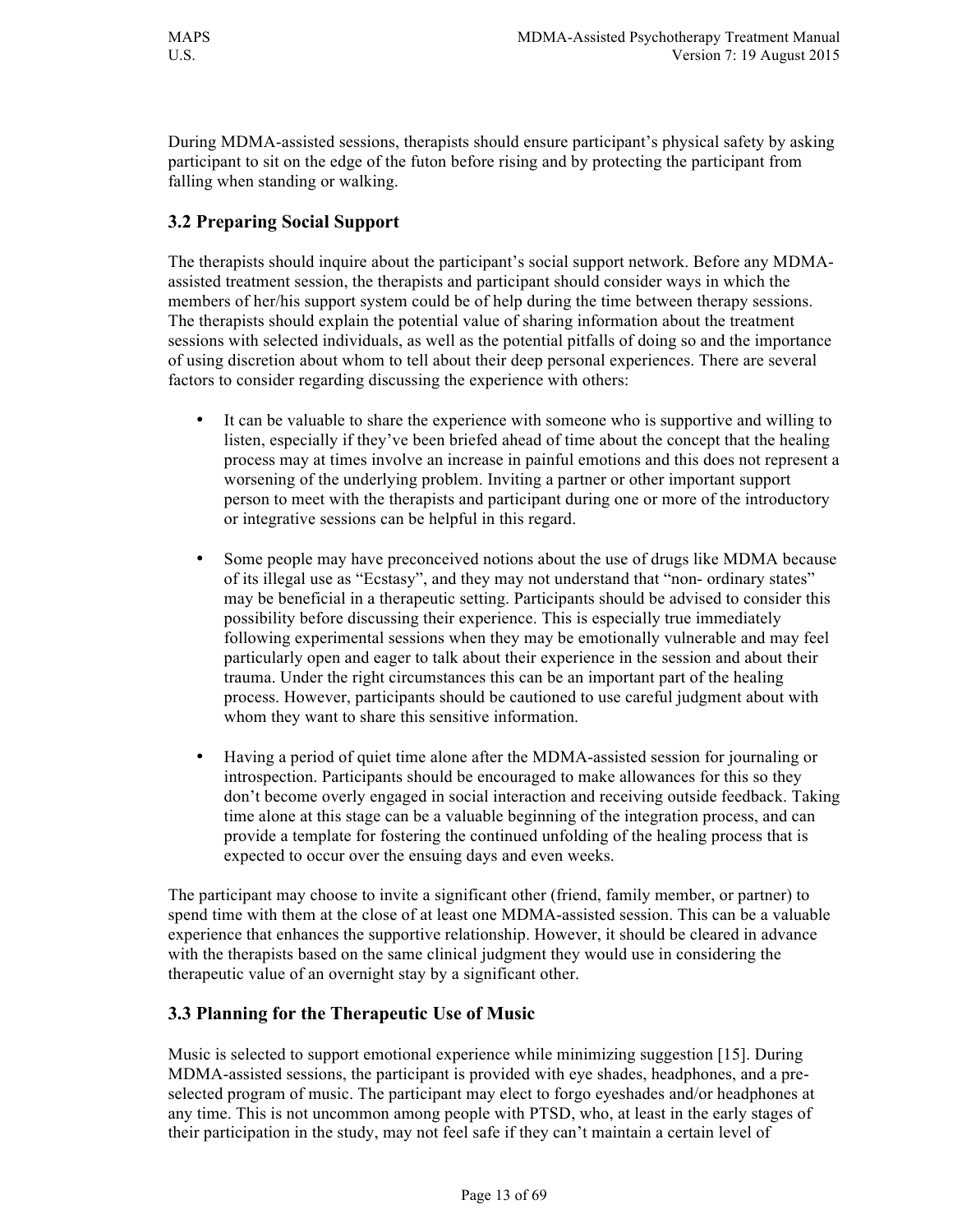vigilance. The participant also has the option to request periods of silence and the therapists have the option to make adjustments in the musical program to fit the unfolding experience. Therapists use music to support the experience without being intrusive.

Music selections should be culturally appropriate to the population participating in a particular study. The individual selections within a program of music should vary in tempo and overall volume, so that the program has relatively quiet and tranquil sections as well as relatively active and dramatic sections. The sets can be a progression from music that is relaxing at first, then in succession more active, more emotionally evocative and later quieter and more meditative. The order of play can be changed as needed to fit the general mood and flow of the session.

It is important for at least one of the therapy team members to be very familiar with the music so it can be used effectively to support each individual's process. It may be helpful to have some multi-hour play lists prepared, providing a semi-standardized music set. Instrumental music is generally preferable to music with lyrics in a language that the participant understands, but this is not a hard-and-fast rule. There should be a variety of music on hand in case a change is needed from the pre-recorded set. Participants should be told that they are welcome to ask for periods of silence or for a change in music if a piece of music is distracting or doesn't fit well with their process. However, they should be discouraged from devoting ongoing attention to managing the music. A helpful instruction during preparation sessions or at the beginning of experimental session would be:

Therapist: "If you want to ask for a change in the music that's fine, because sometimes a piece of music could be distracting or might not fit well with your process. If find yourself wanting a change in the music, we encourage you to first reflect on whether this desire is motivated by wanting to move away from an uncomfortable feeling or memory that the music is stimulating. If this is the case then, rather than change the music, we encourage you to experience and explore the uncomfortable feelings or memories, rather than attempt to stop them by removing the music that is stimulating them. If, after reflection you conclude that the music is simply not right for your process, then we are happy to change it or turn it off. We don't assume that if you want a change in music that it necessarily means you're trying to avoid something, only that it can be helpful for you to pause and see if you may be. We respect whatever your decision is, just as we respect your inner healing intelligence to guide the rest of the process as well."

Some participants may want to bring in their own music for the therapist to incorporate during MDMA-assisted sessions. In certain circumstances this may be appropriate, however, it is important to consider the reasons for the request to ensure that it is serving to support and deepen the process, rather than attempting to control the process or to distract from feelings or other experiences that may be emerging. While some degree of flexibility about responding to this kind of request is desirable, in general therapists should minimize participant involvement in music selection because it may be a distraction from engagement with their inner process. Participants are encouraged to ask for anything they need to help them feel safe and supported in the therapeutic setting, however this should be balanced with encouraging participants to allow the therapists to attend to the physical details of the session and, as much as possible, trusting them to provide a safe and conducive set and setting. This is part of supporting an attitude of surrender, trust and receptivity to the natural unfolding of the therapeutic process, guided by the inner healing intelligence. Participants should be encouraged to notice any tendency they may have to want to control the music or other aspects of the setting, and to consider exploring this tendency as part of their inner process rather than to act on it externally.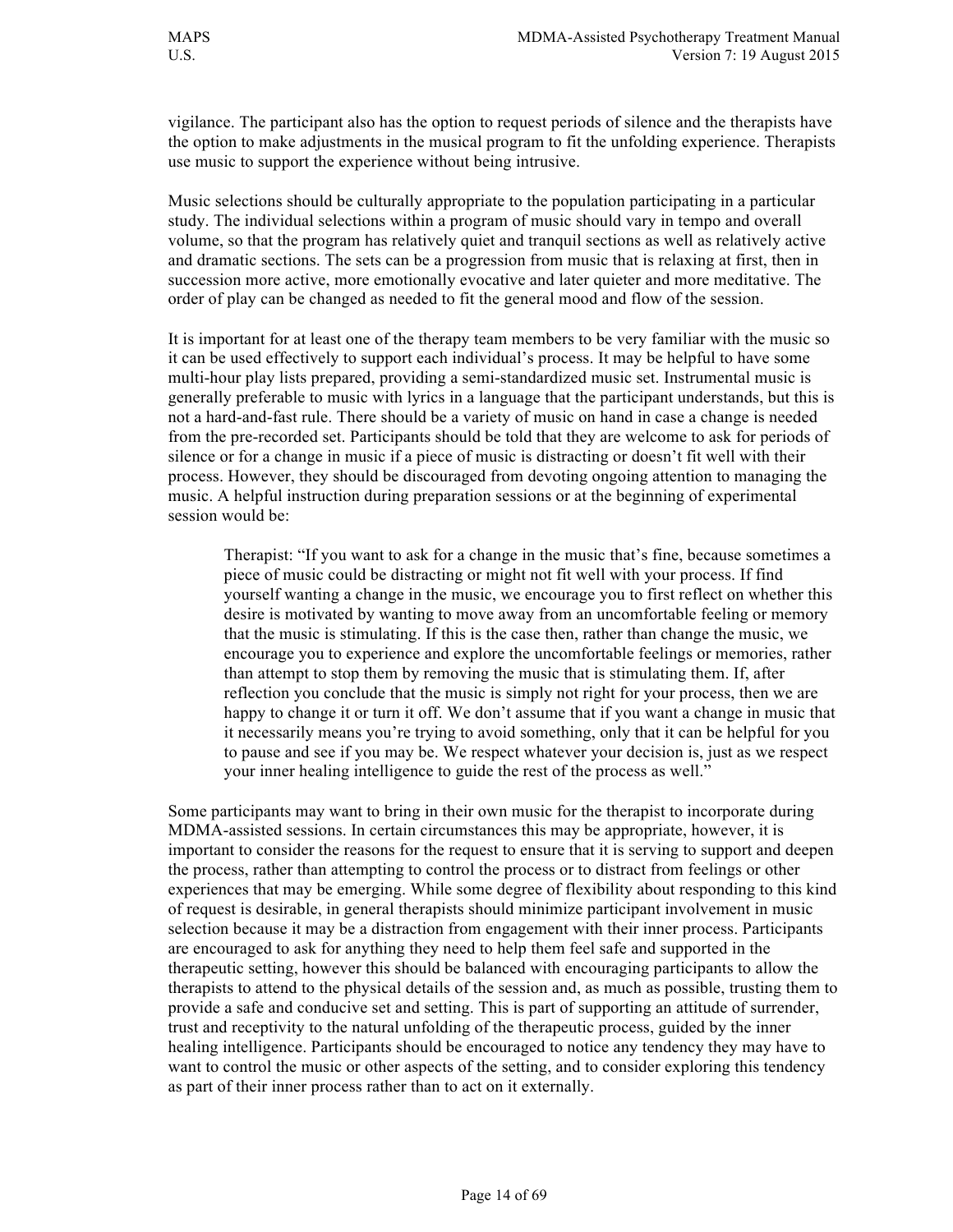## **3.4 Supporting Somatic Manifestations of Trauma**

The therapists should be prepared to help participants address somatic manifestations of their trauma by becoming aware of, expressing and releasing any blocks, pains or tensions in the body that may arise. This concept should be introduced during the integrative sessions and built upon subsequently. There are many methods that can be used. The following is a discussion of some methods for dealing with somatic manifestations including nurturing touch, focused bodywork, and breathing techniques. The therapists may employ other methods from their own backgrounds that are compatible with this therapeutic approach.

In MDMA-assisted psychotherapy, mindful use of touch can be an important catalyst to healing during both the MDMA-assisted sessions and the follow-up therapy. Touch must always be used with a high level of attention and care, with proper preparation and communication, and with great respect for the participant's needs and vulnerabilities. Any touch that has sexual connotations or is driven by the therapist's needs, rather than the participant's, has no place in therapy and can be counter-therapeutic or even abusive. By the same token, withholding nurturing touch when it is indicated can be counter- therapeutic and, especially in therapy involving non-ordinary states of consciousness, may even be perceived by the participant as abuse by neglect. If the participant wants to touch one of the therapists, the therapist allows for and/or provides touch as long as it is appropriate and nonsexual. Nurturing touch that occurs when the participant is deeply re- connecting with times in life when they needed and did not get it can provide an important corrective experience. Another kind of touch that can be therapeutic is focused bodywork, usually in the form of giving resistance for the participant to push against. This is aimed at intensifying and thereby facilitating release of blocks, tensions or pains in the body that arise during therapy.

Despite the likelihood that MDMA-assisted psychotherapy will involve less focused bodywork than LSD psychotherapy or Holotropic Breathwork, the principles underlying this approach are those developed by Stanislov Grof, M.D. in his research with LSD psychotherapy:

"At the time when the effect of the drug is decreasing it is important to engage in verbal exchange with the subject, to get detailed feedback on his or her emotional and psychosomatic condition. If at this time she/he is experiencing discomfort, such as depression, anxiety, blocked aggression, feelings of guilt, circular thinking, headaches, nausea, muscular pains, intestinal cramps, or difficulties in breathing, this is the time to suggest active intervention. The possibility of this happening should have been discussed during the preparation period. The first step is to find out exactly what type of experience is involved … It is also important to encourage the subject to scan his or her body for signs of physical pain, tension, or other forms of distress indicating energy blockage. There is, in general, no emotional distress or disturbing and incomplete psychological gestalt that does not show specific somatic manifestations. These concomitant psychosomatic symptoms then become the entry points for … intervention" [15].

An important principle of MDMA-assisted psychotherapy is that the healing process is guided by mechanisms from within the participant's own psyche and body. Since the act of intervening with focused bodywork may give the participant the unspoken message that something from outside her/him is required for healing, the therapists must be careful to take their cues about touch from the experience of the participant and to help the participant avoid the misconception that the therapists are the source, rather than the facilitators, of her/his therapeutic experience.

Another important principle of MDMA-assisted psychotherapy is that healing often comes as a result of bringing conscious attention to difficult feelings, memories or body sensations, and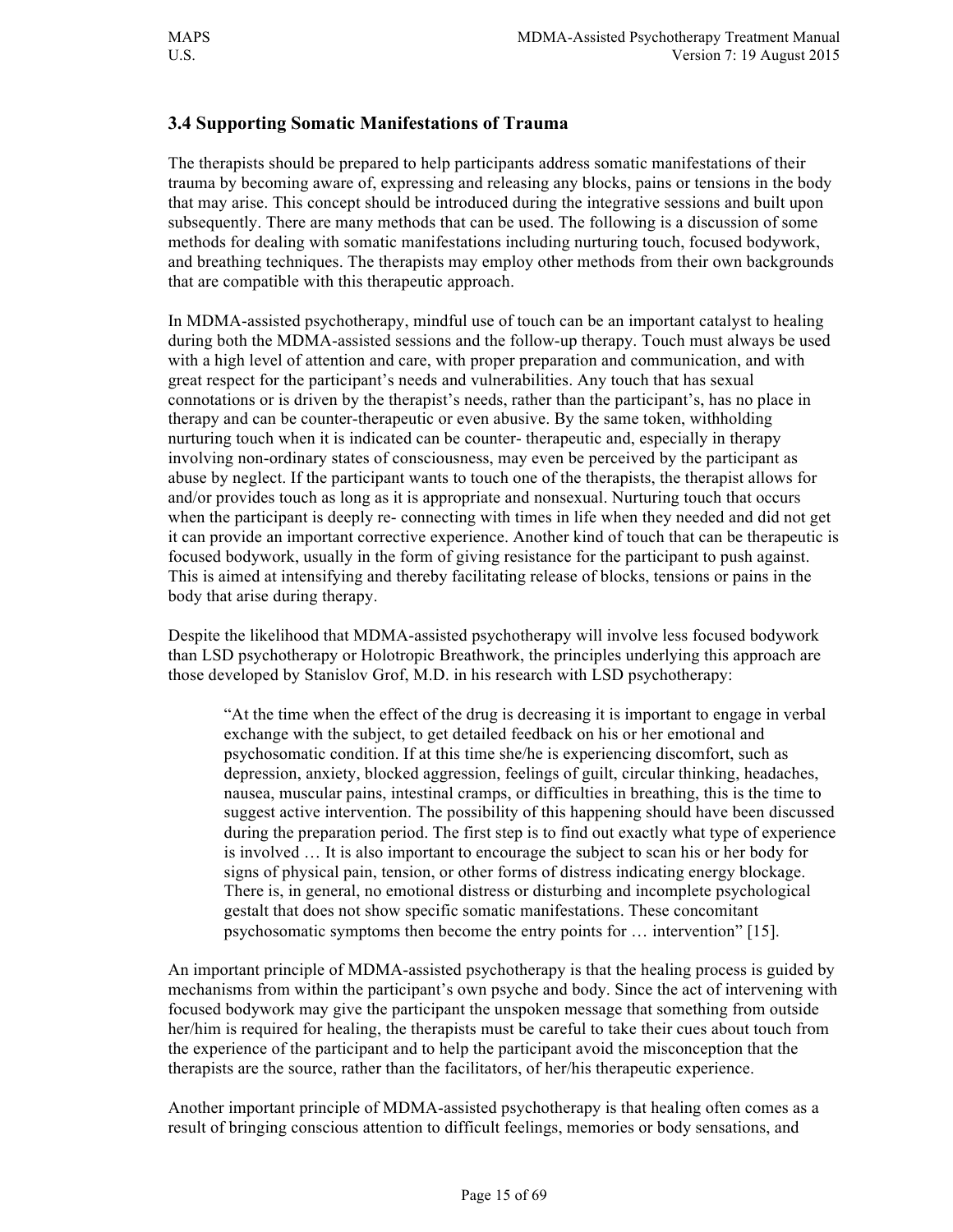staying present during these challenging experiences rather than attempting to avoid or escape from them. The therapists should let the experience unfold for the participant, being mindful not to present any unnecessary distractions. They should avoid using focused bodywork prematurely, in an attempt to resolve challenging emotions or their somatic manifestations before allowing participants to adequately experience, and process them. Therefore, the therapists must exercise judgment about when focused bodywork is indicated to help move the therapeutic process forward, as well as when it is preferable to allow the process to proceed at its own pace.

In preparation for the session, the participant should be asked to use the word "*Stop*" (or some comparable alternative word if it is preferred by the participant) if there is ever any touch she/he does not want. The participant should be told that this command will always be obeyed by the therapists unless the touch is necessary to protect the participant from physical harm. This convention will avoid confusion between communications that are meant to be directed to the therapists and statements that are expressions of the participant's inner experience.

## **3.5 Use of the Breath**

Elements of Holotropic Breathwork or other techniques utilizing the breath may be useful at different times in the therapeutic process. Diaphragmatic breathing should be used to aid relaxation ("stress inoculation") near the beginning of the MDMA-assisted session if anxiety comes up during the onset of the MDMA effect. The therapists explain that some people feel anxious during this time and others do not. For those who do, the anxiety will be transient and it can be eased by use of the breath to release tension from the body and, as much as possible, to relax into the experience. Later in the MDMA-assisted session, if anxiety or any other intense emotion comes up, rather than trying to relax, it is often most helpful to use the breath to "breathe into" the experience and stay as present with it as possible in order to fully experience, process, and move through it.

Sensorimotor and somatic psychotherapy or other techniques can be used for "connecting psychological symptoms and physiological states" [24], the participant should be encouraged to work with her/his body to process trauma. Helping the participant become aware of what her/his body wants to do in reaction to traumatic memories, and encouraging the participant to allow that action, can be the beginning of liberating what was once a natural process (movement) and integrating the related experiences that are unprocessed. It is important to help the participant begin to befriend her/his body instead of regarding it as a source of danger and unpredictability. Describing emotions as being about fluid movement and trauma as being about frozen movement, the therapists help the participant move through and past the somatic consequences of trauma so that she/he can trust her/his body again. Therapists should inquire about participant's bodily sensations and encourage release of pains, tightness or energy in the body through movement in whatever way feels appropriate to the participant.

## **3.6 Supporting Transpersonal Experiences**

It is important for the therapists to be prepared for the possibility that, during experimental sessions, the participant may have transpersonal experiences [15] that might transcend conventional Western concepts of consciousness and its relationship to the physical body. Such "transpersonal" experiences that are common during MDMA-assisted therapeutic sessions extend beyond biographical memory and may include unusual sensations in the body, as well as perinatal and/or spiritual experiences. There may be perceptions that are felt to extend well beyond the usual sense of self, such as feelings of oneness in which the participant experiences an openness and enhanced connection to his or her own humanity and to the surrounding environment. Such experiences can be difficult to interpret and in some cases, may challenge the therapists' own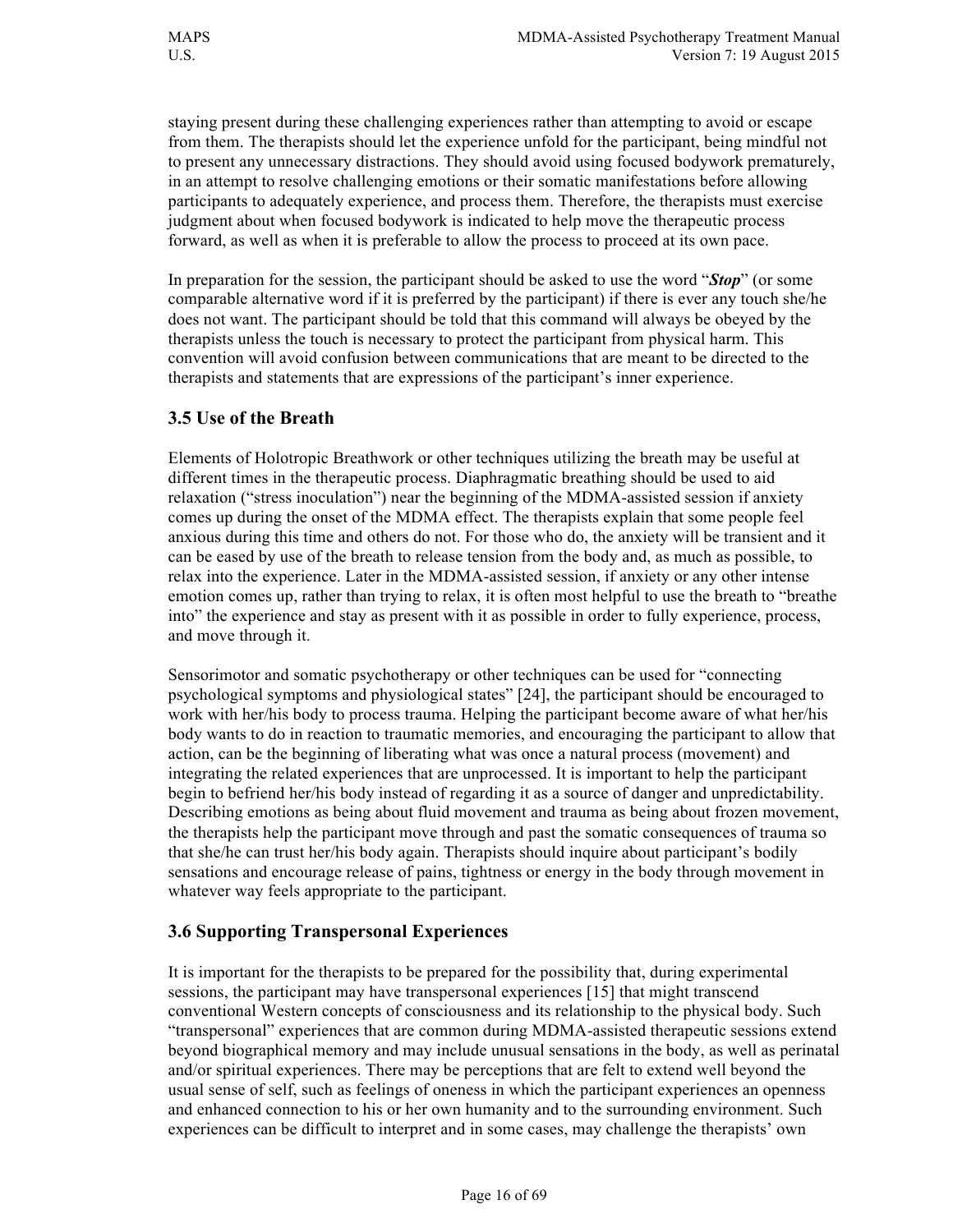belief system. The therapists are not required to understand or even have an opinion about the ontological status of these experiences, but it is essential that they accept them as real and important aspects of the participant's experience and convey respect for and openness toward the participant's own view of them without dismissing or pathologizing any experience based on its unusual content. If necessary, the therapist should help the participant integrate these experiences into their ordinary lives. These experiences may provide the participant with a perspective that goes beyond identification with their trauma and even beyond their usual sense of self, affording the opportunity to foster awareness of an innate ability to integrate their traumatic experiences and move forward with their lives.

## **3.7 Supporting Multiplicity**

In MDMA-assisted psychotherapy, it is important that therapists understand that manifestations of the multiplicity of the psyche are a normal phenomenon but may be more pronounced in people who have experienced trauma. This can be thought of as "dissociation," "regression" or as the appearance of different "parts," "selves" or "sub- personalities." The participant may talk about inner experience in terms of awareness of different parts of the psyche and it is essential that such experiences not be pathologized by the therapists.

The approach to each of these categories of experience is consistent with Stan Grof's general approach to phenomenon arising during psychedelic or Holotropic Breathwork sessions, which is to think about whether the material can be worked with instead of pathologizing it [15].

## **4.0 Conducting Preparatory Sessions**

The therapy consists of a preparatory period with screening and introductory sessions followed by experimental sessions interspersed with integrative sessions and follow-up evaluations. The screening and preparatory period is the time to gather participant history and to begin establishing an effective therapeutic alliance. It provides an important opportunity for the therapists to address the participant's questions and concerns, and to prepare the participant for MDMA-assisted sessions by familiarizing them with the logistics of the sessions and the therapeutic approach that will be used. This should be done with the intention of helping the participant feel a sense of safety and comfort in the therapeutic setting.

## **4.1 Prerequisites and Contraindications**

Prior to conducting screening activities, participants must be provided with written information about the clinical trial in which they are interested in enrolling. Participants must be provided with ample time to ask questions and discuss the informed consent with therapists or other qualified study personnel, prior to signing. If the protocol requires video recording of psychotherapy sessions, the therapists should explore the participant's feelings about being video recorded during the consent interview. The therapists should make it clear that the informed consent gives permission for the recordings to be used only for research or training purposes. It is also advisable to tell each participant that, while the recordings are important for research purposes and much can be learned about the therapeutic process from review of videos during the most difficult periods, the therapeutic process is the primary focus of each session. If there is ever a time when the cameras are inhibiting the participant from talking about some aspect of their experience, they can ask for the cameras to be turned off temporarily, and that request will be respected. Therapists should be aware that video recordings will be used to assess adherence to this manual and competence in conducting MDMA-assisted psychotherapy, therefore they should suggest that video recording be resumed when it is appropriate to the participant's therapeutic process. Participants may request to view video recordings.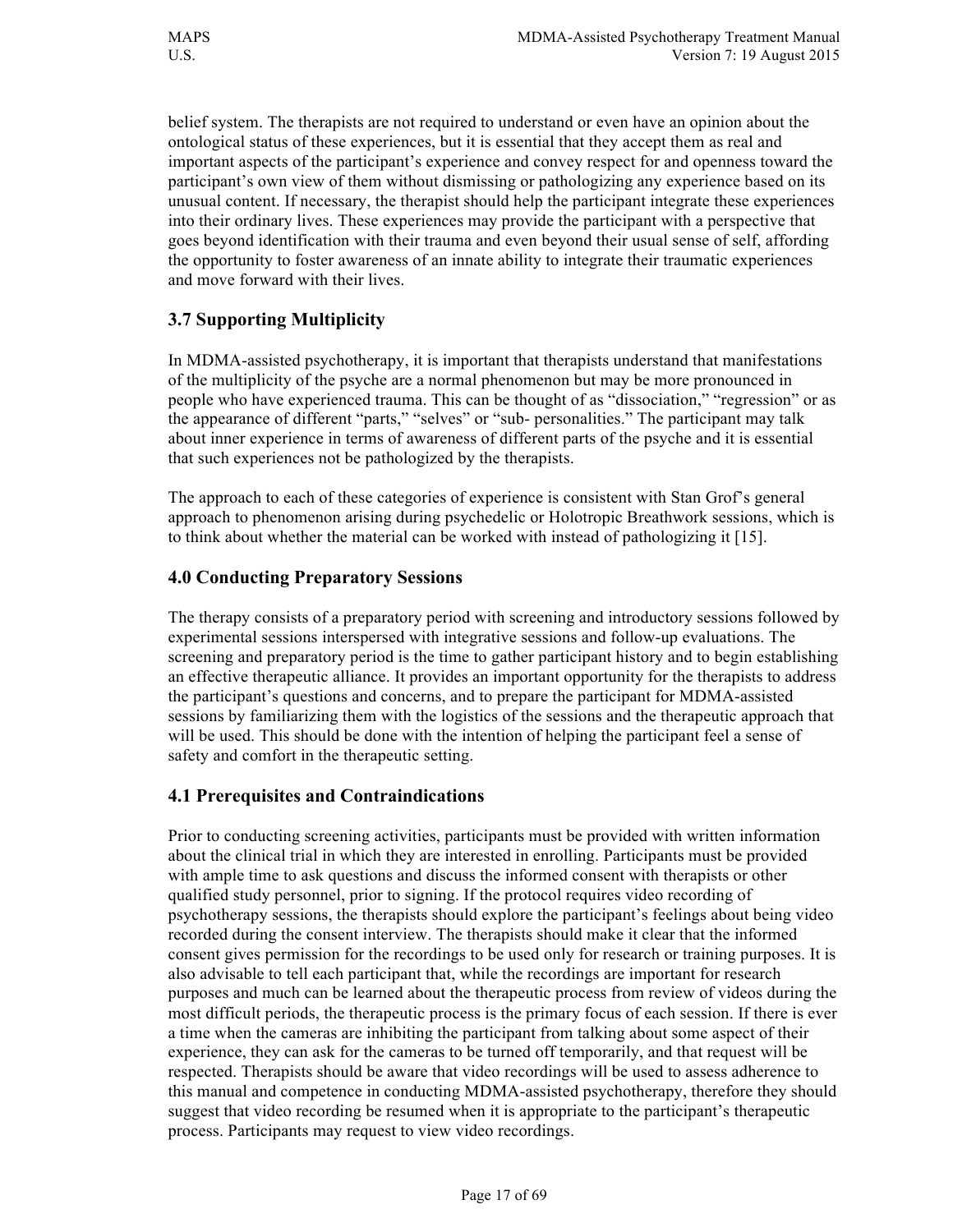Participants should be aware that clinical trials of MDMA-assisted psychotherapy are likely to

generate attention from the media. Some participants in past studies have expressed the desire to speak to the media in order to inform the public and other people with PTSD. The therapists should be respectful of a participant's desire to share their experiences, but should emphasize several caveats about doing so and should offer to help them consider the decision carefully when and if they do consider speaking to the media. It will be the participant's decision whether or not they wish to publicly disclose their participation or any information about their experience in the clinical trial. However, they are asked to refrain from doing so until after outcome assessments are complete. Participants should inform the therapists of their intent to do so in advance of releasing their personal information, including video recordings. They should also be prepared for the possibility that engaging with the media may be emotionally challenging and could have unwanted psychological effects.

## **4.2 Commitments Required of the Therapists and Participant**

Since MDMA can have profound emotional and physical effects, its use requires thorough assessment and preparation of the participant. To foster a therapeutic mindset and contribute to a collaborative therapeutic alliance, the therapists and participant discuss the parameters of each session and make several specific agreements during the preparation sessions:

- The therapists commit to providing adequate preparation time during non-drug sessions, giving careful attention to the set and setting during MDMA-assisted sessions, and ensuring adequate follow-up therapy [14].
- The participant must commit to attending all preparatory, therapy, and follow-up sessions, completing the evaluation instruments, and complying with dietary and drug restrictions. The only exception to this would be if the participant has notified the therapists of a decision to withdraw consent and drop out of the study. If a participant does not withdraw consent but withdraws from treatment, then follow-up assessments should be performed.
- The therapists and participant discuss the possibility of physical contact with the participant in the form of nurturing touch or focused bodywork. The therapists and participant should negotiate a comfortable physical distance from each other during the experimental sessions, and the therapists should remain attentive to any possible changes in the participant's comfort level with their degree of proximity.
- The role of the therapists is clarified and strengthened by agreements concerning appropriate behavior during and after the treatment session. Any sexual behavior between therapists and participant is explicitly prohibited. This agreement assures the participant that her/his heightened vulnerability will not be exploited, while simultaneously fostering a safe environment for offering physical comfort during the treatment session.
- The participant must agree to refrain from self-harm, harm to others, and harm to property. The participant agrees that she/he will comply with the therapists' request to stop if, in the judgment of the therapists, the participant is engaged in any dangerous behavior.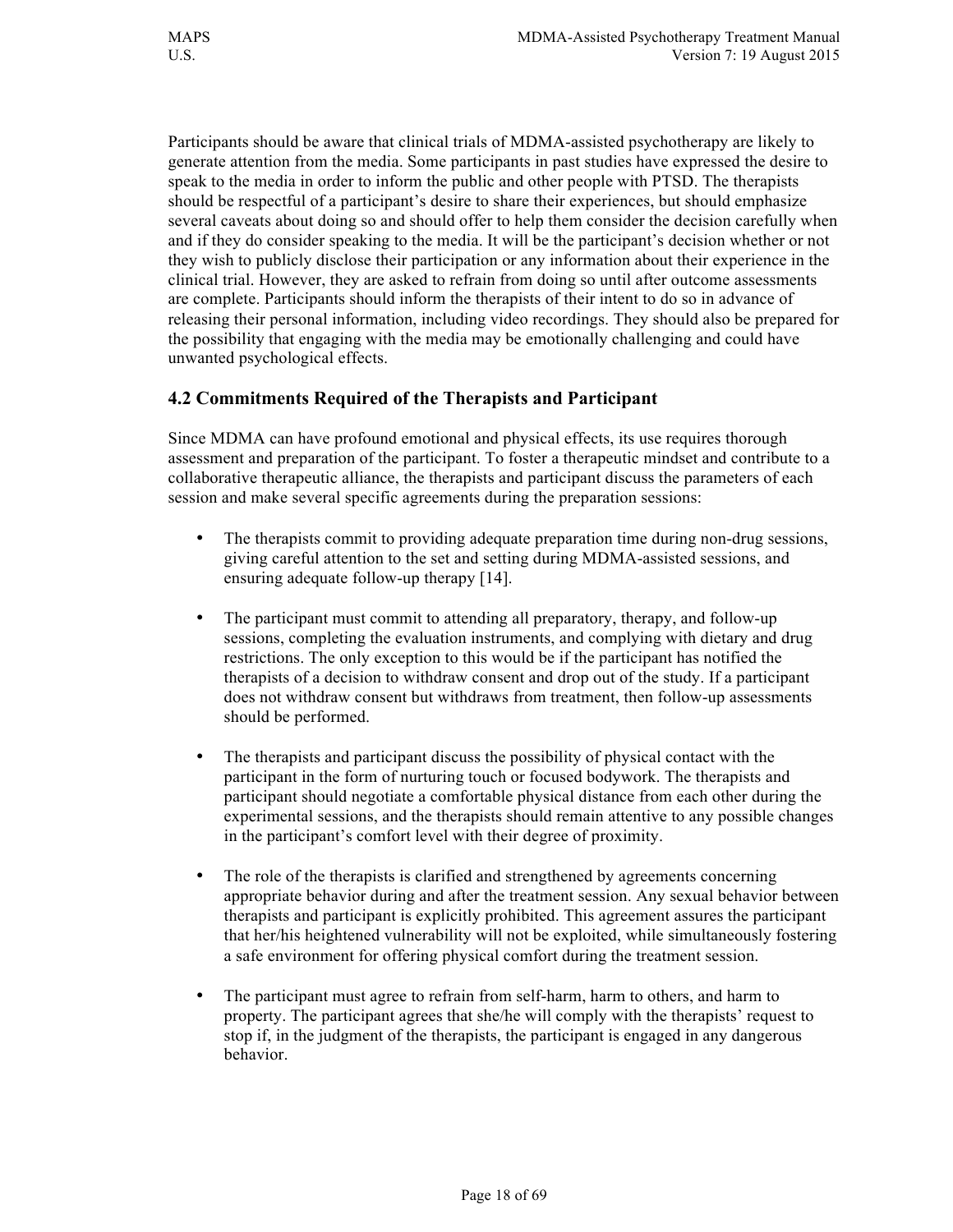- The participant must agree that she/he will remain within the treatment area until completion of each session (In many protocols, this includes the experimental session per se and the overnight stay and follow-up visit the next morning). At the end of the session it is the responsibility of the therapist to assess the participant's emotional stability and the degree to which the MDMA effects have subsided before permitting the participant to leave.
- At least one of the therapists is present in the room at all times throughout the entire MDMA-assisted session. Except for occasional brief periods in which one therapist at a time may leave the room, both therapists commit to remain in the room with the participant throughout the duration of the MDMA-assisted sessions until the acute emotional and physical effects of the MDMA have worn off, as determined by examining physiological signs, by ascertaining the degree of self-reported distress (Subjective Units of Distress (SUD), which must be even with or below baseline), and by clinical judgment concerning stability.
- For the therapy session to conclude effectively, the therapists and participant must agree that the participant is in a safe and stable condition. If required by the study protocol, the participant must commit to an overnight stay in the treatment facility, accompanied by an attendant. The participant must also agree to accept transport home from the integrative follow-up session following the MDMA-assisted session, either from a partner or friend or arranged by the therapists.
- The therapists and participant commit to daily telephone contact for up to a week after each MDMA-assisted session. The therapists will be available by telephone twenty-four hours a day during this period and the entire period of study enrollment.
- The therapists should be aware of and agree to the extensive time commitment that may be required beyond the length of the sessions stated in the study protocol if the participant needs additional support.

## **4.3 Establishing a Therapeutic Alliance**

The screening and preparation phase begins with informed consent followed by determination of whether the participant meets all inclusion and exclusion criteria for the study. This period also provides adequate time in non-drug therapy sessions to begin establishing a safe and positive therapeutic alliance, which is an absolute prerequisite for treatment [29], and will continue to develop throughout the study. The participant must feel assured that her/his wellbeing will be attended to with utmost care, including ensuring physical and psychological safety and supporting their intention to gain maximum benefit from the MDMA-assisted sessions. The therapists make it clear that participation in the study remains voluntary throughout the study and that the participant's safety and wellbeing always takes precedence over the scientific objectives of the study.

Therapist: "If you decide you need to be back on an antidepressant or for any other reason you may not want to continue in the study we ask you to let us know at any time. You are always free to change your mind. What's most important is your well- being."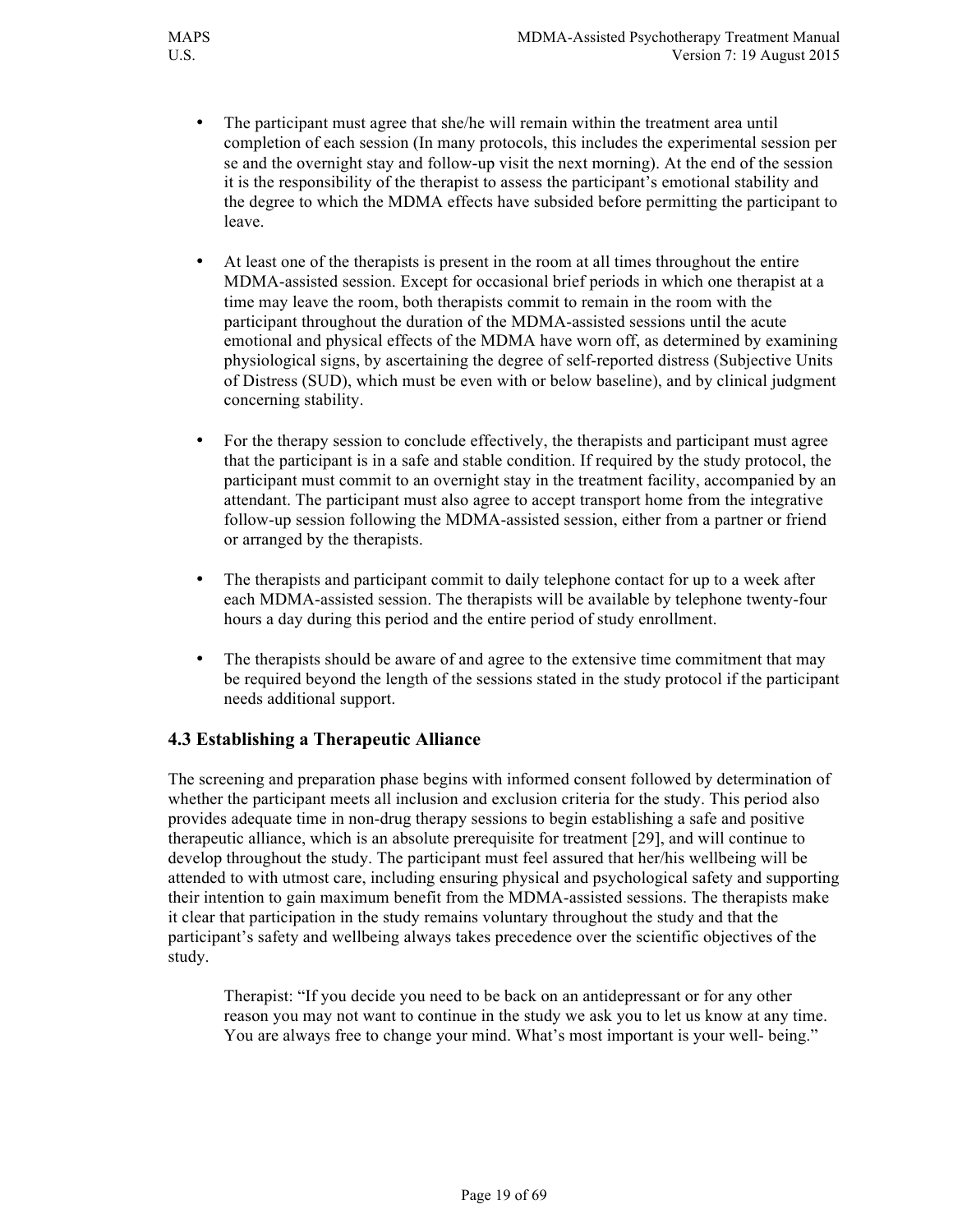Participant: *"I think after experiencing four of five life stressors, like losing my job, typically I would say I need to go on an antidepressant. But because of the study, I am excited because I am also faced with working through this without being on anything. I think that I am cognitively aware enough to know that if I really feel like I'm slipping I would be able to let you know or ask for it."*

During the initial visits, the therapists introduce themselves, explain their interest in this work and describe their experience in treating PTSD. This interaction establishes a basis for the participants to develop trust in the therapists' experience and their commitment and ability to support the participant throughout the process. Greer and Tolbert note that self-disclosure on the part of the therapist creates a context for collaboration, intimacy, and trust [14]. It also can give the participant a sense of shared identification with the therapists, which can increase personal comfort as the participant enters a state of heightened vulnerability.

Participant: *"With all the PTSD that's got to be out there … I was so afraid to admit how I feel. I felt like I was the only one."*

Therapist: "You are not in that position anymore."

Participant: *"No one really listened to how I was feeling. They just wanted to give me another prescription."*

Therapist: "Anything else that comes up for you, thoughts … feelings, concerns?"

Participant: *"I've been feeling nervous, anxious, not sleeping well. I know a part of it is being free of the antidepressant. I am agitated, short-tempered." (Sniffing)*

Therapist: "Let's practice the abdominal breathing. This is one method to help you be with your feelings. Part of the approach we're going to use in the sessions is to support you in staying present with whatever feelings come up. It's a paradox that breathing into feelings rather than moving away from them can lead to healing, moving through them, instead of away."

Participant: *(Inhalation … Exhalation)*

Therapist: "In some ways the process begins before we actually begin. It's begins ahead of time, as you set the intention to do it. And as you get closer, these feelings are natural. It is not easy. In some ways your psyche is already making use of what you decided to do."

Participant: *"It helps to understand. I am willing to try anything. Hell, I was in therapy every week for a whole year and never really addressed my symptoms."*

#### **4.4 Gathering Information**

In these initial screening and preparatory visits, the participant will undoubtedly be experiencing reactions to the screening and enrollment process. Therapists should acknowledge the considerable logistical and emotional challenges involved in participating in a clinical trial, and should give the participant the opportunity to discuss their reactions to it. In addition to inquiring about specific historical information that is needed, the therapists should ask open-ended questions, provide feedback to the participant about the results of her/his psychological testing and medical evaluation, and encourage the participant to share what she/he believes is personally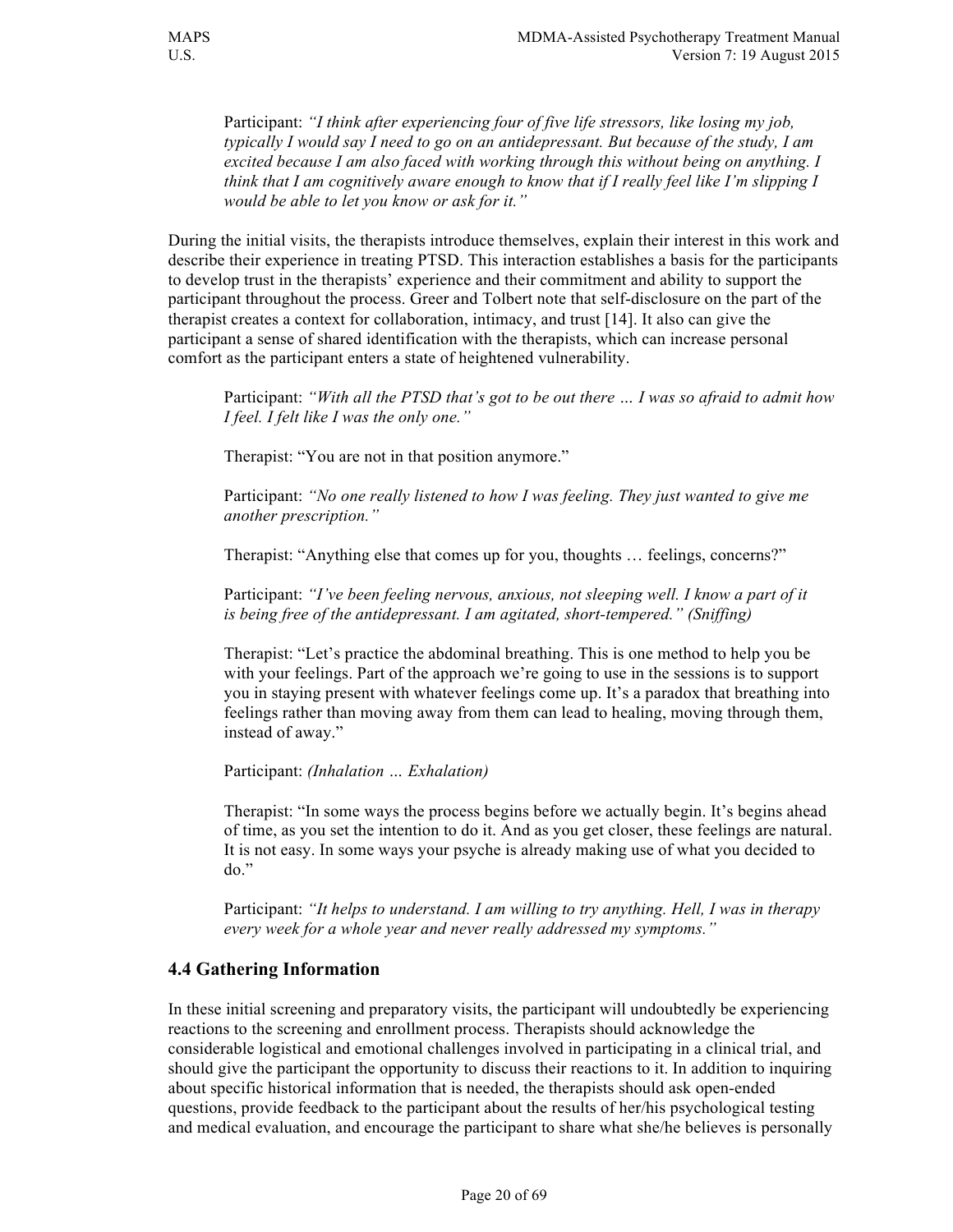significant information. These interactions will continue to build the relationship and provide additional information about the participant's history and current challenges and resources.

Therapist: "We don't have all the results from your tests, but we spoke with the doctor and all the results so far tell us that you meet the criteria for this treatment. Let's start with any thoughts or questions that may have come up for you."

Participant: *"The session with Dr. Wagner was good. I can see where it is starting to open up a can of worms. The process is already starting with me. Part of me is very excited, and part is very skeptical, like 'uh oh, is this really what I need to be focusing on.' There was a question on the PTSD scale where Dr. Wagner asked if I had dreams. I said 'no,' then it dawned on me. I don't have dreams about my father actually doing whatever he did, but I have dreams about my mother. She never really worried about what he was doing or how he was abusing us or how he was abusing her. She would worry whether the fallout from Chernobyl got into my Mars candy bar and I got nuclear poisoning. She worries about things that are completely out of control. And she goes on and on in our conversations and we are "close." But I realize that I do dream about her. Just the other night I had a dream about how we were talking on the phone…and she went into her normal, 'I'm worried about this, I'm worried about where you are living,' without actually helping, cuz she wants to help, but my father won't let her help even though she makes all the money. And, um, the phone just came unplugged from the wall and I thought it was really interesting that … and then my first instinct was to plug it back in and call her back. And so I started thinking about that because it was right after the testing."*

#### Therapist: "MMMmmm"

Participant*: "… He's not in the dreams, but she's in the dreams. And how she's not this kind, compassionate mother like she used to be. How she's changed. It's really interesting. I've tried to resolve my anger towards her … so it's kind of a … so it's interesting that the process is already starting to work even though I haven't had any therapy." (Laughs)*

Therapist: "Well that is typical."

Therapist: "Yes, the screening does tend to stir things up for a lot of people. And also as you were saying, the intention to do this work also sets your psyche in motion about it, from the time that you decide that you are going to do it. I think it is an important question that you bring up … Is this the time that I can be focusing on this or do I need to focus on day to day life? What is your feeling about that now?"

Participant: *"Well, I vacillate, but I figure that this is an opportunity for my day-to- day life to get better … or not. At least it's an opportunity that doesn't come across your path every day. I am a school counselor by profession; I'm in no state to actually be a school counselor. So I consciously or subconsciously cannot go and pursue jobs because I know there are things I need to work on myself. So I think this is the time to do it … even if it is hard."*

The therapists guide these interviews to gather information about the participant's present symptoms, event(s) that caused the PTSD, previous treatment and outcome, other psychiatric history, and medical, social, and family history.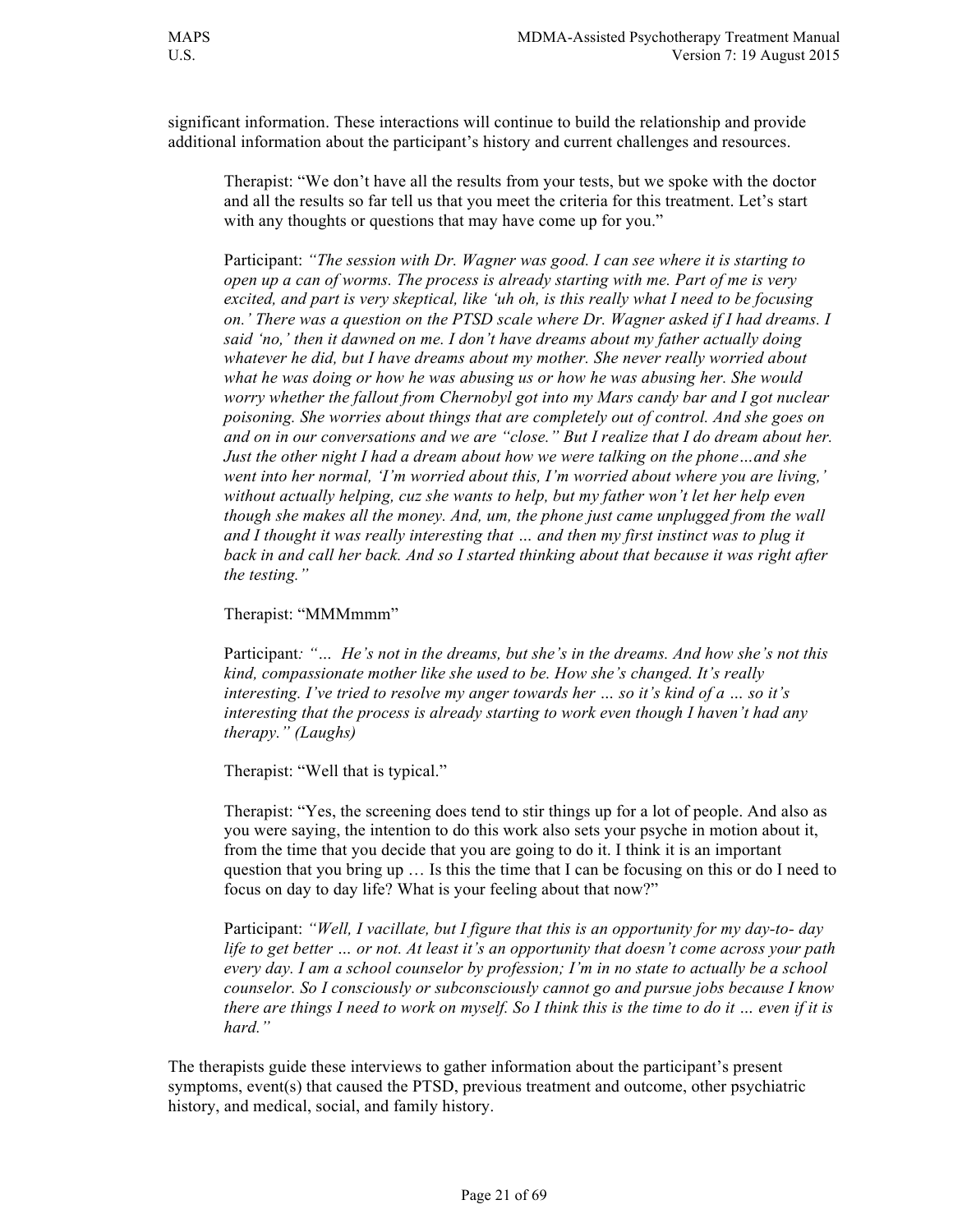Therapist: "We'd like to talk in more detail about the sessions and we'd also like to hear more detail about your history and the trauma in particular. We can do that in any order you want. Do you feel like talking more about yourself and your trauma now or would you like to hear about the sessions?"

The therapists also discuss with the participant her/his previous experiences with MDMA, psychedelic drug use, or other non-ordinary states of consciousness. During this interaction the therapists must collect enough information for a sound understanding of the participant. This interaction is also an opportunity for the therapists to address any concerns the participant may have about her/his treatment.

#### **4.5 Administering Study Related Measures**

The study design may involve administering measures during preparatory sessions, experimental sessions, or integrative sessions. Measures may include safety measures, additional measures of PTSD or other symptoms, and exploratory measures addressing subjective effects. These measures are not a part of MDMA-assisted psychotherapy, but are an element of many studies of MDMA-assisted psychotherapy.

The therapists will remind participants of any self-report measures they will need to complete during preparatory sessions or at the start or end of experimental sessions. The study protocol will give general times for administering any study related measures. Study-related measures will be administered at a time when they do not interfere with or interrupt therapeutic processes. Measure administration can be delayed to allow therapeutic engagement to continue. Participant safety and conducting psychotherapy will be given precedence over the precise timing of measure completion. However, the therapists will make all efforts to administer measures as close to scheduled times as possible.

Safety measures such as the CSSRS should be given as close to specified times as possible without interrupting the flow of the therapeutic process. The therapists will use clinical judgment and observation of drug effects to decide the appropriate time for administering self-report measures.

#### **4.6 Preparatory Sessions After Completion of Screening**

In this stage, the participant has passed screening and is continuing the process of preparing for the MDMA-assisted sessions. The therapists describe the kinds of experience that can be expected during MDMA-assisted session, they enquire further about the participant's expectations, motivations, and concerns, and emphasize their own commitment to support the participant's innate capacity to heal the wounds of the trauma. The therapists may liken the effect of the MDMA to an opportunity to step inside a safe container in which it will be easier to remain present with her/his inner experience. The participant should be encouraged to cultivate an attitude of trust in the wisdom and timing of the inner healing process that is catalyzed by this approach.

The therapists encourage an attitude of curiosity and openness toward whatever occurs during the MDMA-facilitated experience. The therapists explain that often the deepest, most effective healing experiences take a course that is quite different from what might be predicted by the participant's or the therapists' rational minds. The participant is encouraged to welcome difficult emotions rather than to suppress them, as much as possible operating from the assumption that whatever arises is being presented at that moment by the inner healing intelligence as an opportunity for healing. Fully feeling exploring and expressing whatever emotions, memories,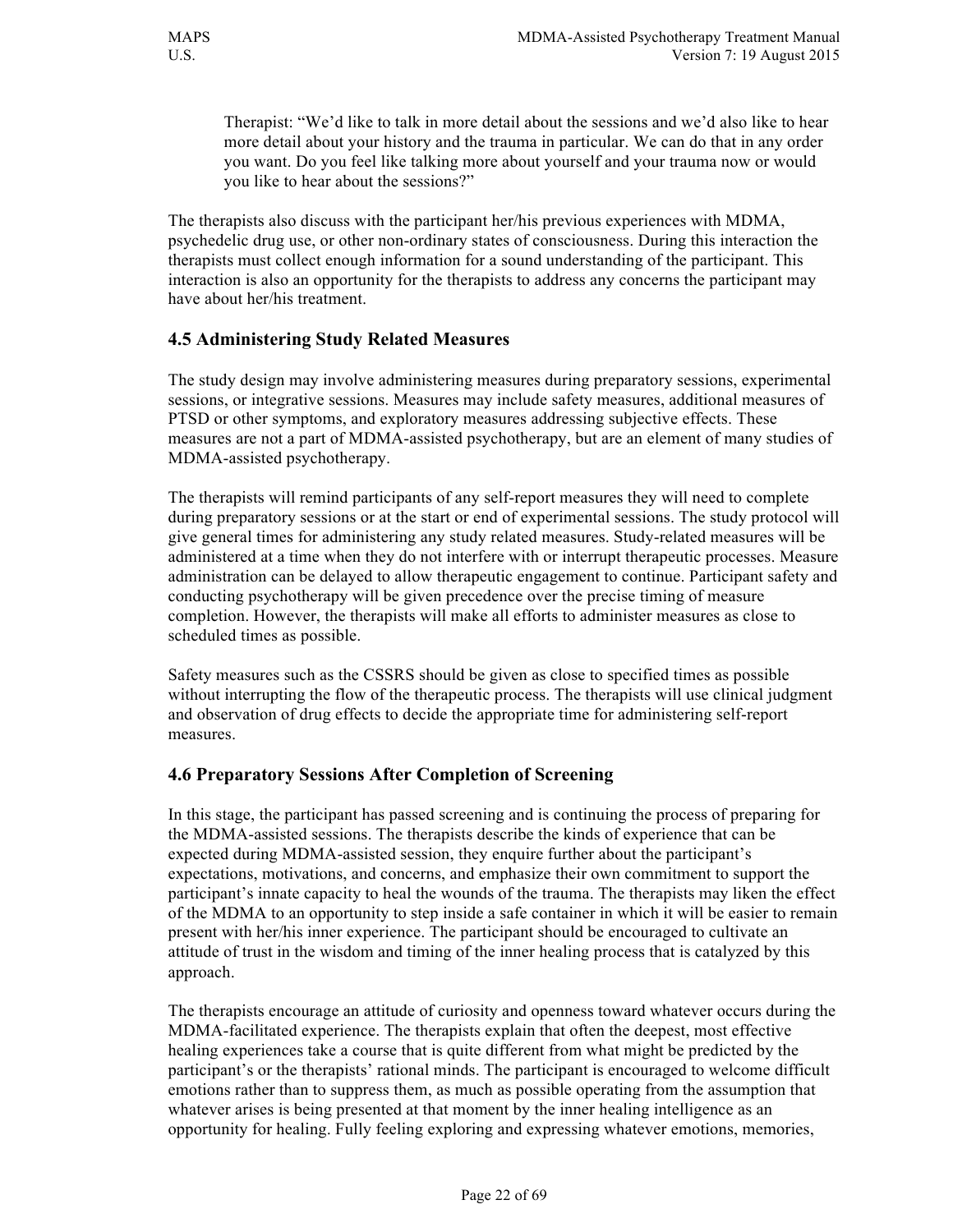images or body sensations arise can lead to the resolution of deep-seated patterns of fear, powerlessness, guilt, and shame.

It is important to discuss the possibility that the participant will be randomized to a lower dose of MDMA and to prepare the participant for a range of experiences without unnecessarily weakening the blind by predicting the response to different doses. Participants might experience more distress in low-dose sessions as traumatic memories, disappointment, self-judgment and emotions may emerge without the supportive affective state associated with therapeutic doses of MDMA. However, these difficult experiences can occur at times with any dose. It should be made clear that the therapists will provide the same degree of support, and will work to help participants derive maximum benefit from the session regardless of which dose they may appear to have received.

The therapists prepare the participant for the likelihood that revisiting their trauma and experiencing their PTSD symptoms will be part of the therapeutic process at some point. They encourage them to be as open as possible to fully exploring, expressing, and understanding the PTSD symptoms and the other impacts the trauma has had on their life. The therapists explicitly agree to provide support, safety, and guidance for the participant in working with any emotions and memories that may arise. It is important that the therapists be personally prepared to maintain empathic presence in the face of the participant's distress. Under the influence of MDMA, a participant can be especially attuned to non-verbal communication and to sensing the therapist's discomfort. Failure to recognize and acknowledge this can bring up feelings of distrust and fear.

Therapist: "We want to emphasize our commitment to you to be available for you. It is a privilege to support you as you do this work. And if there's any time you feel we are not doing that in a way that is helpful, or we say or do something that feels like we haven't understood you, we really encourage you to let us know. We won't take it personally, and what helps us the most is for you to be honest with us and let us know how you're doing during the sessions and afterward, including how you're feeling toward us."

Rarely, there may be an experimental session in which the participant's traumatic experiences do not come up spontaneously. Therapists should ask for a prior agreement that, if this is the case, they may inquire about the trauma at some point in the session. This applies only to sessions in which the participant is regularly talking to the therapists about their ongoing experiences. If a participant is spending much of the session in a deep non-verbal process that he or she appears to be handling well but is not inclined to talk about at that time, the therapists should not interrupt the process by requiring discussion about the content.

It is essential that the therapists use clinical judgment and personal awareness to ascertain when to take action to facilitate the participant's process versus when to silently witness the participant's experience. The participant is encouraged to feel free to request support from the therapists during times of intense emotion or painful memories. Such support can take the form of being touched or held, receiving reassurance, or simply talking about what they are experiencing. There are times when this kind of support is extremely helpful. There are other times when silent witnessing provides optimal support by conveying trust in the participant's own healing capacity.

Therapist: "We want to reaffirm our commitment to be present for you. We will make this a safe place for you to have whatever experience comes up. If difficult things come up, try to stay with them and fully experience them and use your breath to move into them as much as you can. And ask us for anything you need. We'll encourage you to have alternating periods of going inside, using eye shades, listening to music if you want to, and then talking to us when you feel like it."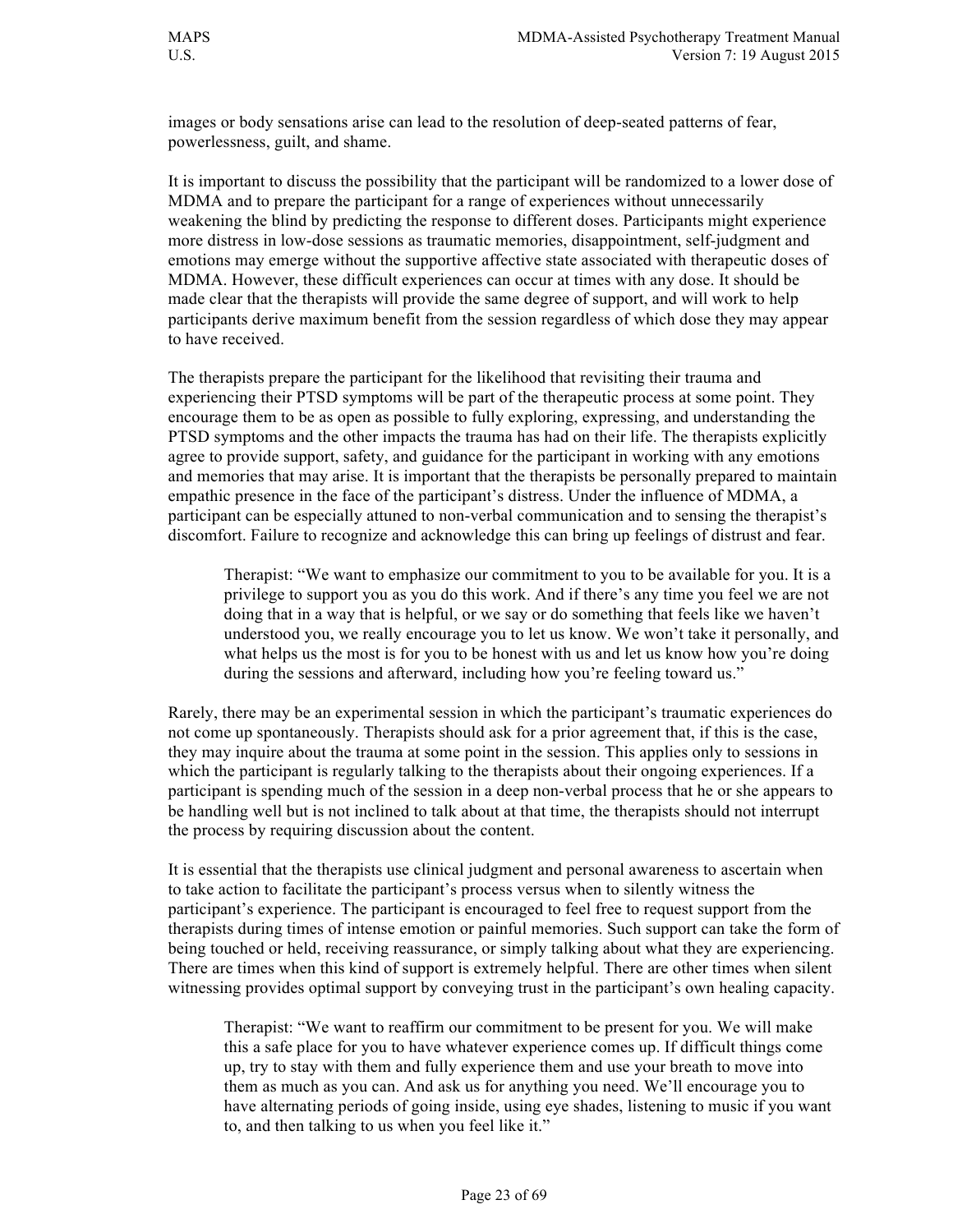Therapist: "Sometimes if we've been talking for a while we may suggest you bring your attention inside or you may just get the sense that you need to do this."

During preparation sessions there will likely be opportunities to tailor preparatory remarks to an individual participant's particular process. Consider the following example:

Participant (a combat veteran who was struggling with outbursts of rage since returning from Iraq): *"I feel like there's a monster in my chest trying to come out and I've got my hands around its neck trying to strangle it."*

Therapist: "Ummm… you may find as we go along in this process, that it's more a matter of getting to know this part of yourself and having a different relationship with it rather than having to strangle or get rid of it."

No more was said about this that day until, during an MDMA-assisted session after a long period of inner focus, the participant returned to the topic.

Participant: *"I just had an amazing experience! There was a campfire with three figures around it, a wise old man, a little boy and a warrior – it wasn't a monster after all it was the warrior part of me. These are all valuable parts of me and they're sitting around the campfire in council."*

#### **4.7 Preparation Just Prior to the MDMA-Assisted Session**

During the preparation sessions, and again at the beginning of each experimental session, the participant and therapists address any fears or other concerns the participant may have. The therapists collaborate with the participant to develop strategies that will increase the participant's feeling of safety.

Therapist: "What is on your mind since our last session? Any questions or thoughts?"

Participant: *"I've been through a gamut of emotions: nervous, anxious, and not sleeping well. I just don't feel rested, dragging myself out of bed. I'm real tired."*

Therapist: "Do you have an idea about what the anxiety is about?"

Participant: *"I think it is about the upcoming study. I really can't think of anything else. It's the unexpected. I am not good at surprises. I want to know what's coming from one day to the next."*

Therapist: (Long silence)

Participant: (Crying) *"It scares me."*

Therapist: "Can you say more about what scares you?"

Participant: *"I am afraid I'll be a different person. What if I get rid of all of this and he won't love me anymore? What if I'm not the person he fell in love with? He reassured me that this was silly. But I have been like this for so long. Who am I? What if I am not really a person? What if? What if? I can come up with a thousand rationales for why I am like this."*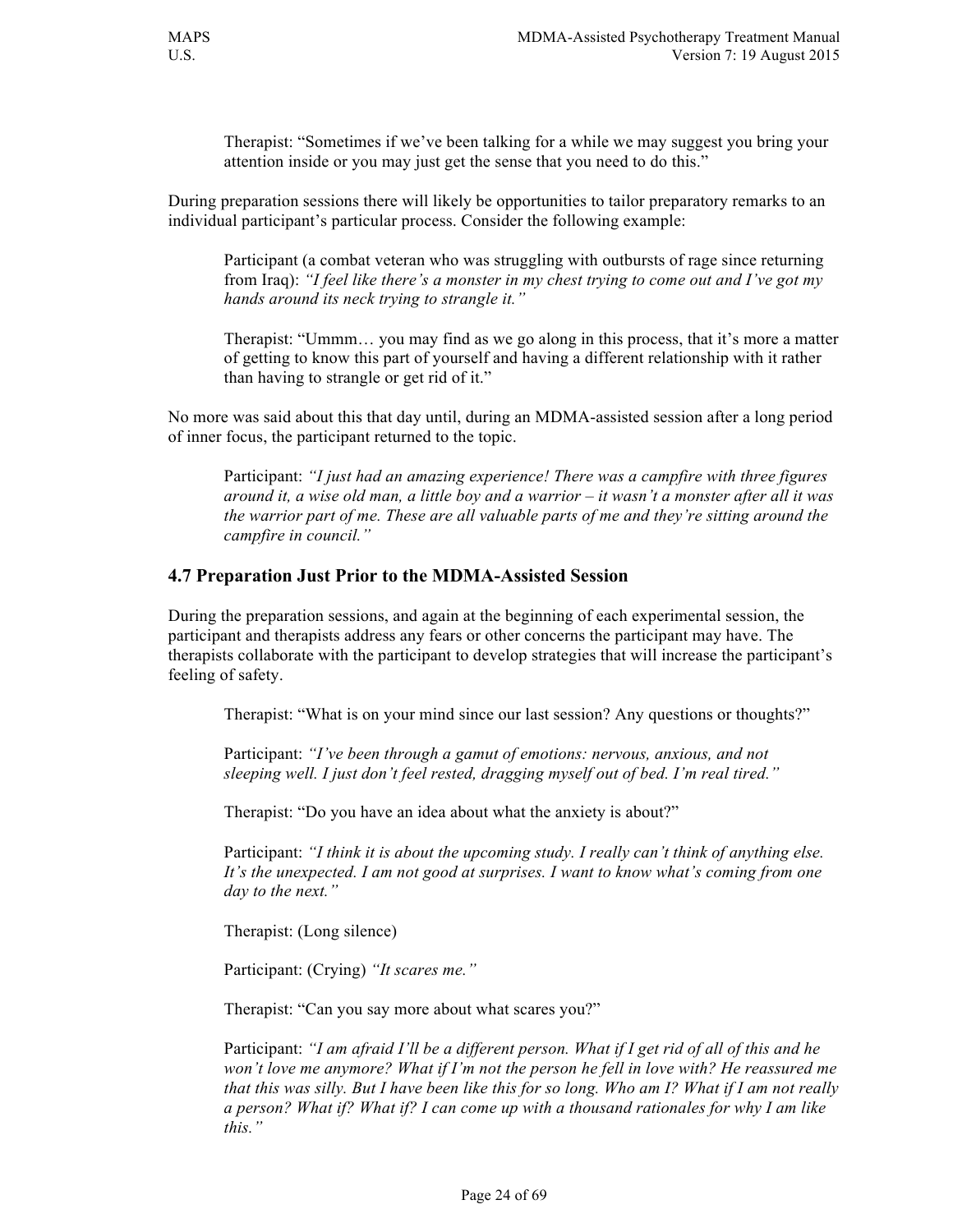Therapist: "That's an understandable concern and we're glad you're letting us know about it. Even change for the better can be scary because it's unknown. Often when people heal, there can be a period when it's challenging to get used to the changes and discover how to integrate them into life and relationships. In reality, what we expect based on our own experience in our own healing work, as well as working with many other people is that actually as you heal, you'll be more deeply yourself, you'll be reconnected with yourself in a deeper way. And it's true that there may be periods when it's hard to trust that."

Therapist: "One thing you said earlier was that you wanted to run off and hide. Do you think there's a way part of you has done that?"

Participant: *"I think there was a lot of me that disappeared."*

Therapist: "So the MDMA may help you not have to run away, help you face things you've felt you had to move away from. There may also be times when it magnifies the experience of wanting to hide or of disappearing. We trust that however that comes up will be part of the healing process."

The participant is made aware that she/he will be in a heightened state of vulnerability and will likely experience a range of emotions, thoughts, and physical sensations. The therapists discuss the process of helping the participant gain relief from difficult, intense emotions or distressing thoughts and remind the participant that she/he is in a safe environment, under the care of experienced clinicians.

Participants are taught diaphragmatic breathing and other techniques to aid in the relaxation and self-soothing process. They are also encouraged to use their awareness of the breath as a technique for staying present with experiences, especially difficult experiences from which they might otherwise attempt to distance themselves.

It is important to convey to participants that the experiences catalyzed by MDMA- assisted therapy will likely continue to unfold and resolve over days or even weeks following the MDMAassisted sessions. After therapy sessions, particular symptoms may even seem to get worse before improving.

#### **5.0 Conducting MDMA-Assisted Psychotherapy Sessions**

The overall goal of an MDMA-assisted session is to reduce the symptoms of PTSD and improve overall functioning, wellbeing, and quality of life of the participant. This goal is accomplished by allowing each participant's experience to unfold spontaneously without a specific agenda about its content or trajectory. While PTSD symptoms are the primary focus of outcome measures in this research, and processing traumatic experiences is an essential part of the psychotherapy, it is highly likely that the scope of the sessions will go beyond trauma processing to include exploration of other psychological, interpersonal and spiritual aspects of life. The therapists' responsibility is primarily to follow and facilitate rather than direct the experience. At times, this will best be accomplished by silent, empathic presence and listening. At other times, the therapists will provide more active support and occasionally guidance if the participant encounters emotional or somatic blocks or has undue difficulty processing trauma-related memories or any other painful memories, thoughts, and feelings. The therapists work to support the participant's intentions and therapeutic goals, and to help the participant work through memories of traumatic events to arrive at emotional resolution and new perspectives about the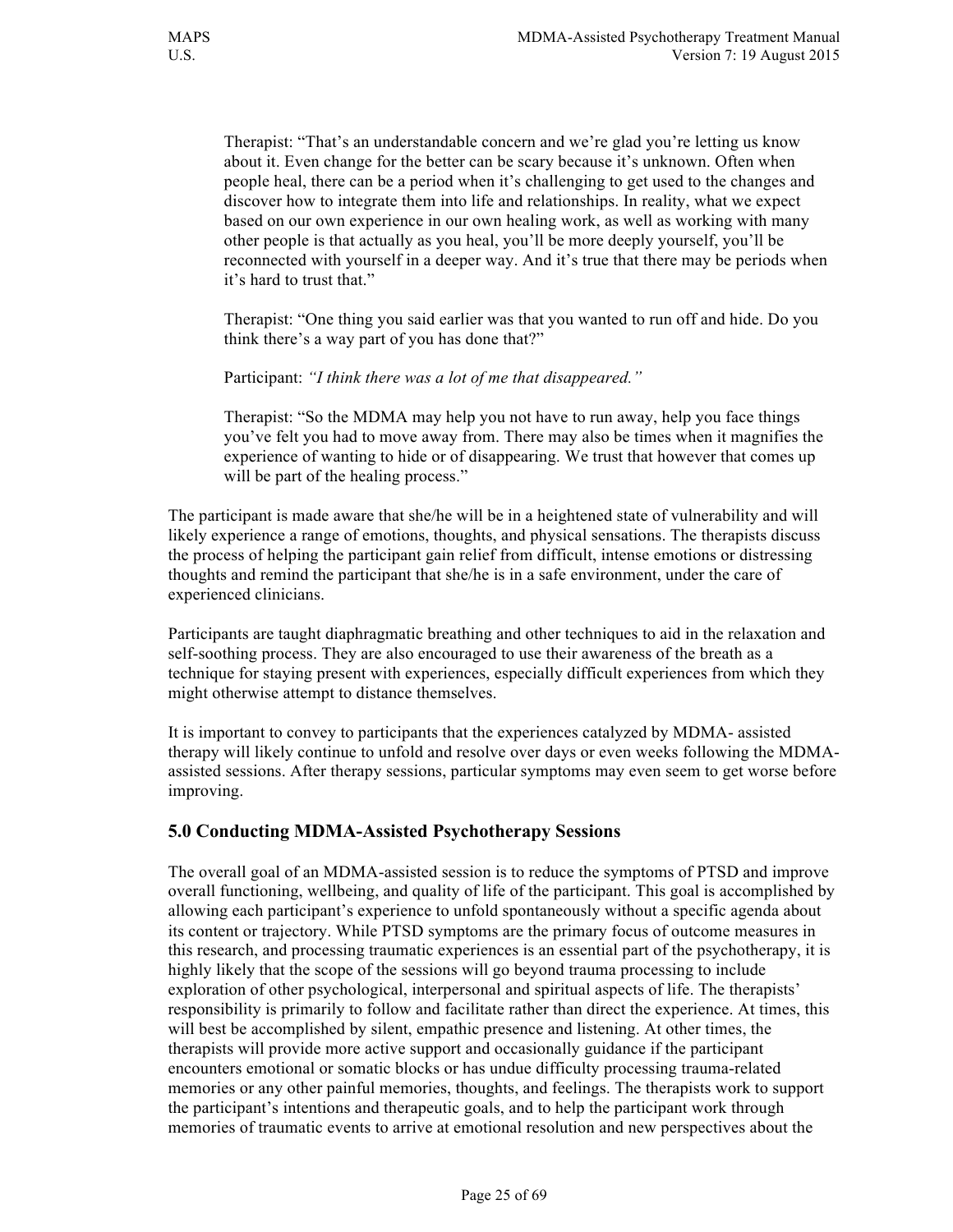meaning of these events. The therapists are also there to help explore and validate new perspectives about other life experiences as well as to join with participants in appreciating joyful or affirming experiences and enjoying moments of beauty, heart opening, and humor. In helping to accomplish these diverse goals the therapists act as empathic listeners, trustworthy guides, facilitators of deep emotional expression and catharsis, and supporters of the participant's own inner healing intelligence.

## **5.1 Therapist's Role During MDMA-Assisted Sessions**

To create and maintain a safe and collaborative therapeutic alliance with the participant it is crucial that the therapists maintain self-awareness. The therapists must be empathically present during the participant's processing of trauma, and at the same time, maintain healthy, appropriate boundaries. In so doing, the therapists encourage the participant to stay present with her/his own inner experience and they create a safe environment that fosters willingness to explore new and unexpected perceptions that may arise during the healing process.

The strength of the therapeutic experience depends heavily on the therapists' level of comfort with intense emotions, and their skill in remaining empathically present and open to a range of emotional experiences. As empathic listeners, the therapists attend to the participant's account of her/his inner experience, the meanings it has for her/him, and any ambivalent thoughts and feelings she/he may have about the experience. When needed the therapists offer appropriate assistance for the participant to cope with any apparent ambiguity or difficulty, while fostering the awareness that the participant is the source of her/his own healing. The therapists keep in mind any intentions for the session that the participant has identified during introductory sessions, while also allowing for additional, perhaps unexpected, psychic material to emerge. They also consider individual psychological factors, such as attachment style, that may impact the therapeutic relationship (transference and countertransference) and influence the degree and specific nature of therapeutic intervention that will be best suited to that individual [30].

To maintain the delicate balance between focusing on the inner experience and providing a safe space for exploring this experience in an open-ended way, the therapists must respect the inner healing intelligence of the participant's own psyche and body, and skillfully interweave periods of interaction with periods of silent witnessing. At times, after periods of silence, it is important for the therapists to inquire about the participant's experience in order to maintain supportive contact and to determine whether suggestions, encouragement or further inquiry may be beneficial. At other times the therapists may encourage the participant to discontinue talking and focus on her/his inner experience. There are several situations in which this is particularly appropriate: when the participant seems to have encountered an impasse, after periods of talking that seem to represent defensive avoidance, or during the emergence of an emotionally charged issue that may benefit from the opportunity for deeper self-exploration during the period of strong MDMA effects.

Participant: *"When my brother left, there was just no contact for me. I really felt abandoned. He was a rock for me. I could feel safe. He was a really good brother, and then he went to California, and he was gone."*

Therapist: "Do you think it would be a good time to go inside with these feelings?" Participant: "Yeah."

Therapist: (After a long silence) "How is it going in there?"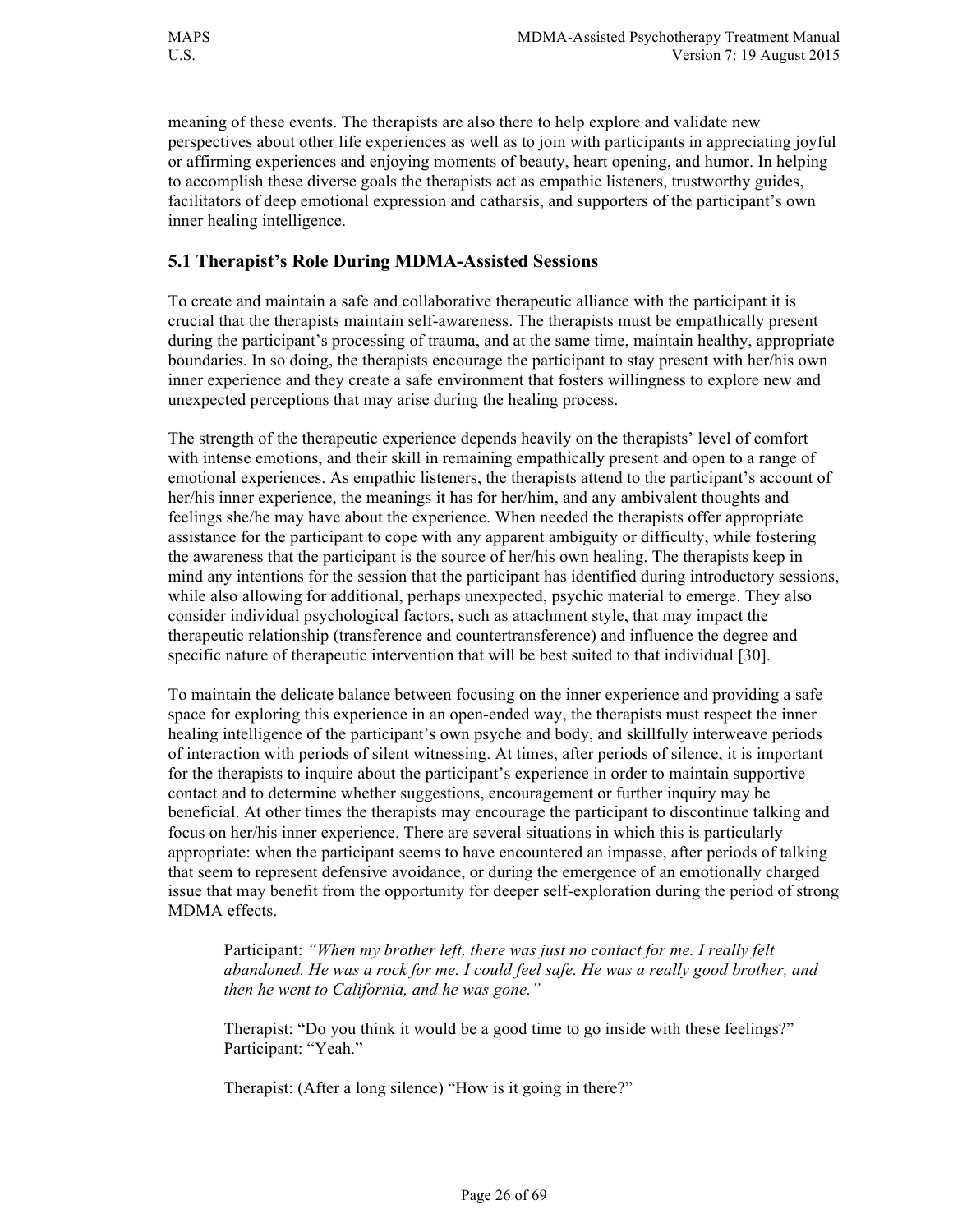Participant: *"It is really crazy. And not at all what I was expecting … I don't know if I can even verbalize it. Some of it is really dark and some of it is not. It is kind of anxietyprovoking. It's like stuff I had no idea was in me. I am OK being there. It's not realistic at all. I am not really trying to connect it with anything. It is kind of like I want to get out of my skin. I kept wanting to stop and then wanting to stay. I'll stop if it gets too weird."*

Therapist: "It's OK not to put it into words at this point. Just stay as present with it as much as you can."

Participant: *"OK."*

Participants naturally want to get maximum benefit from their sessions, so they often need reminding of the paradox that this is usually best accomplished by surrendering to the process rather than trying to direct it. They should be reminded that, in MDMA- assisted psychotherapy, important insights and healing often arise through a non-linear process that may shift and resolve in unexpected ways. This process is enhanced by the participant's trust that the inner healing intelligence in conjunction with the medicine will bring forth whatever experiences are needed for healing and growth, so anything that arises is viewed as part of the healing process. In this vein, the participant is encouraged to surrender to the process as fully as possible and not to "get ahead of the medicine" with efforts to direct it. The therapists' role is often to follow, rather than guide, the participant, as she/he explores new and unexpected perceptions and realizations. At other times it may be helpful for the therapists to remind the participant that facing painful experiences is actually a path toward healing.

The therapists may provide verbal reassurance when needed and nurturing touch if requested when the participant is facing upsetting, potentially overwhelming thoughts, memories, or feelings. However, care should be taken not to interrupt the participant's process unnecessarily or to convey a lack of trust in the participant's own inner healing ability. The therapists should track their own emotional reactions and refrain from intervening in response to their own needs. The therapists' ability to be present without needing to intervene, other than perhaps with a gentle reminder of their presence, can convey a strong message of compassionate support and trust in the healing process.

"We're right here with you, use your breath and stay with it as much as you can. We know this is difficult, but we also know from experience that this is an important part of the healing. Fully experiencing and expressing this, moving through it instead of away from it is the way to really heal it."

With a combination of empathic listening, questions, and observations the therapists facilitate two complimentary aspects of processing these challenging experiences: facing and even amplifying the experience in order to allow the spontaneous unfolding of the healing process on the one hand and on the other hand, clarifying, understanding, and gaining new perspectives about past experience and painful emotions.

Therapists must attend to balancing their responsibilities as facilitators and as noninvasive observers. Attaining and maintaining this balance may prove challenging at times, particularly when the therapists must decide when it is desirable to allow the participant to explore and confront her/his inner experience without any interaction and when it is more appropriate to interact with the participant in order to facilitate a particular avenue of experience. There is no formula for achieving this balance, and the amount of time spent in interaction may vary considerably from one session to another. Maintaining an effective balance requires a focus on the participant's verbal and nonverbal communications, as well as an understanding of the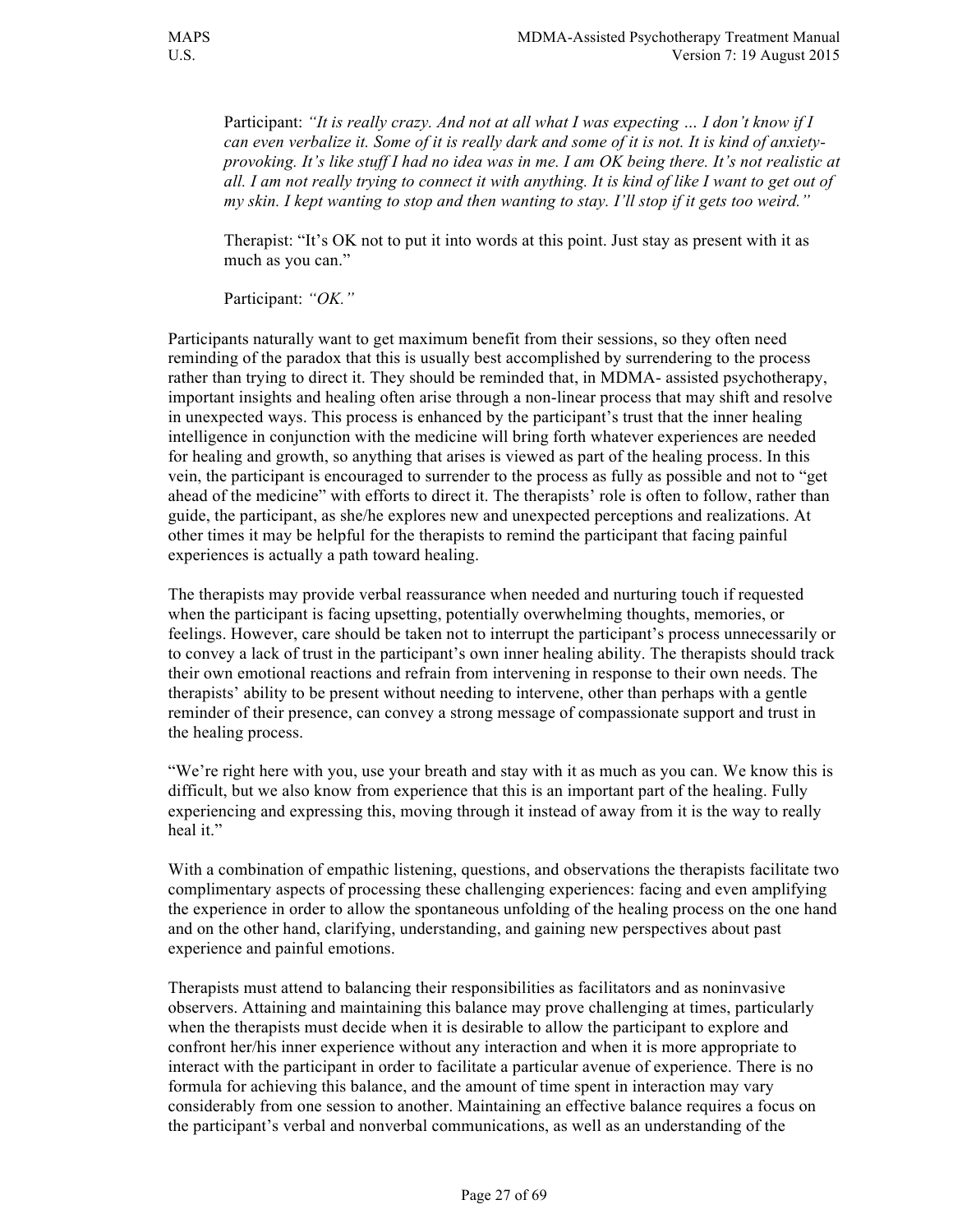specifics of her/his psychological history and the nature of her/his particular healing process. For example, if someone is known to have a tendency to isolate, then the therapists would have a lower threshold for checking in with them and asking about their experience. On the other hand, if someone has a tendency to defend against painful feelings by talking and intellectualizing, the therapists would more readily encourage them to put the eyeshades and headphones back on and focus attention "inward." For many individuals, both avoidance and withdrawal may be observed at different times. Maintaining a skillful balance also requires a thorough understanding of the nature of MDMA effects and the non-linear manner in which they can lead to healing.

The principal therapist, in consultation with the medical monitor, is responsible for disqualifying any participant who has had a sufficiently adverse physiological or emotional response to MDMA during the first MDMA-assisted session that a subsequent MDMA-assisted session would present an unacceptable risk.

## **5.2 Initiating Therapy**

At the beginning of the MDMA-assisted session, the therapists review the approach to therapy and the range of experiences that may occur during the session, as well as inquire about any concerns or questions the participant might have. This interaction encourages the participant to disclose her/his feelings and provides an opportunity for the therapists to reassure the participant, to remind her/him of the value of a non-directive approach, and to reinforce receptivity towards the healing potential of the therapeutic experience.

Participant: *"I have this thing about the unknown. It just doesn't sit well with me. I don't do well with it. When I know what to expect it's OK. Not knowing and having unanswered questions, I just don't do well with. Like the idea of possibly having flashbacks … and I don't know, worst case scenario."*

Therapist: "It's really natural to be anxious about that. One of the challenges of this approach is being willing to go into it and work with whatever comes up. Your reactions are common. I think it is helpful to remember nothing is going to come up that is not already there. Whatever comes up is something you are walking around with already but maybe not fully conscious of. I know it can be scary. The paradox is, although this approach could stir up memories or even flashbacks, temporarily, it allows you to move through them in a way, so that you are actually more apt to be free of them and less likely to have them be a problem for you in the long run. It's possible you could have more symptoms temporarily, like we talked about."

#### Participant: *"Yeah right. Is this one of those things where you won't remember what happened? Like being under sedation?"*

Therapist: "You'll remember this. One of the qualities of MDMA is that it makes it easier to face memories and not be overwhelmed and actually work through them and the painful emotions in a way that is healing rather than re-traumatizing. In everyday life flashbacks and memories can come up spontaneously and overwhelm you. We are trying to change this by inviting whatever comes up to come up in a safe setting, with the medicine helping you approach it without being overwhelmed. The idea is to approach your memories with less fear and less defensiveness."

Participant: *(Sigh) "If that can happen …"*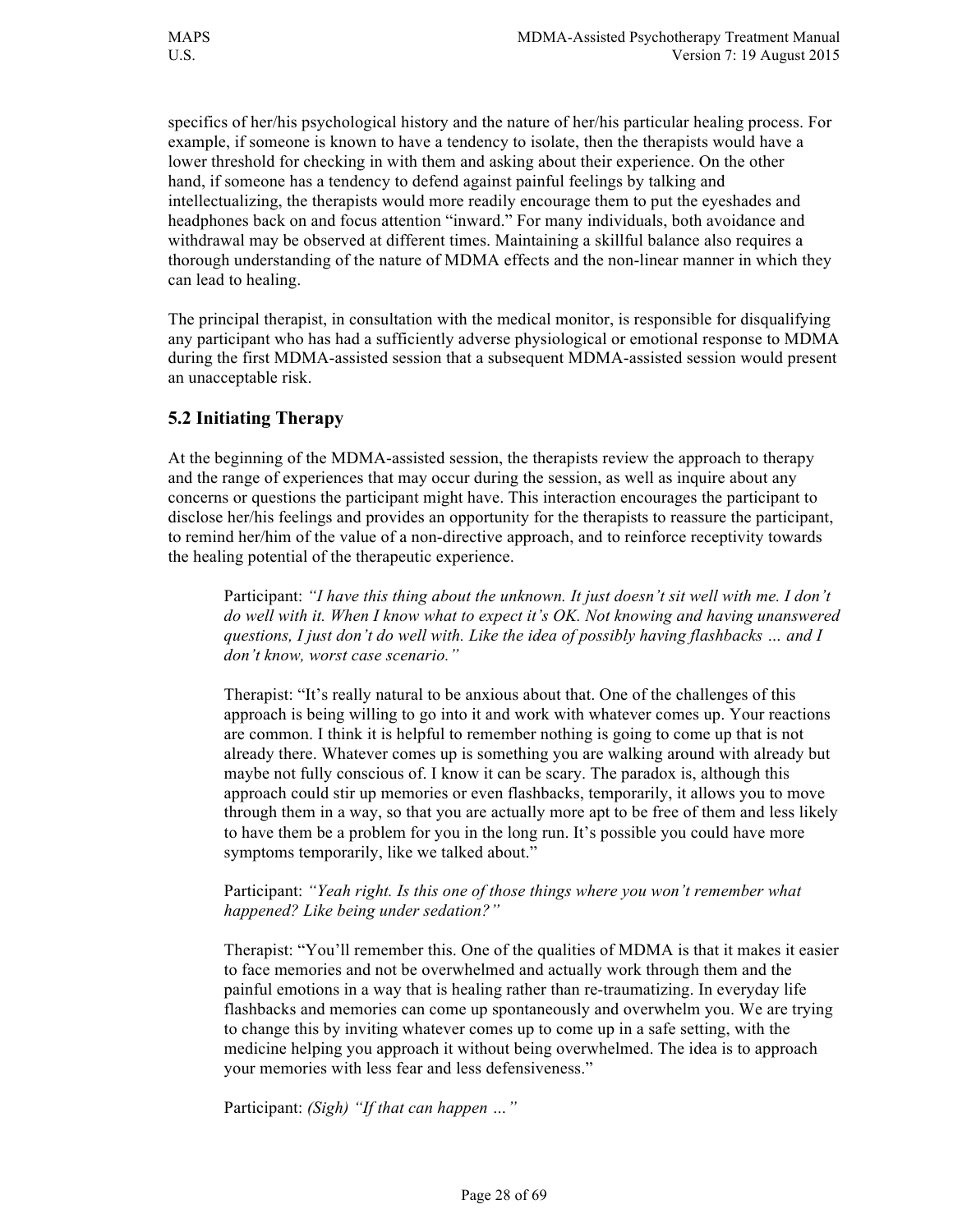Therapist: "We're here to help you stay with what you're experiencing and encourage you not to judge whether it's the right thing or the wrong thing, but experience it, as fully as possible."

Participant: *"Uh huh."*

Therapist: "Ask for support in whatever way you need, if you want us to hold your hand or hold you or if you want to talk to us. It's really good to ask for support if you feel you can. I know a lot of your tendency can be to tough your way through …"

Participant: *"My normal approach is to suck it up."*

Therapist: "Today is an invitation and encouragement to let go of as much of that as possible. This is a whole day for you to have all the support you need, all the support you are able to accept, and allow yourself to feel and work with whatever comes up rather than pushing it away or sucking it up."

Therapists should inquire about and address any concerns the participant has about the upcoming session:

Therapist: "You mentioned that you're worried that this stuff with your dad may come up. We want to remind you that we're here to support you in working with whatever comes up and we believe that whatever does come up is coming up for healing."

Participant: *"OK. I feel good about that."*

Therapists should refer to the agreements that were made during integrative sessions about touch, staying for the entire session, no harm to self, others or property and permission for the therapists to bring up the index trauma if it has not come up.

Therapist: "We don't want to direct this nearly as much as we want to follow and support the way it unfolds for you. So we trust that your own inner healing mechanism will bring up whatever needs to come up. As we talked about before, we would like to have an agreement that at some point, if nothing about the trauma has come up spontaneously, we'll bring it up in some way so that we can work with it. But we will let your own unfolding of the process take the lead, and if it's clear that you're having a deep nonverbal process we won't interrupt that to bring up the trauma."

Therapists and the participant will talk about their past reactions to anxiety and discuss a plan for ways the therapists can help if anxiety arises.

Participant: *"I curl up in a ball and repeatedly say "stop." Please do not touch me because I am afraid that I will hurt you when I am in this state. Just let me rest."*

Therapists encourage the participant to set aside expectations and remain open to whatever emerges ("beginner's mind"), viewing any experience as presenting an opportunity to heal and developing trust in their own inner healing intelligence.

Therapist: "We encourage you to approach whatever comes up as something that's coming up as part of your healing process. We trust that your inner healing intelligence will bring you what you need for healing and that's much more reliable than anything you or we could figure out ahead of time with our rational minds."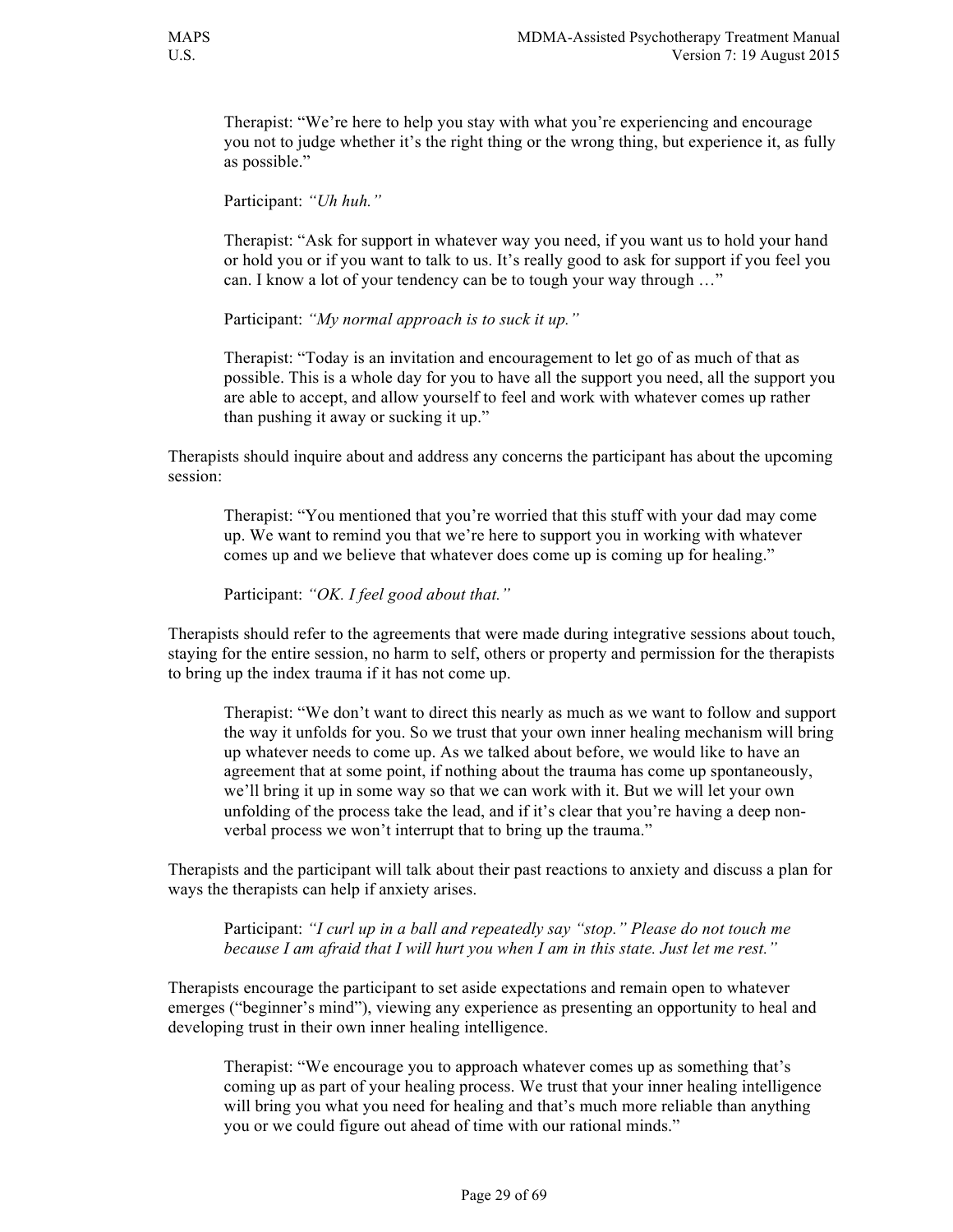The therapists explain that MDMA is known to increase feelings of intimacy or closeness to others and to reduce fear when confronting emotionally threatening material [14, 17, 31-34]. They remind the participant that in the context of psychotherapy, a combination of drug effects serves to facilitate the therapeutic process by allowing the participant to revisit the trauma without feeling overwhelmed by the terror or shame that may have overwhelmed her/him in the past. These effects can include enhanced positive mood, novel thoughts about meaning of objects, events or memories, also increased access to distressing thoughts and memories, reduced anxiety, increased feelings of empathy or closeness to others, and decreased self-blame and judgment [11, 34-40]. This combination of drug effects should support the participant in overcoming the emotional numbing of PTSD and allow her/him to be more fully open to experiencing the full range of emotions (grief, fear, rage, as well as joy, happiness, love, comfort) without the subjective feeling of being overwhelmed. MDMA is expected to make it easier to process feelings and memories in a helpful way, but the therapists should make it clear that this does not mean it will be easy, and they are there to offer support if there are times when it is difficult.

The participant should have an understanding of what to expect about the onset of effects. Onset of subjective and physiological effects of MDMA begins thirty to sixty minutes after oral administration. These may include heightened sensation and perceptual changes, including visual distortions, alteration in the brightness of the room or of colors, changes in the quality or apparent location of sounds, altered perception of time (especially slowing), and changes in the meaning or significance of perceptions, thoughts, and memories [34, 38, 39, 41, 42].

When the MDMA is administered, it should be offered to the participant in a bowl or other small container for the participant to pick up and swallow with water. This presentation symbolizes the nature of the therapeutic relationship in which the therapists are offering the participant a tool and the participant retains the ability to choose whether to use it.

Shortly after MDMA administration the participant is guided towards a relaxed state and may find it helpful to focus on abdominal breathing. Within approximately fifteen minutes of ingesting the MDMA, the participant is encouraged to recline on the futon, use eye shades and headphones, if they are comfortable doing so, and relax into the music selected for the session. The therapist softly reminds the participant to be open to whatever unfolds and trust her/his innate healing capacity. From this point on, the MDMA-assisted session consists of periods of inner focus during which the participant attends to her/his intrapsychic experience without talking, alternating with periods of interaction with the therapists. The ratio of inner focus to interaction is typically approximately 50:50, but varies considerably from session to session. During the periods of inner focus, the therapists maintain a clear empathic presence to support the process.

In some cases, the participant may become anxious at the onset of the MDMA.

Participant: *"I feel really weird. My arms and legs feel heavy and tingly."*

Therapist: "I want to remind you that you're in a safe place and we're paying close attention to how your body is reacting. Use your breath. What you're experiencing is a normal reaction to the MDMA effect starting. By using your breath like we practiced, you can stay with the energy in your body."

Participant: *(Begins breathing. Music is soft and melodic.)*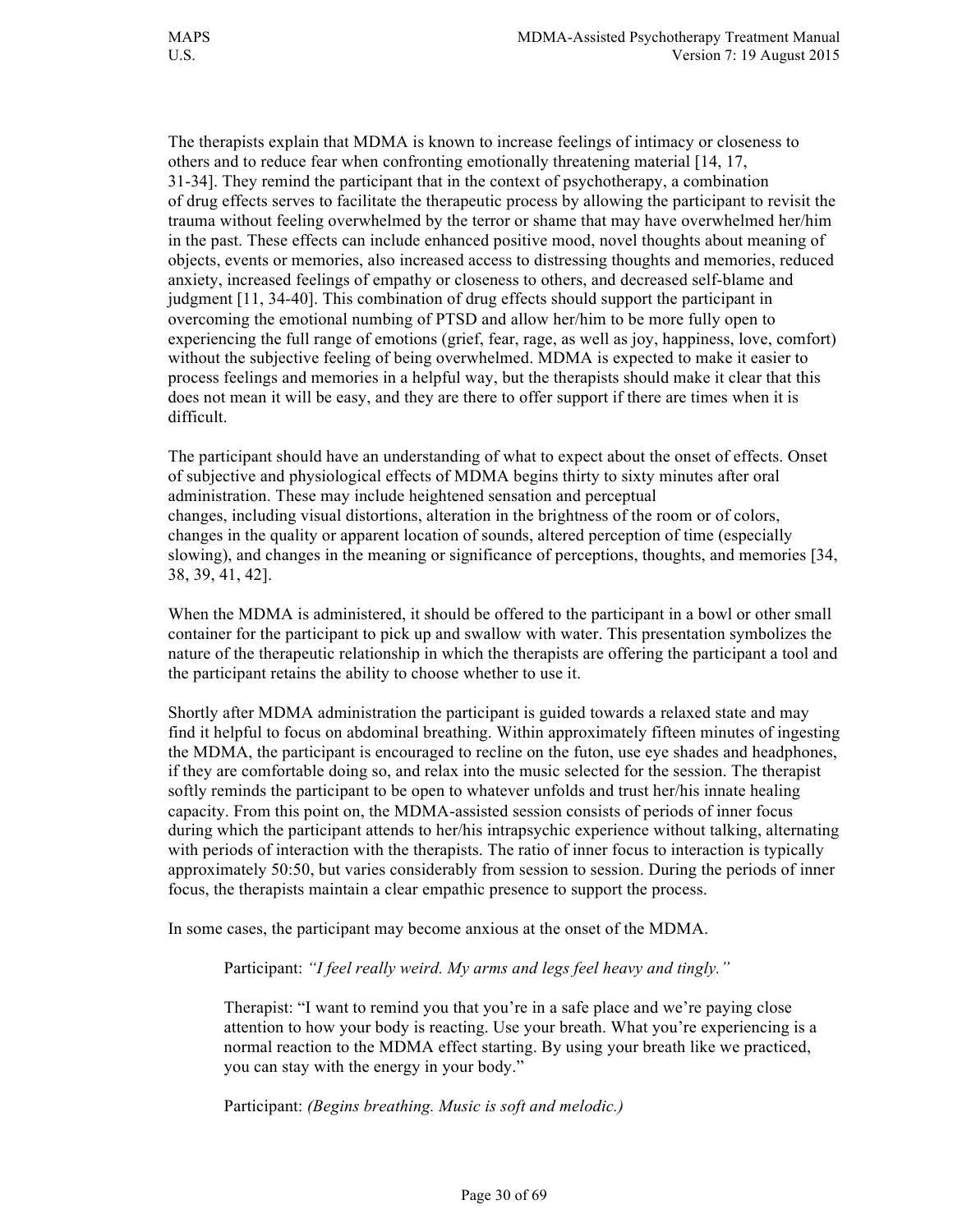Therapist: (After a long silence) "It's very common to feel a lot of energy in your body. One thing is to breathe into it and experience it, maybe savor it, and also if your body wants to move, just let your body express itself."

Participant: *"I need direction. I'm just going every which way. I need something to focus on. I need something to think about … too many thoughts."*

Therapist: "Try to see what direction the medication gives you. Instead of trying to control your thoughts, trust the medicine will unravel these knots in some way and take on direction. I know there is an abundance of energy in your body, so you do not have to make your body relax, just let your body do whatever it needs to as your thoughts float by."

## **5.3 Period of Peak Effects**

Peak effects typically occur seventy to ninety minutes after drug administration [38, 39, 42, 43] and persist for one to three hours [34, 38, 42, 43]. The therapists check-in with the participant after sixty minutes if the participant has not talked since the administration of the medication. This check-in reminds the participant of the therapists' presence and provides the therapists with a sense of the participant's inner state. Based on this information, the therapists either encourage the participant to return to an inner focus or to share more about their inner experience.

To check-in with the participant at sixty minutes, one of the therapists may put a hand gently on the participant's shoulder (if the participant has previously given permission to be touched in this way) and ask softly:

Therapist: "It's been an hour and we're just checking in to see how you're doing."

Participant: *"I don't remember so much about my childhood. It's hard for me to imagine that I can heal this stuff if I don't remember what it is. I just want to dig it out."*

Therapist: "So what I encourage you to do right now, as much as possible, is to stay with all of that, including the feelings of frustration and concerns about not being able to remember. Let yourself just go into feeling all of it … As much as you can, let go of worrying about how you are going to heal. Breathe into the process and trust your own inner healing intelligence with the help of the medicine."

As the session progresses, the participant is likely to experience a positive mood and a sense of trust in both self and others. During some sessions, this shift occurs relatively early in the session and seems to provide a platform from which the participant is then able to approach the emergence of traumatic memories and painful emotions with a greater sense of strength and safety that comes with an empathic shift in consciousness. This expansion in consciousness aids the participant in developing a new sense of mastery over the trauma and the accompanying painful emotions. During other sessions, participants are confronted by traumatic memories relatively early in the session before they have affirming experiences. In this case, affirming experiences are likely to come later in that session, or even in subsequent sessions, and contribute to a sense of resolution and healing and a shift in perspective about the world. As Grof said of work with LSD, MDMA functions to some extent as a "nonspecific amplifier" of mental processes. What is usually experienced as difficult may come to feel intensely sad, frightening or enraging, what is typically pleasant or affirming may become associated with intense joy.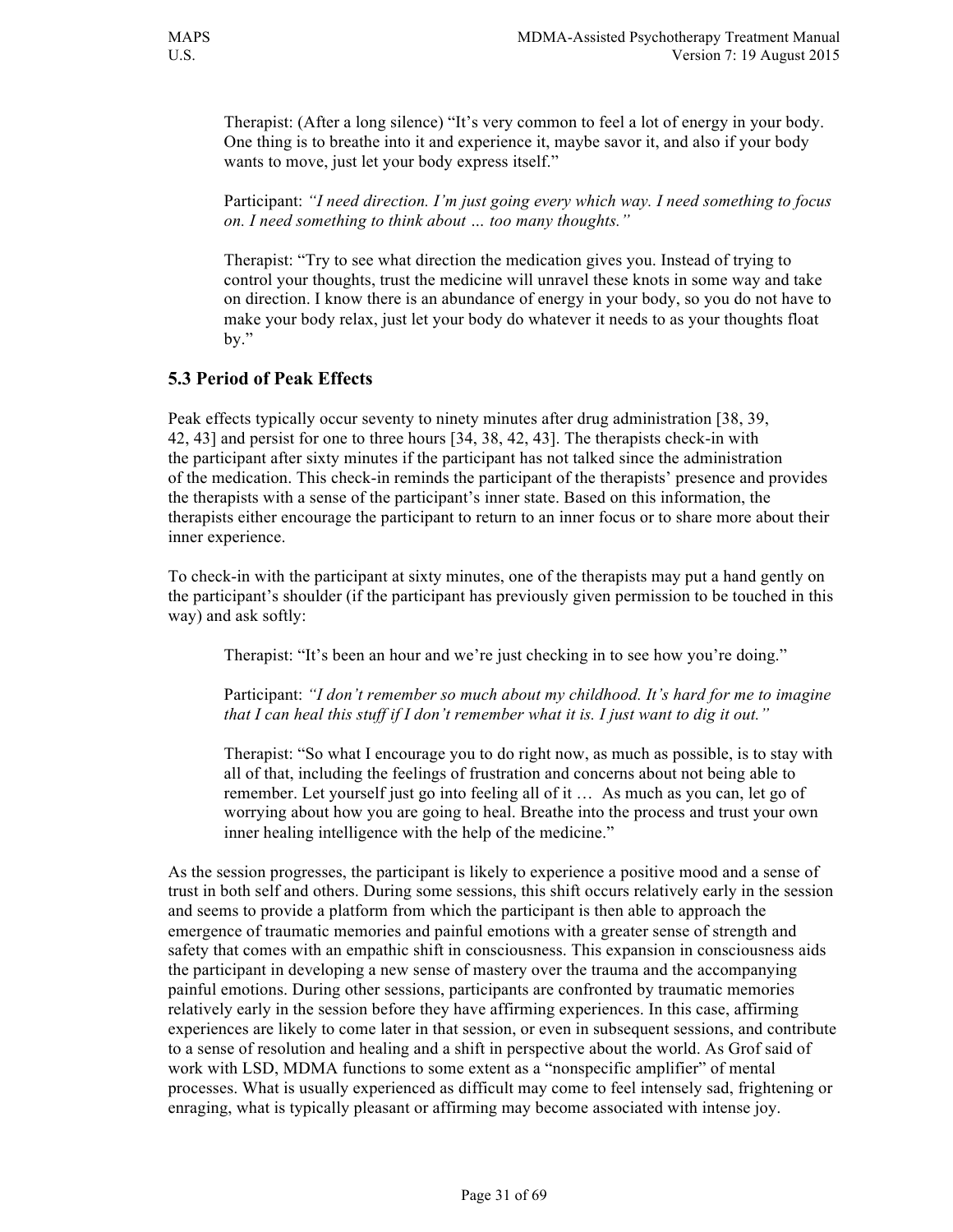Consider the following example of an affirming experience early in the session. In her first MDMA-assisted session, this particular participant started with a Subjective Units of Distress (SUD) rating at 7/7. She reported being very anxious about the unknown, including fear that flashbacks would be triggered. Forty-five minutes after MDMA administration she said:

*"My legs are a little heavy and my chest is a little hot, not a bad thing, I'm not nervous anymore. I feel warm and fuzzy I'm not stressed at all."* At the one-hour point, her SUD was 0 (actually, she reported it as "minus 15"). *"Colors are bright, I feel warm inside, there's lots of energy… My thoughts are coming fast. I need some direction. Love, I'm seeing blocks to it."* The therapists suggested she focus her attention back inside. After a few minutes she said, *"I just heard, 'You're the greatest!'… I see the link between the derealization and the rape."* She talked briefly about the rape and became aware of anger, self-blame, and feeling alone, and then said, *"There has been desperation under the numbness. I feel protected now, I finally feel loved and protected. (Tears) It's good to have someone who cares."* She went on to talk some more about the rape in this session with realizations about how experiences in childhood had made her vulnerable. She spent much of the session appreciating being able to really feel, for the first time, how much love and safety there was in her marriage. In the follow-up sessions she said, *"Now I have a map of the battlefield. I think next time I'll be able to go deeper processing the trauma,"* which she did.

Consider the following example of an experience of being confronted by traumatic memories relatively early in the session:

One participant, in her first MDMA-assisted session, started crying an hour after MDMA administration and described fear, sadness, blurry vision, and body sensations that she'd had when she was stabbed. She went on to spontaneously re- experience the trauma in detail, as if watching a movie with time slowed down and said, *"It feels more real now than when it happened."* At times she was able to describe it to us, at other times, she was having full blown flashbacks saying, *"Please don't let me die, I have things I have to wrap up, get down, get down,"* as she held her hands up, as if to protect herself. This experience continued for more than an hour with the therapists listening empathically and periodically making contact to remind her of their presence.

It is common for participants to make connections spontaneously between their feelings about specific traumatic events and earlier childhood experiences. Often, they arrive at insights about how earlier experiences may have left them more vulnerable to being traumatized later or may have affected their response to subsequent trauma.

Therapist: "You were beginning to sense the fear."

Participant: *"It changed from fear to 'I'm really mad at myself for allowing it to happen.'"*

Therapist: "Is that easier to feel than the fear?' Participant: "I guess so." Therapist: "Because you were experiencing that and the fear began to come up and I invited you to go inside and feel the fear. How long before it switched to the anger?"

Participant: *"Not long at all."*

Therapist: "Do you think your mind does that to distract you from the feeling of fear."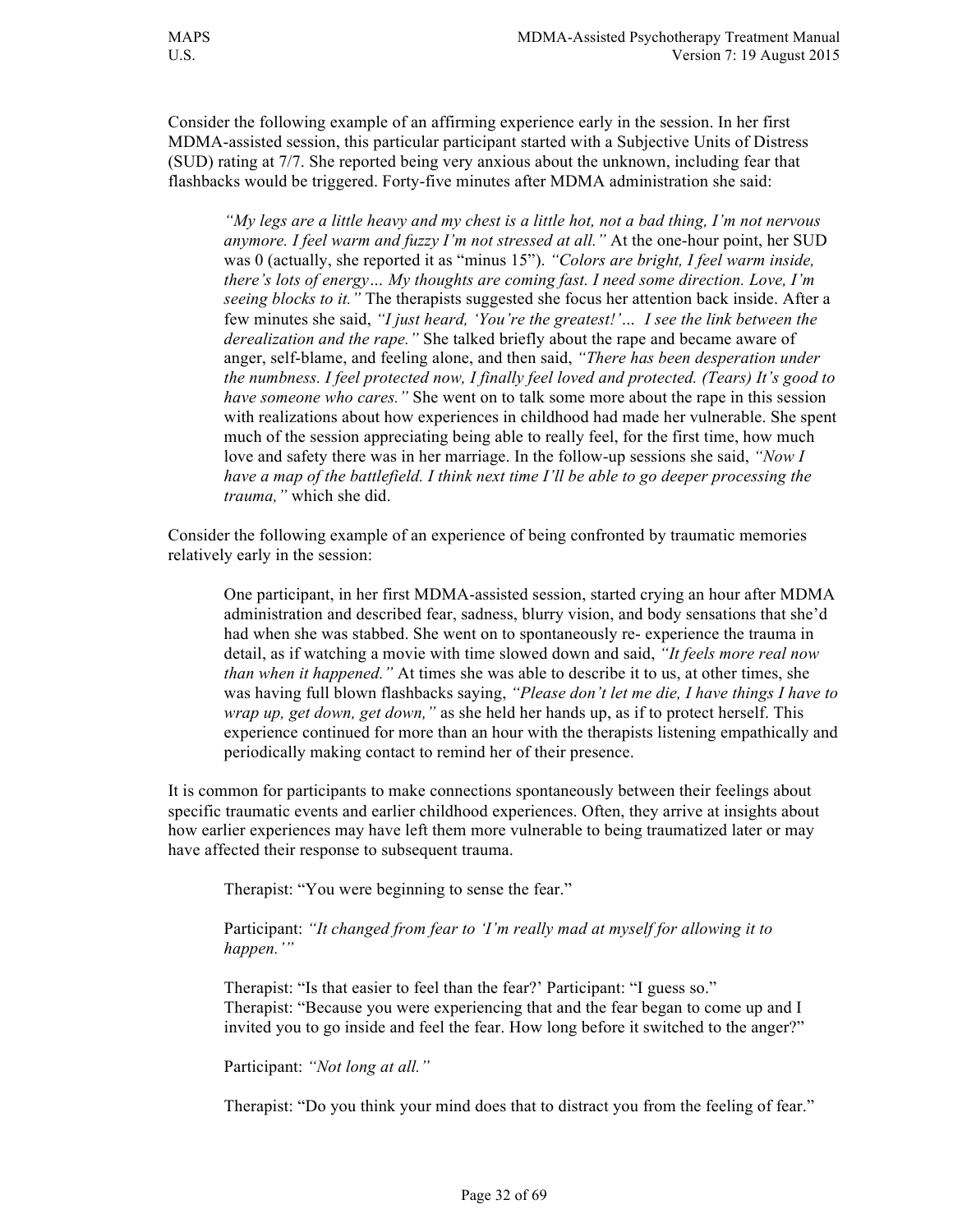Participant: *"That's possible. After the initial, 'What the hell is going on,' my mind clicked into 'This is not happening. This is just too absurd to be happening' … all the way back to when I was little … I never felt protected, really. There's never been any support. I wasn't free to be me ... just what the situation called for. I had to do it then too, be what the situation called for."*

*(Long silence)*

*"I feel like a lot of this baggage I've been carrying around I put onto myself – either disappointment in myself or self-blame. Don't get me wrong, I don't think I deserved it or asked for it or did something to bring that on. I don't feel that way at all. It's like your baseline and you've got your self-doubt, desperation on top of that, and before you know it, you've got a seven-layer burrito. I can feel every one of them. I don't know how to express it or articulate it but I can feel every one of them. It's not the 'Yuck' that I used to describe. They're stacked one on top of the other. I guess I have just done it for so long that when the rape happened, it was the straw that broke the camel's back. I just left. My mind said that's enough, no more."*

MDMA-assisted psychotherapy helps the participant face traumatic memories and process associated thoughts and emotions. As illustrated above, there are often insights about longstanding emotional and behavioral patterns based on early protective responses to underlying rage, grief and shame. With more self-acceptance and less self-criticism, the participant gains clarity and self-confidence, a sense of self-efficacy, and a less fearful, more open and curious, relationship to unfolding memories, thoughts, and feelings. A sense of inner calm, rather than extreme arousal, on confronting trauma-related material is expected to help the participant examine memories and thoughts more closely and objectively, while at the same time, allowing powerful emotions to surface. The sense of safety may work in concert with facilitated recall to allow deeper exploration of trauma-related events and their effects on relationships and other aspects of the participant's life. This mechanism is consistent with observations from other methods of therapy that require trauma processing, to be effective, be accompanied by a degree of emotional engagement or "fear activation," while avoiding dissociation or overwhelming emotion [1]. This strategy has been referred to as working within the "optimal arousal zone" or "window of tolerance" [4, 44, 45].

Participant: *"Fear is the only emotion I've ever really known that well … afraid of this, afraid of that. That's all I remember feeling for as far as I can remember. Heartstopping, gut-wrenching fear."*

Therapist: "Hmmm." (Long silence/soft piano music)

Participant: *"I've kept all this inside for so long. It feels so heavy, these emotions … it's like I was trained this way ever since I can remember. Children were to be seen and not heard. From that point on, I sought to make myself as insignificant as possible. Then after the rape happened, I was headline news. I knew everyone at the hospital. I was ashamed, like I had a scarlet letter."*

Therapist: "I think it's important for you to experience these feelings of fear and shame. You've been holding on to these emotions for so long, and also, the belief that you have to be a certain way. It is a really powerful thing to feel, just the realization of it."

Participant: *"And it all ties into how I handled my adult relationships, because I was always afraid to be myself because nobody would like me, as myself. Then Tom*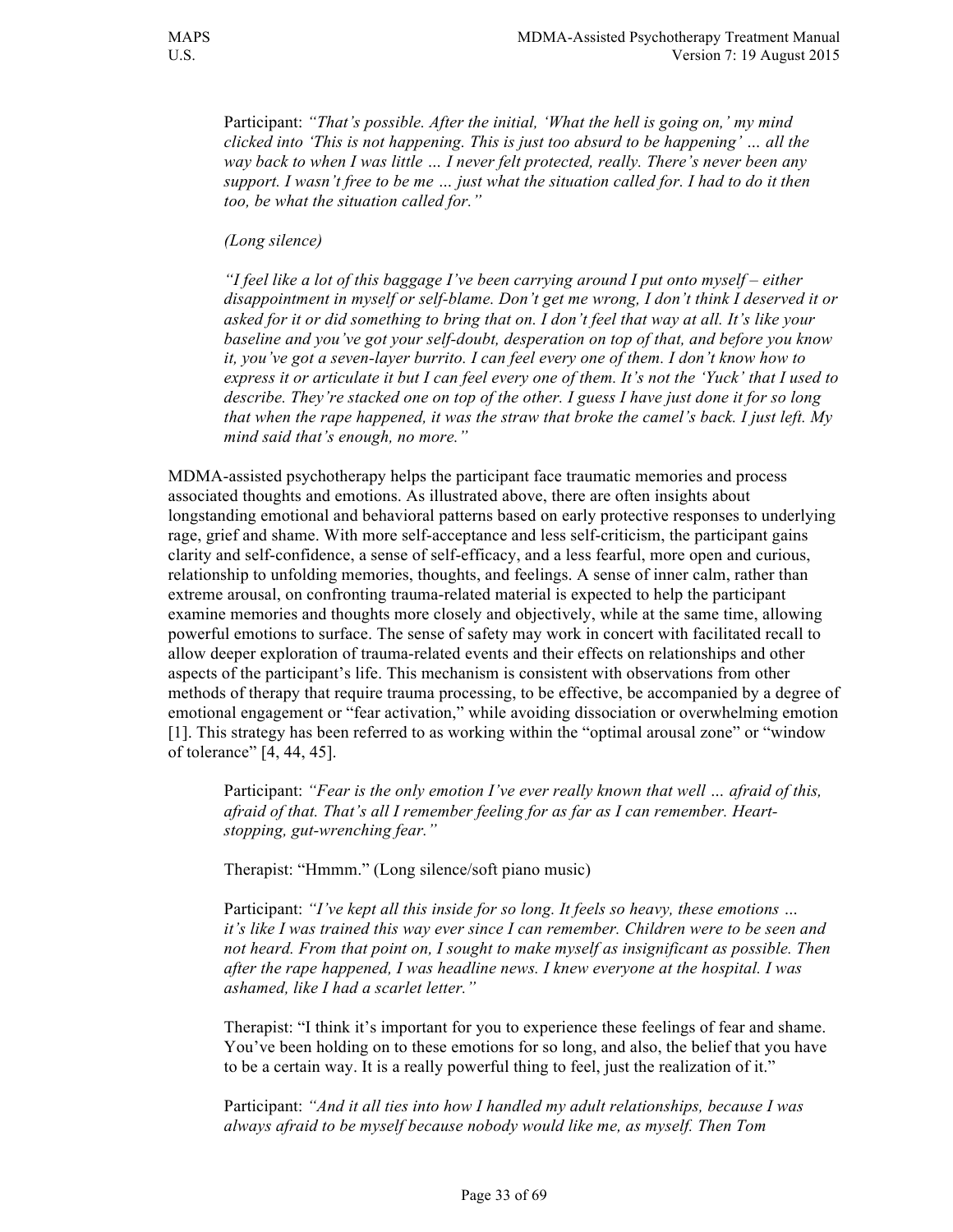*comes along and I don't have to be a certain way. Now I have someone I can lean on and somebody that is there for me and doesn't judge me. It's a great feeling."*

As the participant experiences a greater sense of closeness to others, with more trust and intimacy, she/he may also feel empathy and forgiveness for self and others. Ideally, this progression leads the participant to feel worthy despite the shame or distress caused by the traumatic event or events.

Participant: *"I felt that interconnection between me and Tom. I haven't felt it for a long time and that's what makes me feel so much better, knowing that it is still there. It's been a big stressor for me not to have felt that anymore."*

Such insights may also help the participant develop greater trust in the therapists and make it easier to talk about inner experience. The participant may also be more likely to comply with any suggestions intended to improve the therapeutic experience or to help the participant stay engaged with a particular element of the experience, such as a difficult memory, feeling, or insight.

Participant: *"It sucks to just live. Y'all are really a godsend. It is so nice to have someone who understands. For so long it's been take this pill, take that pill. The night that I was raped, the first thing that popped into my mind was 'they are not going to believe me because of the T-shirt I was wearing.' I really thought nobody would believe me. And here you are. Just throughout the years, everyone said take this and take that. Nobody's really bothered to dig down to the symptoms and help me figure out what's causing this."*

This kind of verbal expression, witnessed by the therapists, usually plays an important role in the therapeutic process. As the therapists listen and talk with the participant, they are also assessing whether such verbal interaction is indicated or whether it may be an attempt to defend against difficult or painful emotional material. Although the overall therapeutic approach should be largely non-directive, nevertheless, sometimes guidance or redirection may be valuable. If the participant seems to be intellectualizing, then the inner experience is probably not resolved and needs more time to unfold. This is sometimes referred to as the participant's "getting ahead of the internal emotional experience." In this situation, it is valuable for the therapists to intervene and guide the participant back to her/his internal experience. In this case, guidance should be offered as a possible choice without implying that it is expected or is the only correct course to follow.

Sometimes the invitation is to expand on verbal discussion:

• "Would you like to tell us more about that?"

Or to direct attention to non-verbal or indirect communication:

• "I just noticed that your voice changed. Is there something going on that you notice?"

At other times the invitation is to focus inward:

- "Would you be willing to experiment with not distracting yourself that way for a few minutes just to see what you might discover?"
- "Maybe this would be a good time to put the eye shades and headphones on and go back inside to let the medicine help you with this?"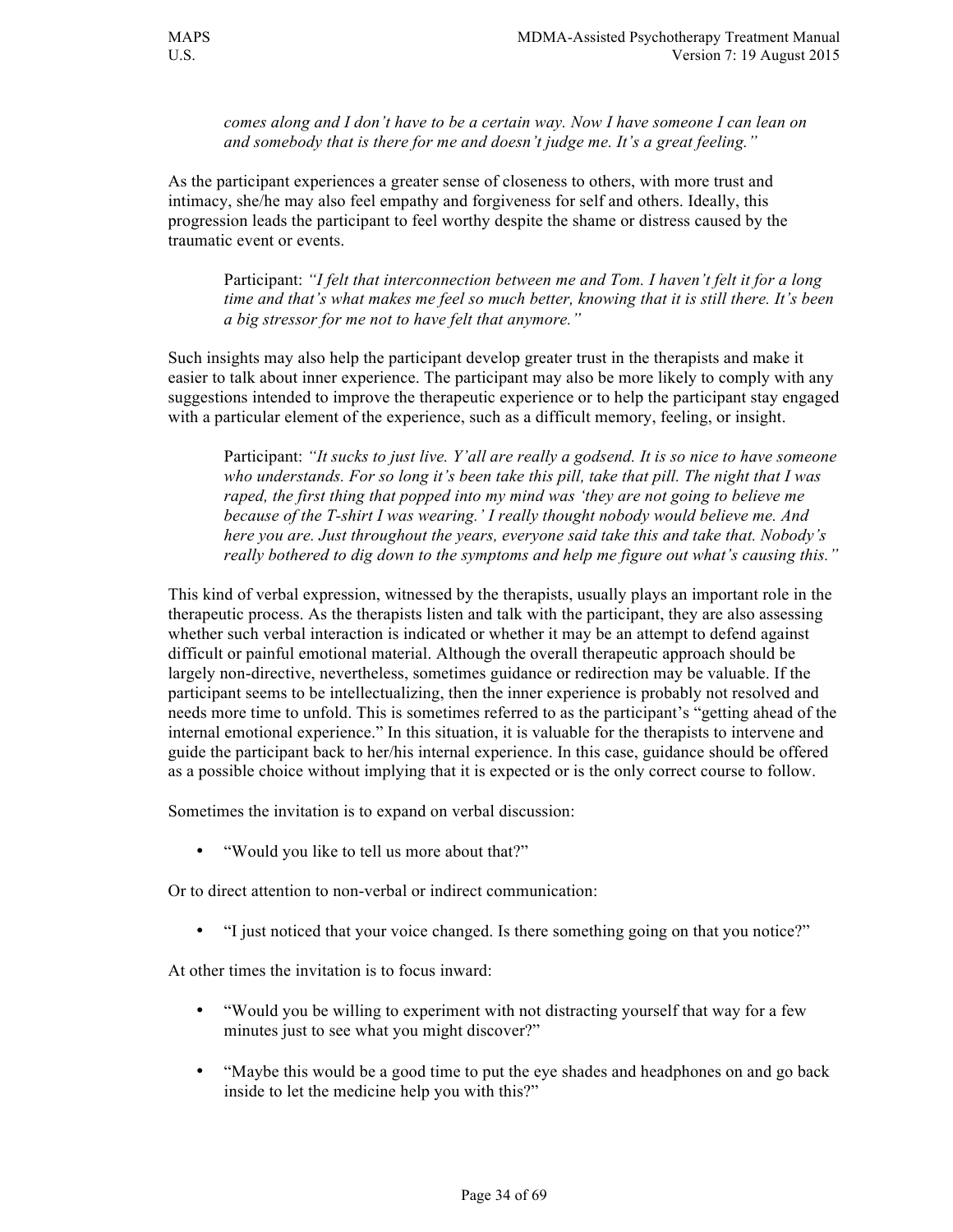Some participants are reluctant to "go back inside" despite encouragement to do so. Their choice should be respected, however if it is a repeated pattern it should be explored with non-judgmental curiosity at some point, either during experimental sessions or integrative sessions in preparation for the next experimental session.

Other participants may follow the suggestion to "go inside," but have a tendency to start talking again within seconds or a few minutes. In this case, it may be helpful for the therapists to frame the suggestion in terms of a period of time, for instance:

• "Maybe this would be a good time to put the eye shades and headphones on and go back inside **for a period of time**, to see what the medicine and your inner healing intelligence may show you about all this."

Bringing attention to the body and/or the breath may be useful ways of directing attention back toward inner experience.

Therapist: "Where do you feel that in your body?"

Therapist: "It may be helpful to really get into a comfortable position and allow your body to sink into the mattress."

Participant: *"I feel so crooked. Are you going to be able to walk me through any of the traumatic experiences to kind of help me focus?"*

Therapist: "Absolutely. If it feels like it's the time to do that now, we can help you do that, but it might be better at this point to first go inside and, as much as you can, relax into the way the experience will unfold. Sometimes talking can get in the way of the experience. We can talk more later." (This response was based on the therapist's sense that the participant was trying to force the experience and was looking for outer direction at the expense of inner awareness.)

Participant: *"I feel really restless."*

Therapist: "Just try to go with the flow with that energy for a little while." Therapist: "I think it might be good to lie down, sink into the mattress, and let your body get comfortable with that movement if you need to. Try and let your breath take you into the confusion and let the medicine work as you breathe and take you through it."

Participant: *"If you don't mind, could you remind me to breathe into it? Just give me a little sign to breathe."*

Therapist: "How about if I just touch your shoulder to remind you? Remember the words, 'Don't get ahead of the medicine.' Let the medicine take you where you need to go."

In many cases, simply bringing attention to the body by inquiring about the present moment physical experience and encouraging the participant to allow spontaneous movement or expression will be all that is needed for further discovery and release of tensions or blocks in the body. If further facilitation is needed, the specific approach will vary according to the therapists' training and experience, but must always be presented as a suggestion or invitation to further exploration, rather than an instruction or requirement.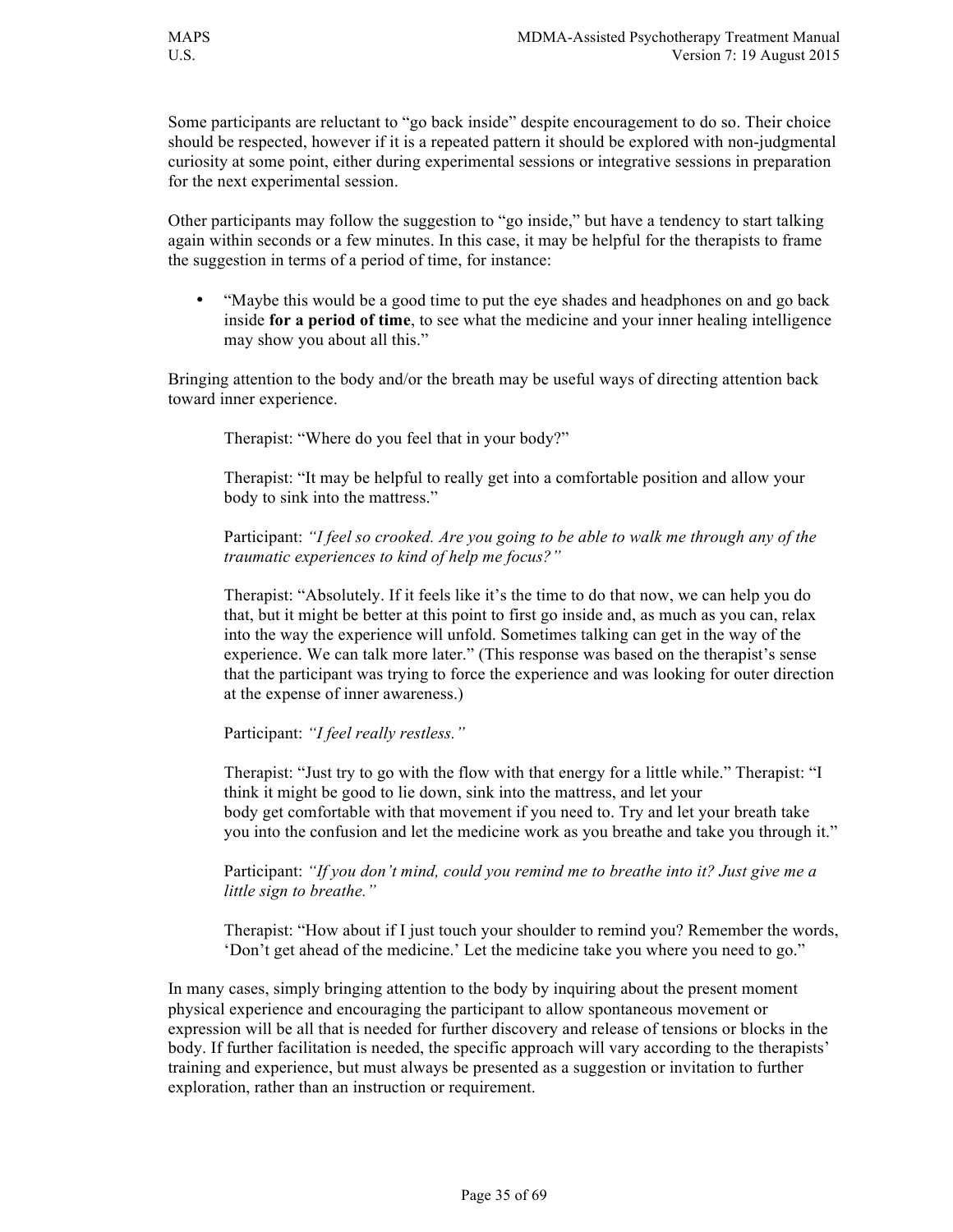If the participant "resists" a suggestion, recognize that this is probably not deliberate, or even conscious, and that it is usually better to accept and follow whatever direction she/he takes, rather than to further challenge or interpret the resistance at that point. An exception to this approach is when someone appears to be avoiding something repeatedly. In such a situation, if the therapist decides to directly address the resistance, it should be done gently, as a collaborative exploration, and with respect for the fact that the underlying intent of a defense is self-protection. As in other therapies, processing the resistance itself, rather than trying to push past it, should be the approach. With a gentle, minimally directive approach, given time, the participant is likely to come back to the issue spontaneously later in the session or in subsequent MDMA-assisted sessions or integrative follow-up sessions.

Participant: *"I've just been realizing that every time I started to think about that time at the checkpoint I decided to go to the bathroom. Now I'm ready to talk about it."*

At this point, the participant may have valuable insights about the resistance, as well as the underlying issue. This is a situation in which there is room for flexibility for the therapists' intuition and judgment. Insights that are formulated spontaneously are likely to be of greater benefit, but sometimes, direction from the therapist may help create a valuable opportunity for healing. It is important to strike a good balance: weighted more toward self-direction than direction from the therapists.

The therapists must recognize and attend to both the participant's underlying psychological processes and the experience produced by the medicine. This responsibility involves supporting the participant in processing the negative effects of the trauma and simultaneously supporting the softening effects of MDMA. The therapists' presence and the effects of the medicine can provide a sense of safety, as the participant's barriers to perception open to allow increased access to memories, thoughts, and emotions with greater clarity and compassion and a greater sense of interpersonal connection.

Participant: *"Sometimes I am so detached from my family. Sometimes I don't even feel like I'm Aileen's mom. There's just not that … I don't know."*

Therapist: "Your derealization takes all of your attention."

Participant: *"My perception is off."*

Therapist: "This is a safe time to notice your own experience more. Try to focus on your experience rather than have it outer-directed or having to just make it through. It appears to be unfolding today that there are these layers connected not only with the rape, but the experiences before. First, the top layer is the depersonalization when that veil came down, then there is self-judgment, and under there is fear and anger. It is finally safe to revisit that."

Participant: *(Breathing softly)*

Increased sensitivity to interpersonal relationships and intimacy issues may allow participants to consider ways in which their symptoms have altered or impaired their relationships with others. With this perspective, participants are better able to view their interpersonal relationships realistically, without judging themselves or others too harshly.

Participant (during an agreed-upon phone call to the participant's husband near the end of the session): *"Did you tell Tom that I love him?"*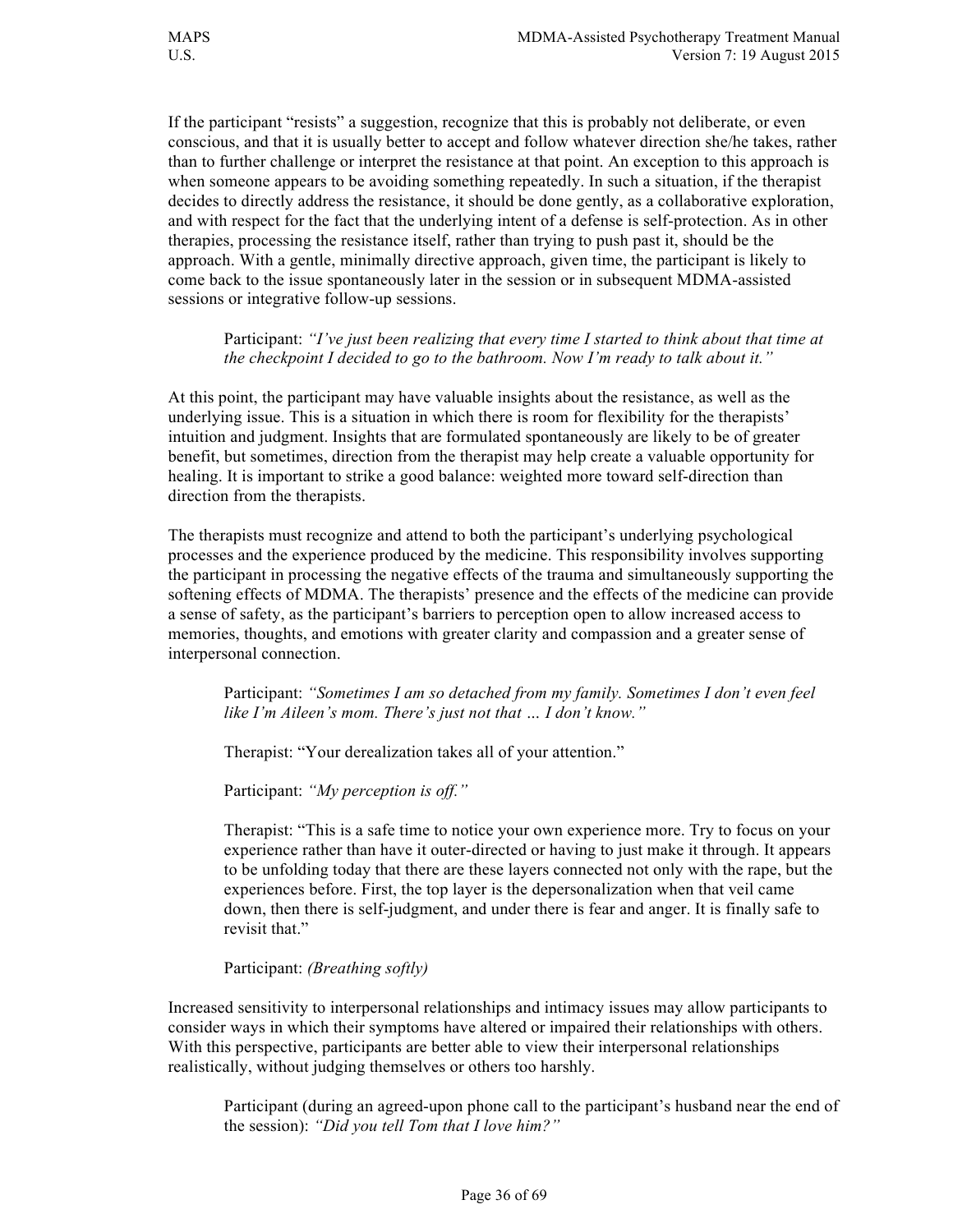Therapist: "No. Sorry I missed that but I can call him back. Is that something you are experiencing deeply now?"

Participant: *"Yes, on a deep level, a deep feeling for all the love and understanding what I am going through and not knowing how to help. He's my soul mate. I don't know what I'd do without him. That deep love I feel right now. I haven't felt that for so long."*

An increased focus on interpersonal relationships may benefit participants who have distanced themselves from others as a way of coping with the trauma or PTSD symptoms. Feelings of interpersonal trust may also help participants who have experienced a lack of support from significant others after traumatic events. The therapists and participant may explicitly seek to explore these areas during part of the MDMA-assisted session.

During the MDMA-assisted session, the participant may experience strong "negative" emotional reactions, including feelings of loss of control. When the therapists see that the participant's distress is interfering with her/his ability to stay focused on the inner experience, they intervene, encouraging the participant to stay present with deeper levels of emotion, including distressing feelings, and to trust that it is safe to face the experience. Reminding her/him that in this supportive setting it is not only safe, but beneficial, to experience the fear of losing control and to experiment with relaxing the need to control, without actually being out of control or in danger. They encourage the participant to surrender control and fully experience and express her/his feelings, including any fear of losing control. The therapists' guidance may take the form of:

- Introducing previously practiced breathing exercises (e.g. "use your breath to stay with the experience, breathe into it").
- Verbal statements assuring the participant that she/he is in a safe place and what is coming up now is part of the healing process.
- Encouraging the participant to talk about or otherwise express her/his emotions (e.g. tears, screaming, or other sounds). "Let the tears come" or "Let those sounds come."
- Holding the participant's hand or providing other nurturing touch.

During difficult periods, one or both therapists offer a supportive touch (if culturally and personally acceptable for the participant) by asking permission (e.g. "would you like me to hold your hand?").

In these ways, the therapists help the participant stay with powerful emotional experiences, including fear, anxiety, shame, guilt, etc., rather than trying to suppress or avoid them. The therapists remind the participant that this is a natural progression of the therapeutic process, opening up to and moving through inner territory which she/he may have previously been afraid or unable to fully face.

Therapist: "I encourage you to just be as present as you can with that confusion (stuck feeling, fear, etc.), feel it as fully as you can, and express it in any way it may come."

Consider the following example of helping the participant with a difficult experience:

Participant: *(Deep breaths) "Fear."*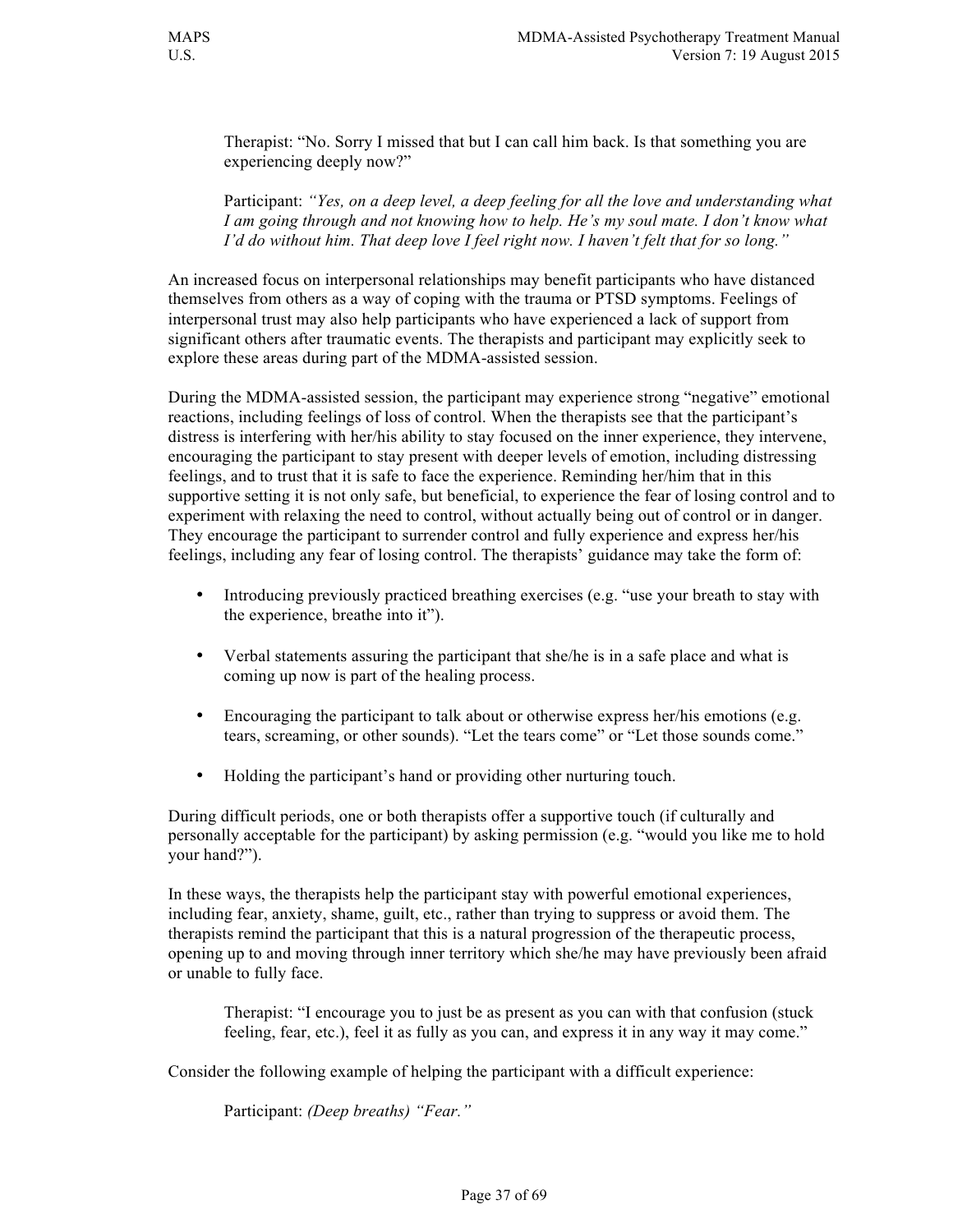Therapist: "Fear. Where do you feel it in your body?"

Participant: *"In my chest. It's hard to breathe, kind of a suffocating kind of fear."*

Therapist: "Any images or content associated with it?"

Participant: *"No, just deep seated fear. Just that wrong feeling. It's just wrong. I don't know how to explain it. It's like that 'take the wind out of your sails … that overwhelming suffocating fear, terror, just out of control helpless fear." (Crying)*

Therapist: "I would understand this as something you've been carrying around and it is now coming up to be expressed and for healing."

Participant: *"It's weird. My body, I know I'm safe, but my mind just doesn't want to know it. It's a weird combination of my mind is telling my body one thing and my body is going 'NO' but my mind is just that, just that … it's like someone is throwing a wet blanket on me. It's just that suffocating. You know you can't catch your breath … just fear."*

Therapist: "Remember your breathing. We are right here with you."

Often the invitation to focus inward and/or to bring awareness to the body and use the breath is enough to allow the participant to stay with a difficult experience and eventually move through it to new insights and a sense of clearing, opening, and relaxing of the body. If not, the therapists may offer some level of focused bodywork as an added catalyst to the process.

Therapist: "One option for working with this would be for us to work with that place in your body. It's totally optional, and if you decide to do it we'd do it without any agenda, not trying to make anything happen, just to see if there's something your body wants to do or something there to release. And you can always say stop any time."

Often participants have vivid images that may depict some aspect of their healing process. Consider the following examples:

- *"I felt deeply connected to painful feelings of the traumas as I saw them go by in spheres, but it didn't cause anxiety. I felt deep sadness in my heart, [crying] but also deep happiness that I was healing it and letting it go."*
- *"It's like, every time I go inside I see flowers and I pick one, and that's the thing to work on next. And there are things that are hard to take, but each time I move through them it feels so much better."*
- *"It's like there have been ropes tied around me and now they're loosening."*
- *"I'm a huge pile of fertilizer composting and turning into beautiful rich soil. It's a perfect time to have rain. I'm a converter, I'm the earth, I am. Leaves, rain, even acid rain hit me, and I have a powerful ecosystem, all can be absorbed. What we're doing here is turning compost."*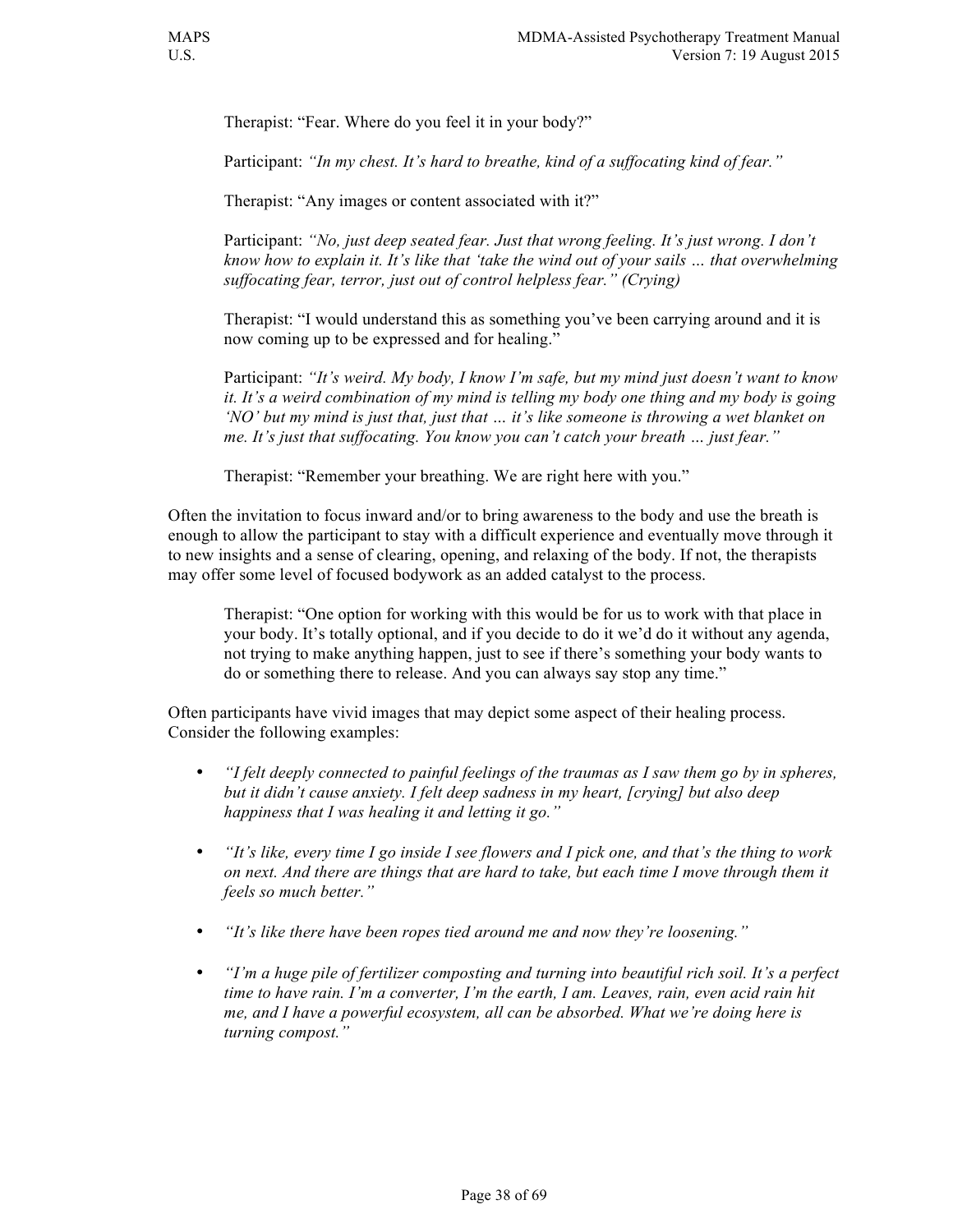• *"I see huge white doors with beautiful white glass, so huge and heavy, but a master has engineered them so you can open them with one hand. It's only without the fear that the doors are so light. How interesting! If I go up to them with all the fears, it makes me weak. I'm taking those fears out of different parts of my body, looking at them and saying 'it's OK but I'm leaving you here.' The fear served me well at one time, but not now for going through these doors."*

### **5.4 Later Part of the Session**

As the effects of the MDMA subside, the therapists may talk with the participant more extensively about what she/he experienced during the session. The therapists ask if the participant would like to give more detailed feedback on her/his emotional and psychosomatic status [15]. However, there should be no pressure to do so at this point; it may be left for follow-up sessions.

Therapist: "There is no pressure to talk now, but we want to give you the opportunity to share more detail if that feels right. Sometimes people have the sense that it is best to hold the experience in silence until another day and others find it useful to talk about it at this point."

The therapists encourage the participant to reflect on and accept the validity of the experience, including any new insights. If the participant expresses any regrets or self- judgment about what occurred during the experimental session the therapists help them to normalize these feelings and provide reassurance.

Therapist: "You know, today you've faced and talked about a lot of difficult experiences in ways you haven't been able to before. It's really important to your healing process that you did, it's definitely a good thing, and it's also really understandable that there would be some second thoughts or judgments about it as the medicine wears off. This is common for people doing this work, and part of our role is to help you process these thoughts and feelings too, and respect that there are parts of you that may not trust the validity of the experience yet, it's all part of the process. How do you see it? Was it a genuine experience or just a drug experience that wasn't really valid or real."

Participant: *"No, it was a real experience. It was my own experience, the drug made it possible, but it was my experience."*

If the participant indicates physical pain, tension, anxiety, or other signs of distress, the therapists may use focused bodywork (see Section 6.3).

When a participant's emotional distress persists toward the end of the session and they are not able to process and spontaneously move through something difficult, the following steps may be helpful. In most cases, these steps should be taken sequentially, proceeding to the next step only if necessary:

1. Ask: "What are you aware of in your body?" This question helps the participant become conscious of the link between distressing emotions and any somatic manifestations. Making this link and making the suggestion to "Breathe into that area and allow your experience to unfold" may be the only intervention that is needed.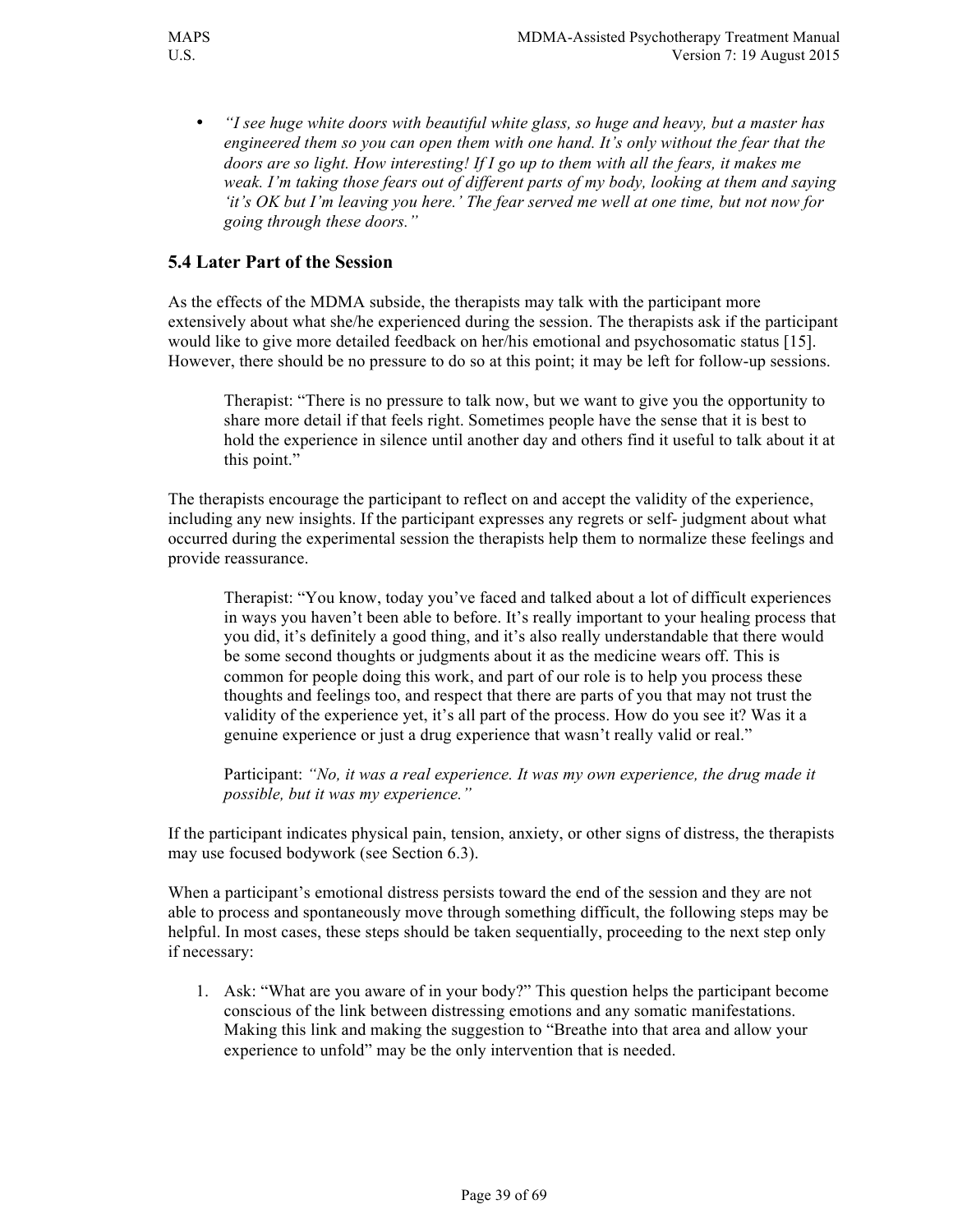- 2. Encourage the participant: "Use your breath to help you stay as present as you can with this experience. Go inside to allow your inner healing intelligence to work with this." If the participant is still under the influence of the MDMA add, "The medicine will help that happen."
- 3. If the participant is quite agitated (anxious affect, moving on the mat, opening eyes), it may be helpful to hold her/his hand or to put a hand gently on the participant's arm, chest or back, or on an area where she/he is experiencing pain, tension or other physical symptoms. This nurturing touch can be reassuring and help refocus attention on inner experience, but should only be done with the participant's permission.
- 4. Ask: "Is there any content (specific images, memories, or thoughts) coming up with these feelings?" If so, the therapists may encourage further discussion. The opportunity to put the experience into words may in itself be therapeutic, especially in this safe setting. This juncture may also be an opening for the therapists to help the participant explore connections between current symptoms and past traumatic experiences, as well as an opportunity to begin putting these experiences into perspective in her/his current life.
- 5. After this period of talking, and periodically throughout the session, encourage the participant to "go back inside," to focus on her/his own inner experience.
- 6. If the participant continues to express or exhibit emotional distress or somatic tension or pain, bodywork of a more focused nature may be indicated, according to the therapists' training and experience in this area.

## **5.5 Concluding the Session**

As the MDMA-assisted session draws to a close, the participant may invite a significant other into the consultation room to join in her/his integration process. This should be discussed and planned for well in advance of the MDMA-assisted sessions, and the therapists should meet with the participant and significant other so they can assess the quality of the relationship and the level of the significant other's ability to be appropriately supportive without being directive or intrusive. If there is reason to believe that a visit at this time would interfere with rather than support the integration process, the therapists should advise against contact with the significant other until the next day.

If a significant other is invited to visit, there should be an agreement that he or she will wait in the waiting room until one of the therapists comes out to talk to her/him. If, as is sometimes but not usually the case, the significant other has been asked to come before most of the MDMA effects have worn off, she/he should be prepared to wait until the therapists and participant decide it is a good time to invite her/him into the session room. He or she should be encouraged not to take it personally if, because of the nature of the session, they are not invited in until later than anticipated. When the significant other arrives one of the therapists (with prior permission from the participant) should meet briefly with him or her outside the session room to explain the participant's present condition, to ask about any concerns or questions the significant other may have, and to assess his or her capacity to be empathically present with the participant in their current state of mind.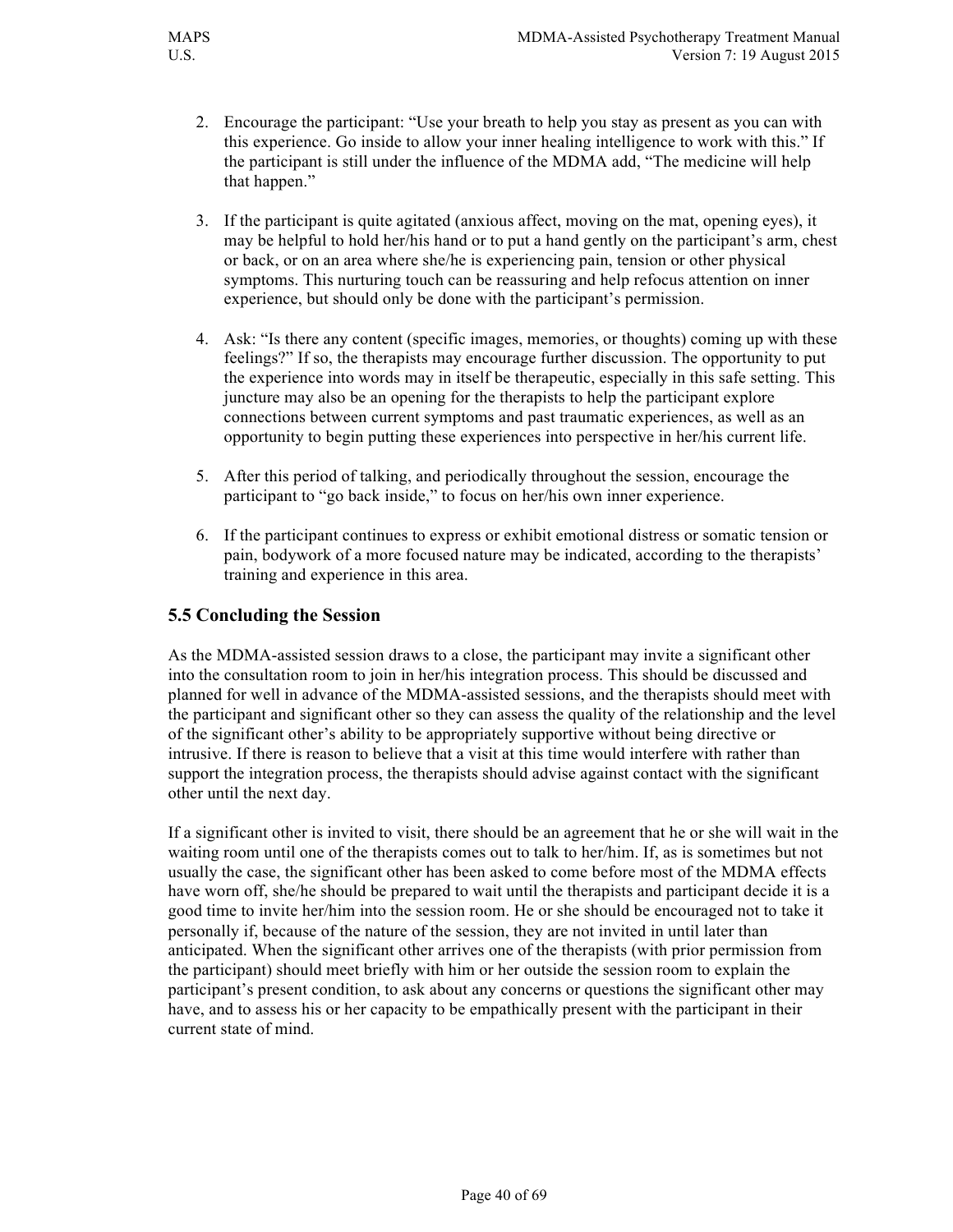Consider the following example:

Therapist (outside the session room with a participant's husband who has come four hours after MDMA administration): "Hi, thanks for coming. She's having a very good and powerful session. She would like you to come back, but wants me to get an agreement with you first, and will also understand if you decide you can't give that agreement and she'll be OK whatever you decide. She wants to talk to you more about her abuse, but she's afraid you may confront and harm her abuser. That's why she hasn't talked to you more about it in the past. So she wants to know if you'll agree that, no matter what you hear, you won't act on it that way. And I can totally understand if you can't honestly agree to that, and she can understand that too. And we can also understand if you just aren't prepared to hear more about her abuse, because I'm sure it will be difficult to hear. We want you to be really honest about what you can agree to, and what you feel is OK for you to do."

Significant other (after some reflection): "I can agree to that. I know it would be good if we both stopped avoiding talking about it. I've been avoiding bringing it up because I didn't think she wanted to talk about it."

The significant other and participant went on to have a beautifully connected conversation about the abuse. They were able to talk and listen to each other with empathy and understanding, and to process each of their feelings about it in a very healing way.

Toward the end of the session, the therapists discuss with both the participant and significant other some of the after-effects of the MDMA experience and what might be expected over the course of time as the healing process unfolds. This can be a good time to review understandings about how they may best support each other during this time.

The participant remains overnight in the treatment setting, accompanied by a trained attendant. The participant may be given the option for her/his significant other to stay as well. Both the participant and the attendant are given a means to contact the therapists. The therapists are available by phone and they can also return to the clinic if requested by the participant or the attendant.

The therapists consider physiological measures (blood pressure, pulse, and temperature) and selfreported distress and mental state to make a clinical judgment concerning the participant's stability and the waning of drug effects. If the participant is experiencing residual emotional distress, the therapists use clinical judgment to assess the intensity of distress and to gauge what interventions should be employed. In most cases, the proper intervention will be to allow the participant to express her/his feelings, as well as to help her/him understand the importance of these feelings in the overall healing process. The therapists will only depart from the clinic when they have concluded that the participant is emotionally and medically stable and that most MDMA effects have subsided.

The participant should be informed that, though the acute effects of the MDMA have worn off, the effects of the MDMA-assisted session inevitably continue to unfold over the hours and days following the session. Often, the participant is encouraged to write about her/his experience and/or create artwork with materials provided as ways of continuing to explore and express her/his unfolding experience. The participant is also encouraged to pay attention to and write down any dreams she/he remembers in the days following the session. The participant is also assured that the therapists will continue to provide support and help in working through and resolving any difficulties. Before leaving, the therapists may review and assist the participant in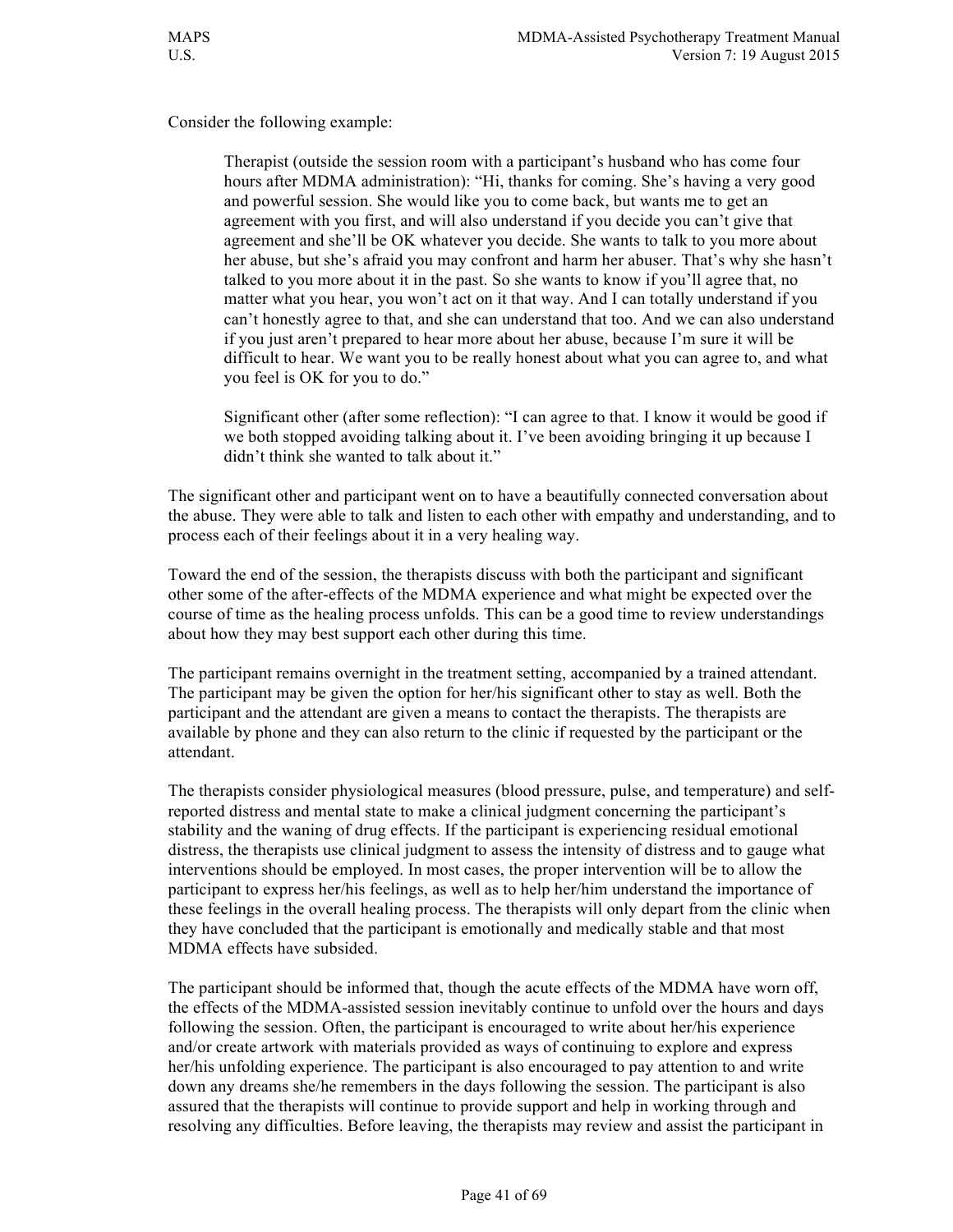practicing relaxation and self-soothing techniques that were taught in the introductory sessions. If the participant's distress is not sufficiently decreased by the above measures, the therapists should consider focused bodywork. A "rescue medication" may be administered if significant anxiety persists and all other interventions have failed to reduce anxiety to a tolerable level.

If all means of reducing the participant's distress have failed and the participant remains severely anxious, agitated, or in danger of self-harm or suicide, or is otherwise psychologically unstable at the end of a two-hour stabilization period, the therapists may decide between one of three options:

- 1. One or both of the therapists may stay with the participant until they are stable.
- 2. The therapists may meet with the participant daily until the period of destabilization has passed.
- 3. The participant may be hospitalized until she/he is in a stable condition.

The therapists would use the option of hospitalization only under extreme conditions, attempting all other viable options first. Hospitalization is likely to be indicated only very rarely, and would typically be utilized only if the individual is significantly clinically disorganized, unable to care for herself/himself, or posing a potential danger to herself/himself or others.

Barring the need for any ongoing treatment or attention from the therapists, the participant spends the rest of the evening and night in a comfortable private room in the clinic or offices of the therapists. An attendant is on duty during this time and has a separate room in which to rest. The attendant can function as an impartial and empathic listener, if desired, but primarily serves as a supportive caretaker and monitors the mental and physical state of the participant. Attendants must have the capacity to be present with other people's emotions without becoming emotionally reactive themselves. They are instructed to respect any desire the participant may have for quiet time alone, or to listen compassionately if the participant wants to talk. Attendants should not interpret the participant's experiences or otherwise act as therapists. Attendants see to the participant's need for food or liquids and offer companionship by sitting or taking a walk with them, according to the participant's desires. The attendant contacts the therapists if at any time the participant seems to be experiencing undue distress.

The participant may spend time indoors or outdoors, so long as the attendant is nearby. However, the participant is encouraged to rest, reflect on, and integrate the recent experience in a quiet atmosphere.

Although MDMA-assisted psychotherapy often leads to improvement in or resolution of insomnia secondary to PTSD, it is quite common for participants to have difficulty sleeping the night following the MDMA-assisted session, in part because of residual amphetamine-like effects of MDMA. It is reasonable for the responsible physician to prescribe a sedative/hypnotic, such as zolpidem or a benzodiazepine, if the participant desires and there are not any contraindications.

A follow-up integrative session occurs on the morning following each MDMA-assisted session.

If a particularly severe panic or other problematic psychological reaction (e.g. suicidality), does occur during or after the first MDMA-assisted session, the therapists will decide whether or not the participant should undergo a second MDMA-assisted session as scheduled in the protocol. This decision should only be made after assessing the participant during the follow-up sessions and should subsequently be thoroughly explained and discussed with the participant. In many cases, if the participant is willing, it is beneficial to proceed to another MDMA-assisted session as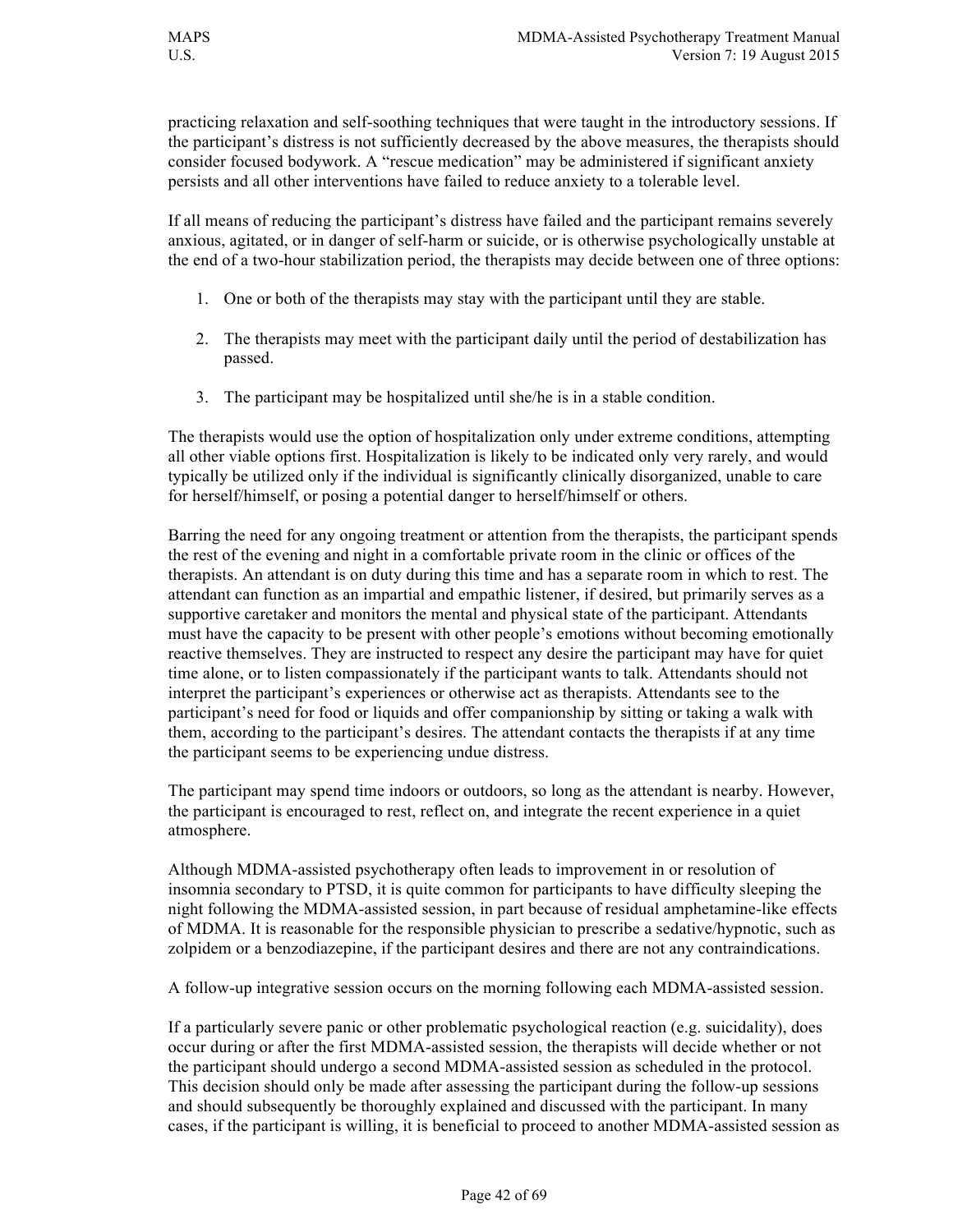an opportunity to process and resolve underlying causes of the anxiety, rather than reinforcing the idea that it must be avoided.

#### **5.6 Subsequent Experimental Sessions**

Unless there is a medical or psychological complication in the first session, all participants are eligible for one or more additional MDMA-assisted session(s), in accordance with the study protocol. Participants should be asked to discuss their thoughts and feelings about whether or not they choose to undergo an additional session. The therapists should also give their opinions about proceeding. The participant's decision about whether to continue is respected unless the therapists have an overriding reason for excluding the participant on safety grounds.

Typically, for participants who are offered more than one MDMA-assisted session, the sessions occur several weeks apart. All of the principles and procedures that apply to the first MDMAassisted session also apply to subsequent sessions, although explanations and reminders at the beginning of the session can be briefer in subsequent sessions. In addition, when preparing for subsequent sessions, the therapists should inquire about and explore any intentions the participant might have for the subsequent session based on their experiences in the previous session or sessions. In accordance with these revealed intentions, the therapists and the participant may make agreements that the therapists will remind the participant of an issue they want to explore, will help her/him notice if they are avoiding certain subjects, and may be prepared to use or refrain from focused bodywork according to the agreement. Having recognized and discussed these intentions, the participant should also be encouraged to "hold the intentions lightly," meaning not to be heavy handed in trying to direct or control her/his experience.

Therapists and participant should strive to strike a balance between making use of what they have learned from the previous experience and taking the opportunity to build on it, versus maintaining a large measure of "beginner's mind" and remaining open to the natural unfolding of the next experience.

Participant: *"I felt so good after the first session and my whole outlook had changed. I guess for the most part it still has."*

Therapist: "The last time you said you wanted to more specifically address talking about the trauma. Do you still feel that way?"

Participant: *"Oh yeah. I think that's what's got me so nervous."*

Therapist: "So as far as the way we approach bringing up the trauma … Do you have any thoughts about how you want that to happen?"

Participant: *"All I can really tell you is that I'm not the 'beat around the bush' type of person."*

Therapist: (Laughs)

Participant: *"Bluntness is usually the best thing. I can't think of a really good way to approach it. I mean, um, I don't know, whatever you think."*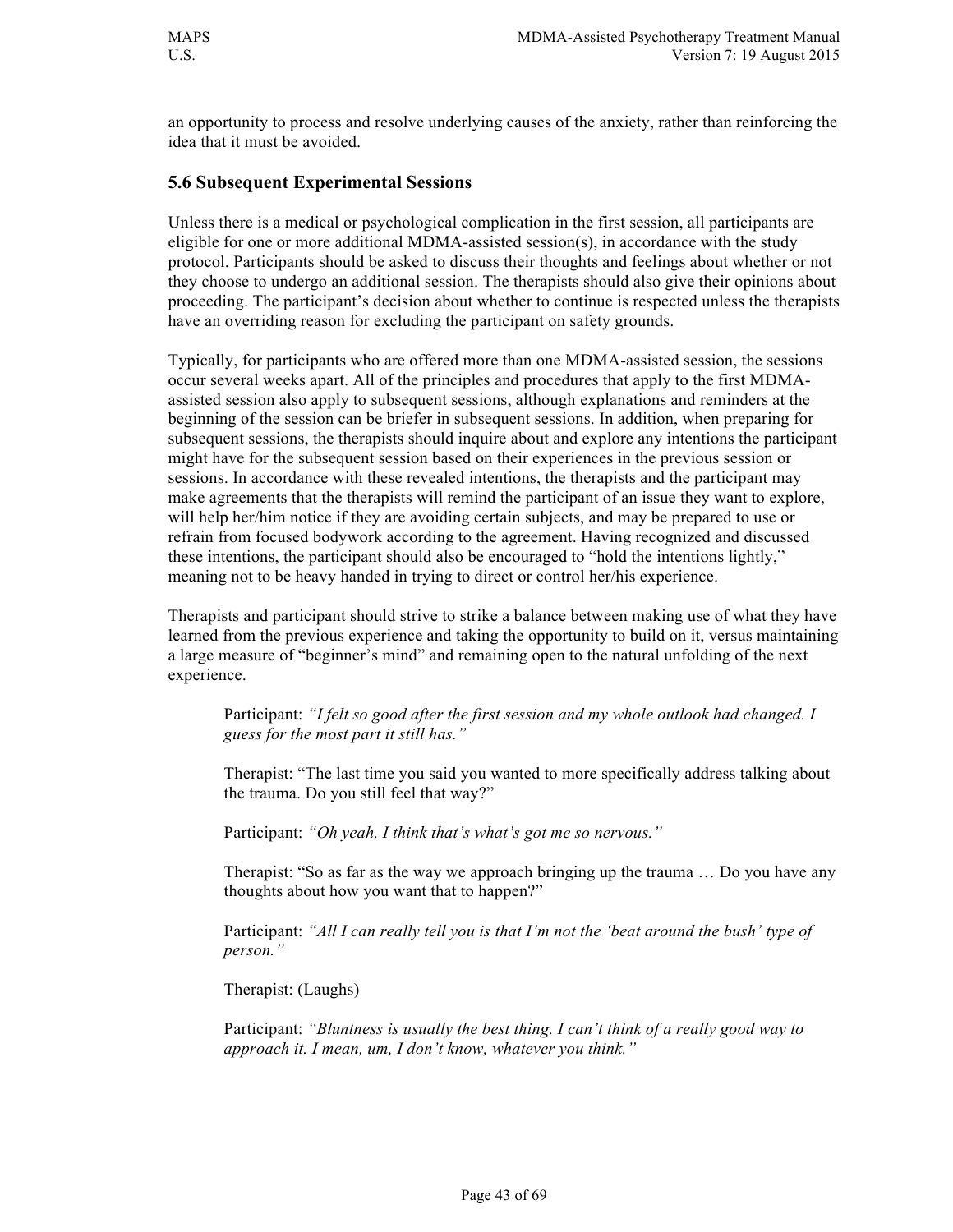Therapist: "I hear you about not beating around the bush. I like that about you. I think it's useful to strike a balance between giving the experience a chance to come up the way it is naturally going to come up for you, if it does, and us gently guiding you in that direction in accordance with your intention, if we need to. So probably, like the last time, we'll wait for a while and if you haven't checked in with us after an hour, we'll check-in with you."

Participant: *"Sure"*

Subsequent MDMA-assisted sessions have the potential to facilitate a deeper emotional experience because of several factors: an already established therapeutic alliance, familiarity with the structure and nature of the MDMA-assisted session, experience with the effects of MDMA, and an increased openness to further exploration. The psychic material that has revealed itself during the first MDMA-assisted session and the therapeutic work occurring in the follow-up nondrug sessions may help the participant trust the process more deeply this next time. Given a stronger sense of trust and familiarity, the participant is likely to move even further beyond her/his defenses.

## **6.0 Conducting Integrative Follow-Up Sessions**

The ultimate goals of MDMA-assisted psychotherapy are to eliminate symptoms and attain an improved level of wellbeing and functioning. The process of accomplishing these goals continues well beyond the MDMA-assisted sessions themselves, and is supported by the integrative followup sessions. The importance of integration is emphasized during the introductory therapy sessions, when the participant and therapists discuss the likely trajectory of the therapeutic process. The challenges during the integration stage are to facilitate continued emotional processing and address any difficulties that arise as the experience from the session continues to unfold, and at the same time to help the participant apply the benefits gained in the MDMAassisted sessions to daily life. These are likely to include valuable insights and perspectives, a broader emotional range and resilience, and deepened interpersonal skills. The therapists help the participant weave all aspects of the therapeutic experience into a new relationship with self, with others, and with her/his traumatic history. This phase of treatment brings these elements together in a cohesive, harmonious way.

Since it is difficult to predict how much difficulty a given participant will have with the integration process, it is important to be alert to possible problems, such as shame and selfjudgment about having revealed secrets, or challenging shifts in relationships and family systems as the participant heals and changes. Conversely, the therapists should be open to the possibility of an easy integration that requires minimal intervention beyond empathic listening and sharing appreciation for the participant's healing and growth. The therapists should therefore remain flexible in their response to each participant's particular needs.

## **6.1 Therapist's Role During Integrative Follow-up**

During follow-up integrative sessions, the therapists are present to answer any questions the participant may have, and to offer support and encouragement as the participant processes the emotional responses and new perceptions resulting from the MDMA- assisted session. The therapists take a supportive and validating stance toward the participant's experience. They also help the participant further explore and develop new insights about their trauma, new perspectives about life and relationships, shifts in their relationship to their own emotions and the clearing of old thought patterns and reactions that may have outlived their usefulness. They discuss the meaning of the memories, thoughts, feelings, and insights experienced during the MDMA-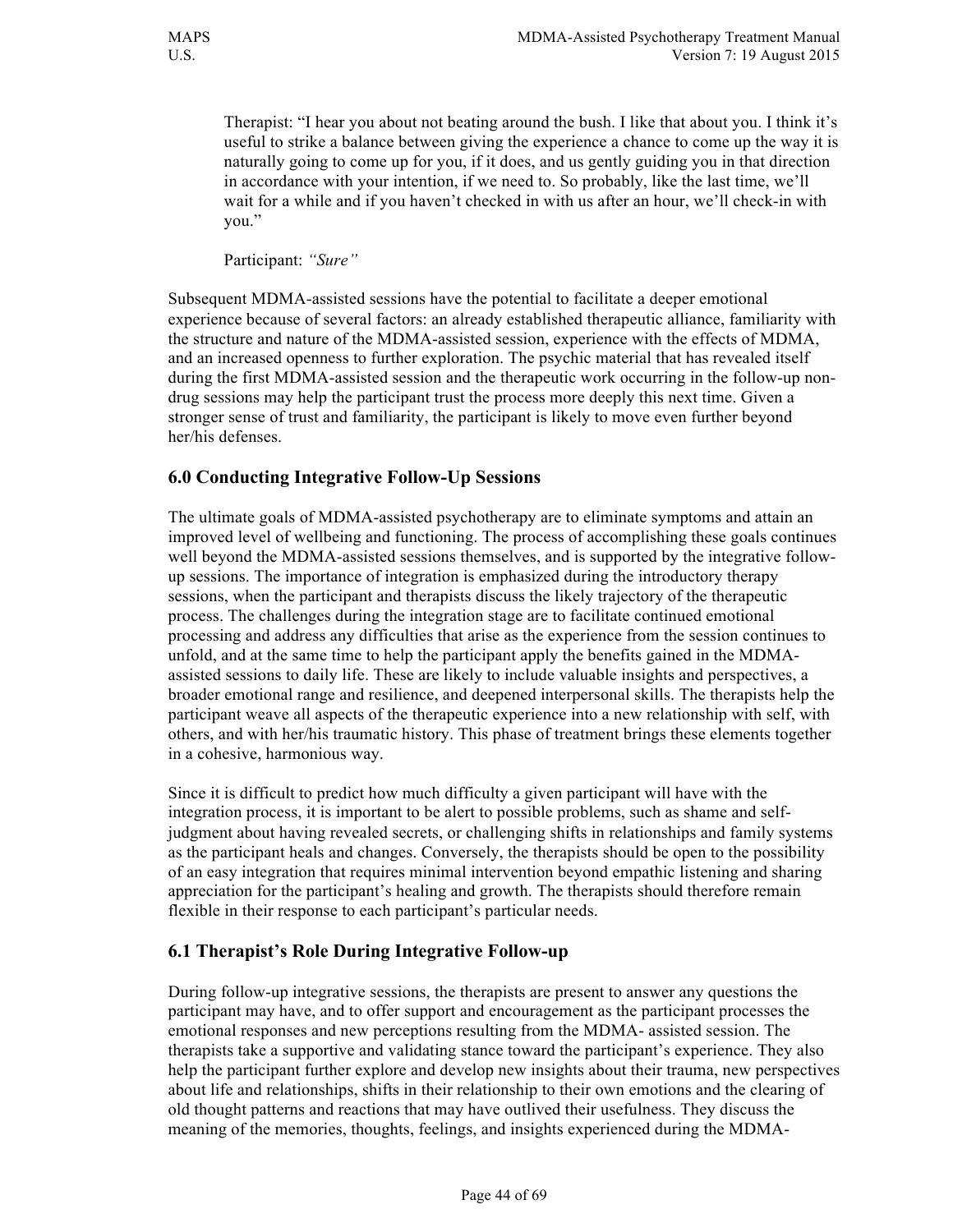assisted sessions and how this new meaning will be manifested in daily living. The therapists may offer insights or interpretations regarding the participant's experience, but this should be minimized. Participants should be encouraged to exercise their own judgment about whether any given comment by the therapists may or may not resonate for them, and to apply their own discernment about what may be applicable and useful to understanding to their experience.

The therapists encourage the participant to make time in daily life to reflect on the MDMAassisted sessions in order to bring valuable elements of the non-ordinary experience into ordinary consciousness. They will suggest ways to facilitate this, such as: listening to music from the sessions, listening to audio or video recordings from the MDMA-assisted sessions, practicing breathing techniques, or drawing, singing, dancing, yoga, exercising, spending time in nature, painting, or other forms of creative expression. The use of creative endeavors for recalling and retaining memories, thoughts, feelings or insights from MDMA-sessions may provide the participant with a new set of coping skills with which to restructure anxiogenic cognitions and reactions to trauma-related environmental triggers. The therapists encourage these activities that allow restructuring to emerge from the participant's own thought process, ongoing emotional processing, and continuing self-exploration. In this way, the clarity of thought and the ability to safely and effectively process difficult emotions that are catalyzed by MDMA-assisted sessions can serve as templates of corrective experience to be accessed in daily life.

#### **6.2 Integrative Follow-up Sessions**

The integration process, begins with an initial ninety-minute integrative follow-up treatment session scheduled for the morning after the first experimental session. It provides an opportunity to discuss the participant's experience during the experimental session and to process any thoughts or feelings that have come up since the session, including difficult reactions, such as anxiety or self-judgment. After the initial session, several more integrative sessions are scheduled prior to the next MDMA-assisted session or before entering into long-term follow-up. There is also a week of brief daily phone contact to assess the participant's general wellbeing and possible need for more therapist contact prior to the next scheduled visit.

During integrative follow-up sessions, participants should be invited, but not required, to talk more about some of the details of their experience during the experimental session, to direct attention toward any insights or emotional shifts that may have resulted, and to consider how these changes may be integrated into daily life. Each integrative follow-up session should begin with an invitation for the participant to talk about whatever is on her/his mind. The purpose is to ensure that the participant's experience rather than the therapists' agenda will direct the session. After allowing sufficient time for this open- ended discussion and exploration, the therapists should consider directing the session into other potentially useful areas. The therapists facilitate an active dialogue and elicit detailed disclosure as a means of allowing them to accomplish the following:

- Assess how the participant tolerated the MDMA-assisted session and discuss the content of the MDMA-assisted session and the participants emotional, intellectual, and physical response to it. Processing includes discussing the effects on PTSD symptoms and creating ways to integrate new perceptions and insights gained from the MDMA-assisted session.
- Ensure that the participant understands that the experience catalyzed by the MDMAassisted session will likely continue to unfold and resolve over days or even weeks following the treatment session. This unfolding often happens in "waves" of memories, insights and/or emotions, some of which may be very affirming and pleasant and some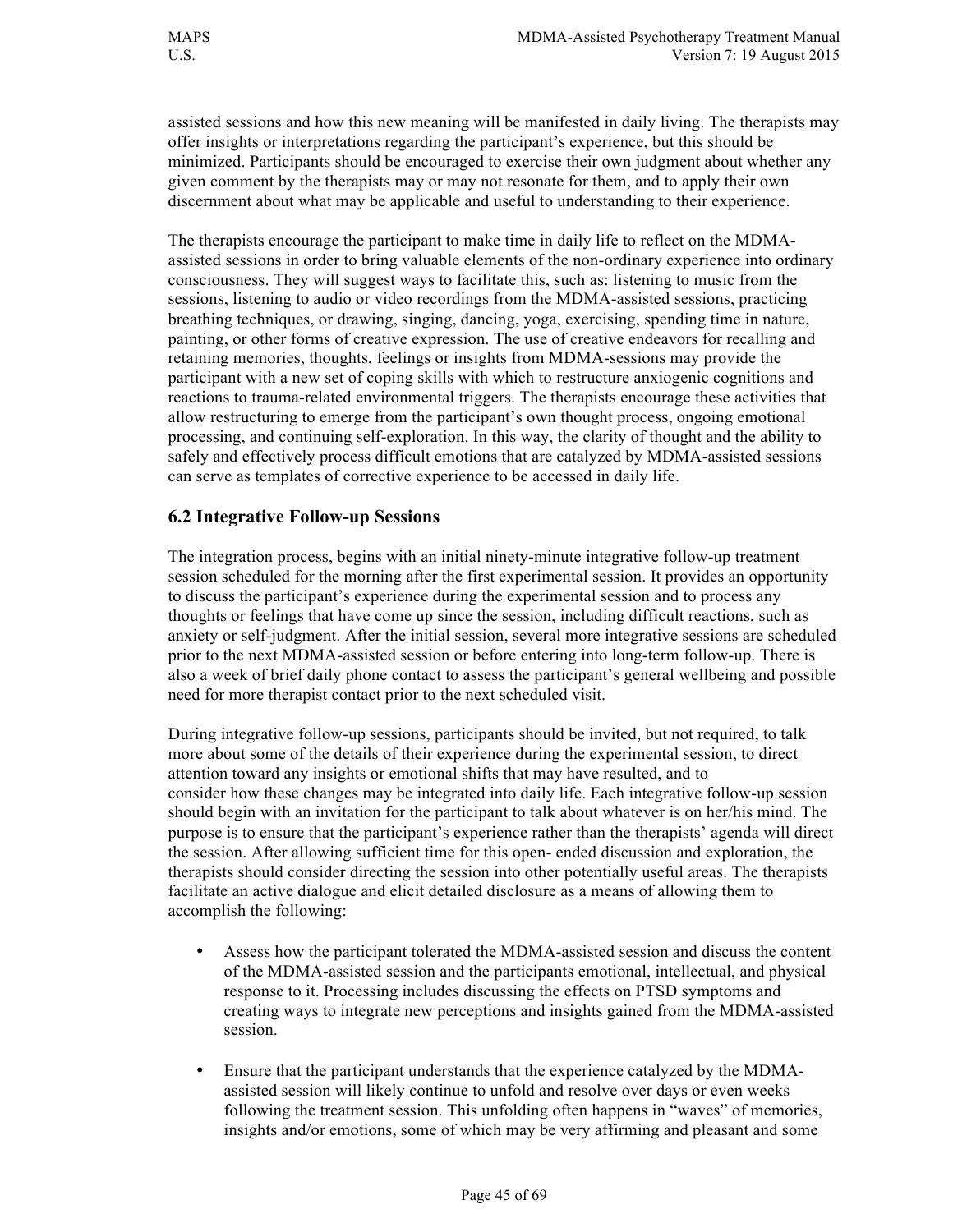may be difficult and challenging. It is important that the participant be prepared for this unfolding and make time in their daily life to attend to the unfolding process.

- Process any emotional distress or cognitive dilemmas that may arise.
- Work with relationship issues and develop tools for healthy connections.
- Introduce focused bodywork into the therapy in the event that the participant is experiencing emotional or somatic distress that she/he is not able to move through spontaneously or with talk therapy.
- Validate any affirming experiences and insights that occurred during the experimental session and help participants learn to re-connect with and continue to gain from these experiences.
- Encourage the participant to stay connected with their support system, but also to be prepared for the possibility that other people may not understand the depths of their experience and insights. For that reason, it is advisable to be discriminating about with whom to share this sensitive material.
- Determine any possible contraindications for the subsequent MDMA-assisted treatment session.
- Discuss and reinforce activities, such as journaling or other creative expression, meditation, yoga, or other activities that, on a regular basis in daily life, will provide time for the quality of attention that is conducive to ongoing healing and self-awareness.

The therapists remind the participant that they have two options for dealing with upsetting thoughts, memories, or feelings lingering after the MDMA-assisted session. One is to set aside time to experience them as fully as possible, feeling free to call the therapists for support, if necessary. An important basis of this approach is the perspective that waves of difficult experience may recur for some time as a part of the healing process. A second option is to perform relaxation and centering techniques, such as diaphragmatic breathing. This option may be chosen if a given situation does not allow for the first approach. On occasion a medication such as a benzodiazepine can be helpful, but should always be used sparingly as a tool to aid in temporarily managing painful emotions in order to tend to daily responsibilities or to allow for sufficient rest and relaxation to balance the ongoing emotional processing. Information on the utility of focused bodywork and breathing exercises can be reinforced in integrative follow-up sessions in preparation for the next MDMA-assisted session and as tools for the participant to use at home.

Consider the following example sessions:

Participant: *"Basically, more than the trust I have in other people, it hits the trust I have in myself, the ability to know my inner strengths … and I know they are there. It's just when it shakes you to the core, you can't help but second guess and question. It feels like it's bombarding me from different directions and you don't know which way to go or what to do."*

Therapist: "In a way it is shaking to the core. In a way that is what you asked for."

Participant: *(Laughs) "That's what I got. It wasn't in the brochure."*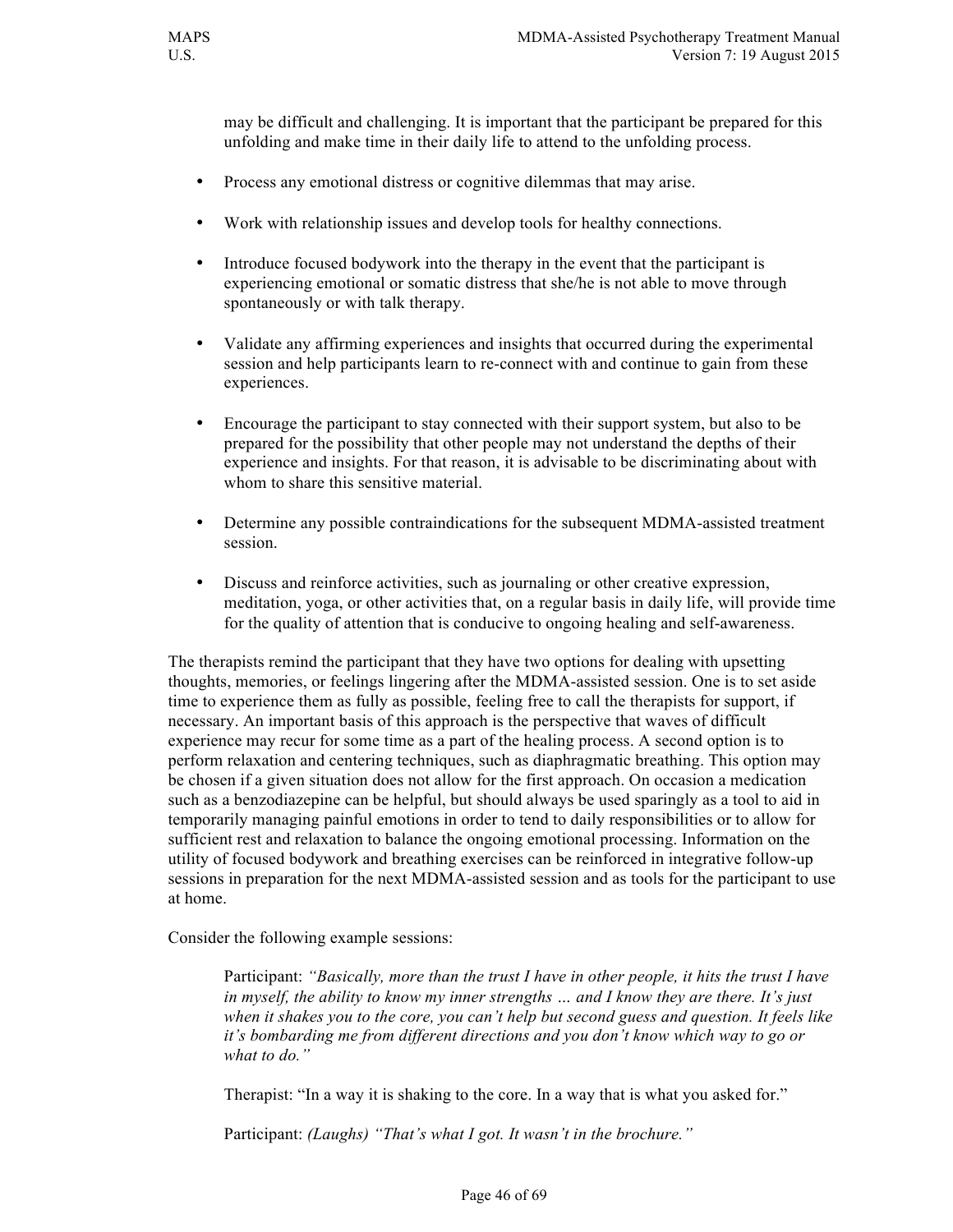Therapist: "We didn't have those terms exactly, but I think shaking you to the core is going to involve releasing the old ways of having to keep that false sense of control."

Participant: *(Sighs) "Does the derealization ever go away?"*

Therapist: "Yes."

Participant: *"I'm trying to train my brain to enjoy it. I have all these tools. I just need to remember to use them."*

Strengthened interpersonal trust helps the participant further develop her/his social network. Greater insight into the whole range of thoughts and feelings about the trauma gives the participant confidence in confronting emotions, reducing the likelihood of emotional numbing. Relying on the new perspectives gained from the MDMA-assisted session, the participant can confront anxiety-producing situations with more confidence and may be more comfortable with asking for assistance from her/his supportive network.

The therapists may use a variation of the following comments, always in the spirit of offering something for the participant to consider and with respect for the fact that what is offered may or may not apply to any given individual:

- "Sometimes one of the challenges of this kind of therapy is that the MDMA experience may cause significant changes in a person's point of view or belief systems. It can sometimes be hard to reconcile these changes in thinking with old beliefs or with the attitudes of other people in your life or with society in general. Is this something you've noticed?"
- "Since the MDMA experience is quite unique, it can be hard to explain to other people, and it can be painful if such an important experience is misunderstood or judged by other people in your life. It may be important to exercise judgment about how and when you talk about your experience."
- "Often people have very valuable insights and corrective emotional experiences with the help of MDMA that aid in decreasing fear and judgmental thinking. Sometimes the next day, the judging mind can get active again and start doubting the truth of these experiences, or sometimes, people can have emotional reactions the next day that didn't come up during the MDMA-assisted session. This can sometimes be confusing or upsetting, but it doesn't mean something has gone wrong or that you're losing the gains you made. It's a common aspect of this kind of work and the way the process unfolds. It's really helpful to acknowledge and talk about it if you're having any experiences like this. It's part of the healing and we're here to help you process it."
- "It is very common for the MDMA experience to continue to unfold for days after the session. Often it unfolds in an easy, reassuring way, but sometimes it can be more difficult. Sometimes working with traumatic experiences in any therapy, including MDMA-assisted therapy, can stir things up so that symptoms may temporarily get worse. These feelings may come in waves of emotion or memories. When this happens, it is part of the healing process and we're here to help you work with anything that comes up for you after the MDMA-assisted sessions. It's important to let us (and your other therapist) know about it if you have any difficulties like this."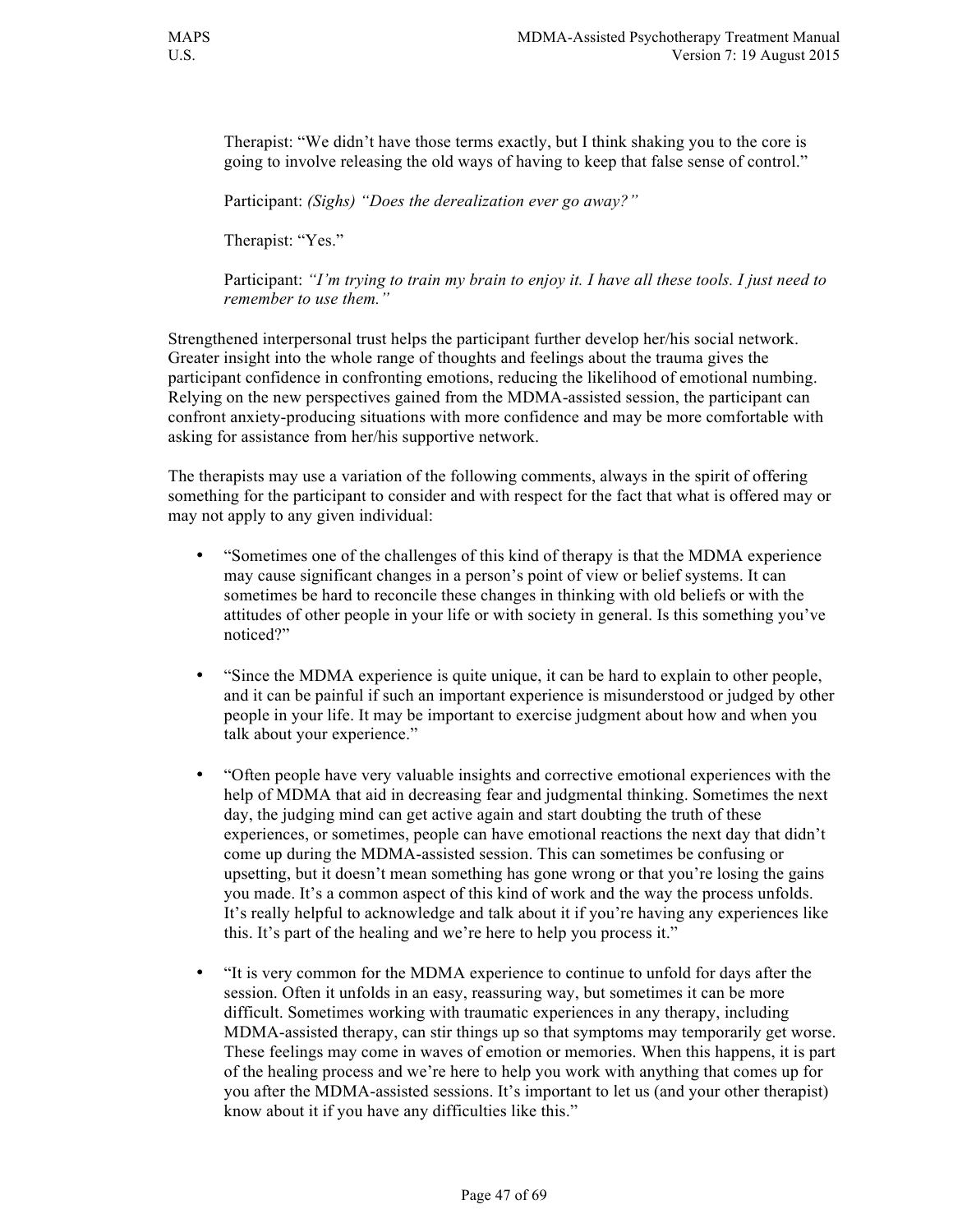- "Sometimes people have powerful insights and a sense of comfort and peace that they've rarely or never experienced before. It's natural to want to hold on to this, and sometimes people tell us that when some of the old painful experiences return, it feels like a failure or that it means they didn't really have any healing. It is helpful to anticipate that painful feelings are bound to come sometimes and some of the old patterns of thinking, feeling, and reacting are bound to reconstitute themselves, even after you've seen past them so clearly. That's a natural part of the process and what happened in the MDMA experience is likely to help you recognize and step out of these patterns sooner even when you do get caught. People often tell us that being able to think back to the experience can change their relationship to these painful emotions."
- "It may be helpful to write about your MDMA experience and your thoughts and feelings since the session. It's best to write this for yourself without the thought of doing it for anyone else, but, if you want to bring it in to share with us, that could be useful as well. It may also be helpful for you to listen to the recordings of the session in connection with this."
- "It can be helpful to write down your dreams and bring them in to discuss with us. For some people, MDMA makes dreams more vivid and meaningful."
- "There are some books that we can recommend that address some of the experiences you've been talking about."
- "If a lot of feelings or images are coming up for you after the MDMA-assisted session, it's good to allow them to unfold and to explore them when you have time and energy to do so, but it can also be important to set them aside when you have other obligations or when you need a break. It may be helpful to write a sentence or two about what you are setting aside and acknowledge that you will attend to it later, either in the therapy or by yourself when you have the time and energy. Hot baths, walks in nature, physical exercise, working in the garden, cleaning the house, nourishing food, or playing with a pet are all activities that can help to ground you in the present."
- "If there are tensions left over in the body, yoga or a massage can be helpful."
- "This is not a 'no pain, no gain' situation. Sometimes moving through waves of painful feelings and memories is part of the unfolding process, but connecting with easy, affirming, pleasurable experiences is part of the healing too and is at least as important as willingness to be with the painful ones."
- "Sometimes during MDMA-assisted sessions, there are very rapid shifts and people feel that something difficult has really resolved. It's good to be open to that possibility, but often, it's more that people feel they've gotten past some big obstacles and made important steps along their path of healing and growth so they're in a better position to keep working with it and continuing to heal and grow."

Detailed discussion of this kind is often useful during the initial integrative follow-up session. On the other hand, at this point, sometimes participants have a sense that they would rather allow their inner experience to continue unfolding without attempting to put it into words. If this is the case, the therapists should validate that choice, but should ask for enough information for them to be aware of the participant's emotional state and any difficult feelings or thought patterns that should be addressed before the participant leaves the office.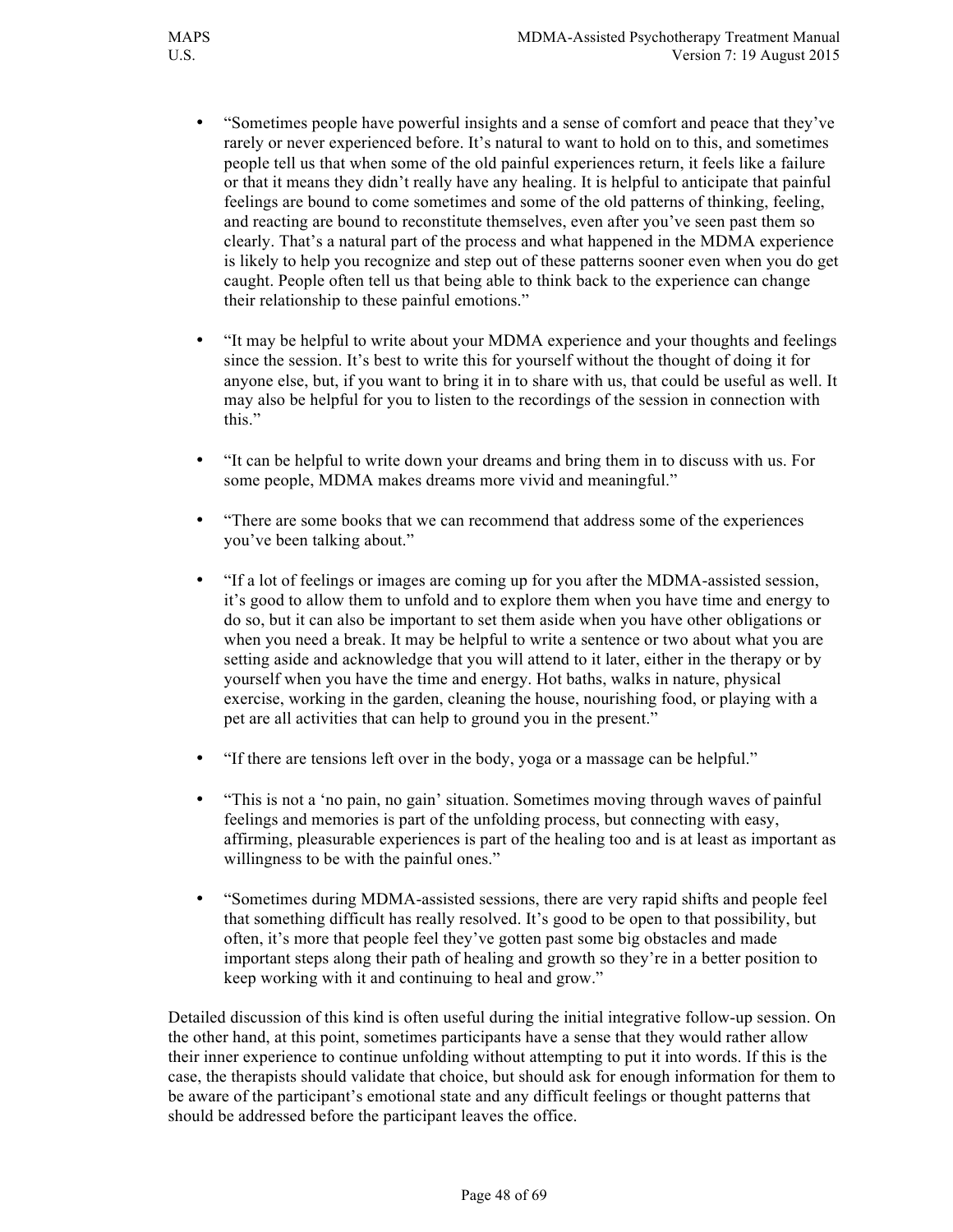The therapists recognize that the MDMA-assisted sessions and integrative follow-up sessions serve as starting points for enhancing the participant's emotional and behavioral repertoire in response to any trauma triggers and PTSD symptoms that may remain. In the days between the MDMA-assisted sessions and integrative follow-up sessions, the participant is encouraged to be mindful of any changes in her/his perceptions, thoughts, feelings, interactions, and other experiences.

Some of the challenges during the integration period stem from the fact that symptoms may increase temporarily as part of the healing process. It is important to anticipate and prepare the participant for this possibility. It may be helpful to involve a significant other in preparing to support the participant if this challenge should arise. Normalizing, exploring and processing these reactions is usually all that is needed for them to resolve, and additional insights, healing and growth typically arise as a result. Consider the following participant testimonials of experiences reflecting incomplete integration:

- *"The anger feels like a volcano, I'm afraid of being a one man wrecking crew, I feel such sadness, loneliness, nausea."*
- *"Since I've realized how shut down I had been I don't ever want to go back to being that way, so I'm having a hard time in business situations or with my father knowing when not to say everything I'm feeling."*
- *"After all these years of not talking about it, was it really safe to reveal that I felt physical pleasure along with horror when I was abused?"*
- *"Now that the medicine has worn off I sometimes feel guilty for saying the things I did about my parents not being emotionally available. I know it wasn't about blame, but there's still that judging voice that says we don't talk about any of this."*

Suicidal thoughts are common in individuals with PTSD and may increase temporarily after the MDMA-assisted sessions. In this case, close communication is needed and may entail longer phone support or additional visits. The Columbia Suicide Severity Rating Scale (CSSRS) [46] should be used through the treatment (per study protocol and required by FDA) to monitor for suicidality.

When confronting emotionally threatening material, in addition to taking time to reflect upon it and fully feel and express any associated emotions, the participant should be encouraged to remember and reconnect with valuable aspects of their experience during the MDMA-assisted sessions such as: new insights, feelings of closeness to others, and the ability to process painful emotions without being overwhelmed. The participant can then ask herself/himself, "How can I best use my new knowledge in this situation?"

## **6.3 Focused Bodywork During Integration**

Content from the MDMA-assisted session and integrative sessions will cue the therapists to the likelihood that focused bodywork would assist in working with physical tension or pain or intense emotion that has somatic manifestations such as psychomotor agitation or retardation. A common example of this is when participants are more in touch with anger after revisiting traumatic experiences during an MDMA-assisted session, and are struggling to contain it for fear of acting out in a destructive way. Focused bodywork catalyzes the healing process by providing a safe way to express intense emotions and impulses in order to release tensions that may be contributing to somatic complaints and blocking energy flow within the body. Focused bodywork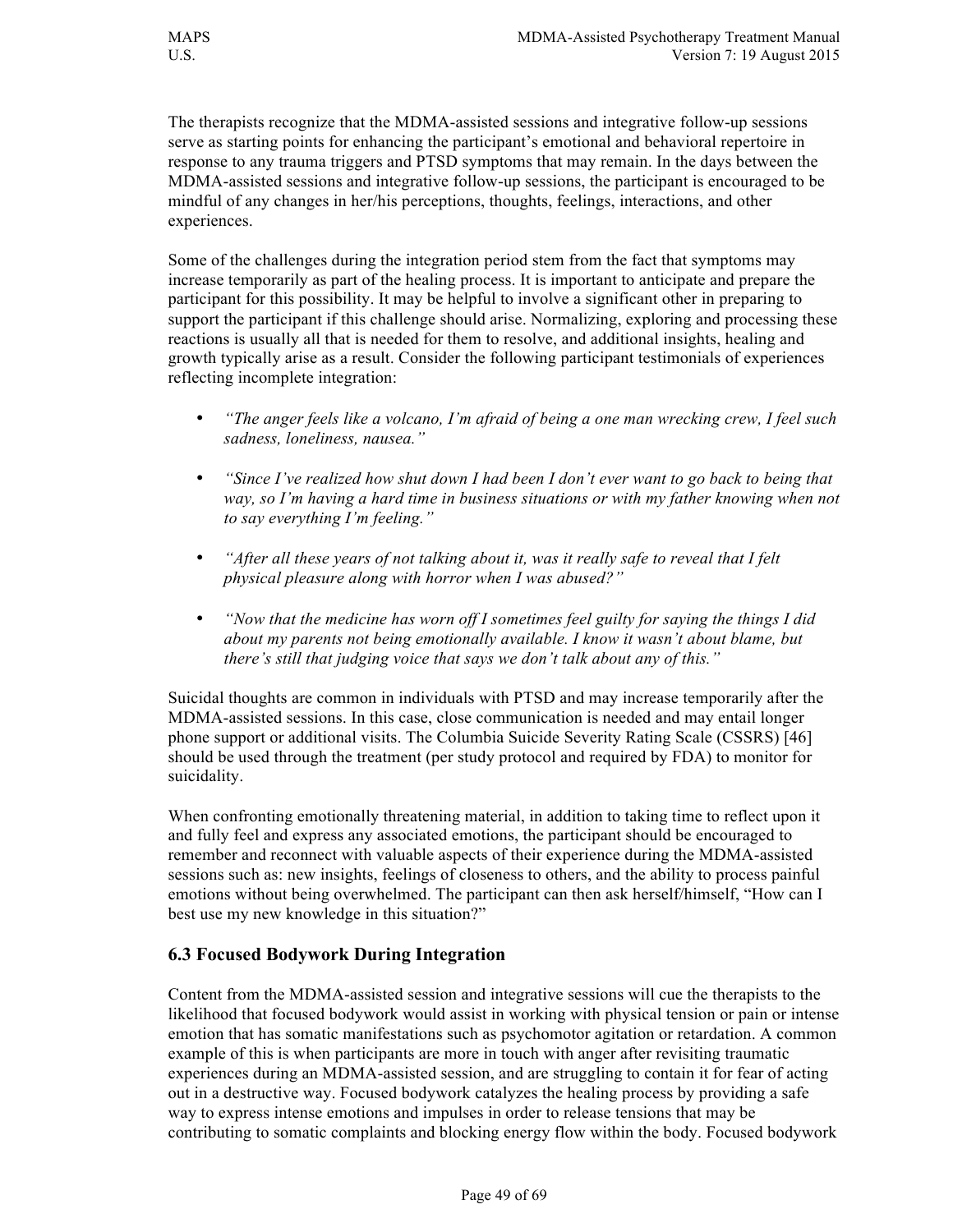is only done with participant permission and is immediately discontinued if the participant requests that it stop. Although focused bodywork may be an important part of the follow-up integrative sessions for some participants, it should not be used prematurely if challenging emotions or their somatic manifestations are being adequately experienced, processed, and expressed spontaneously. The focused bodywork is most appropriate in situations in which emotional or somatic symptoms are not resolving because their full experience and expression appears to be blocked.

Consider the following example of focused bodywork in an integrative follow-up session:

Therapist: "How are you today?"

Participant: *"Much better today than yesterday. But you know, this morning, it was the same feeling I had yesterday morning. When my eyes popped open, when the alarm went off, the dread hit me right in the gut. You know, that, 'I don't want to get out of bed. I don't want to do this day.' Just like I had a bad case of the 'don't want to's.' I just didn't feel like I had the strength to get up and face another day. I mean it was just, the minute my eyes popped open, it was dread, knot in my stomach, the anxiety. I mean it was just like automatic. Last night. I slept really well, about 9 hours of sleep. I didn't have any bad dreams. It was like flipping on a switch, my eyes popped open and here it came. Just felt, it makes me feel sick in my stomach, that kind of fear. You know, that you feel nauseated, just like you want to throw-up. That's been pretty much the theme today. I haven't had any other emotional outbursts. I didn't cry at all today, haven't felt angry, just that dread, that lump in my gut."*

Therapist: "So it is like yesterday, but on a lower level."

Participant: *"Much lower. I think a lot of it is my mind set, too. I felt so much better after leaving here last night, realizing, if it does happen again, I will live through it. It's probably going to happen again, but I feel more prepared. It didn't become overwhelming at all today."*

Therapist: "MMMmmm."

Participant: *"Dread and fear were there for so long. You get so used to it you don't know what it is anymore, especially after having the anxiety disappear. It feels like a whole new wound. It wasn't the same. It just felt dreadful."*

Therapist: "Would you be willing to explore that or work with that a little bit today? To see what you may discover? Do you feel like you'd like to do some focused bodywork with that lump in your stomach?"

Participant: *"Yeah. It is time to try some of that, too."*

Therapist: "It might be a good way to work with it since you know where it is in your body."

Participant: *"I can envision this croquet ball made out of metal. That's what is in my mind and that's how it feels, like a metal croquet ball just sitting right there and it is cold."*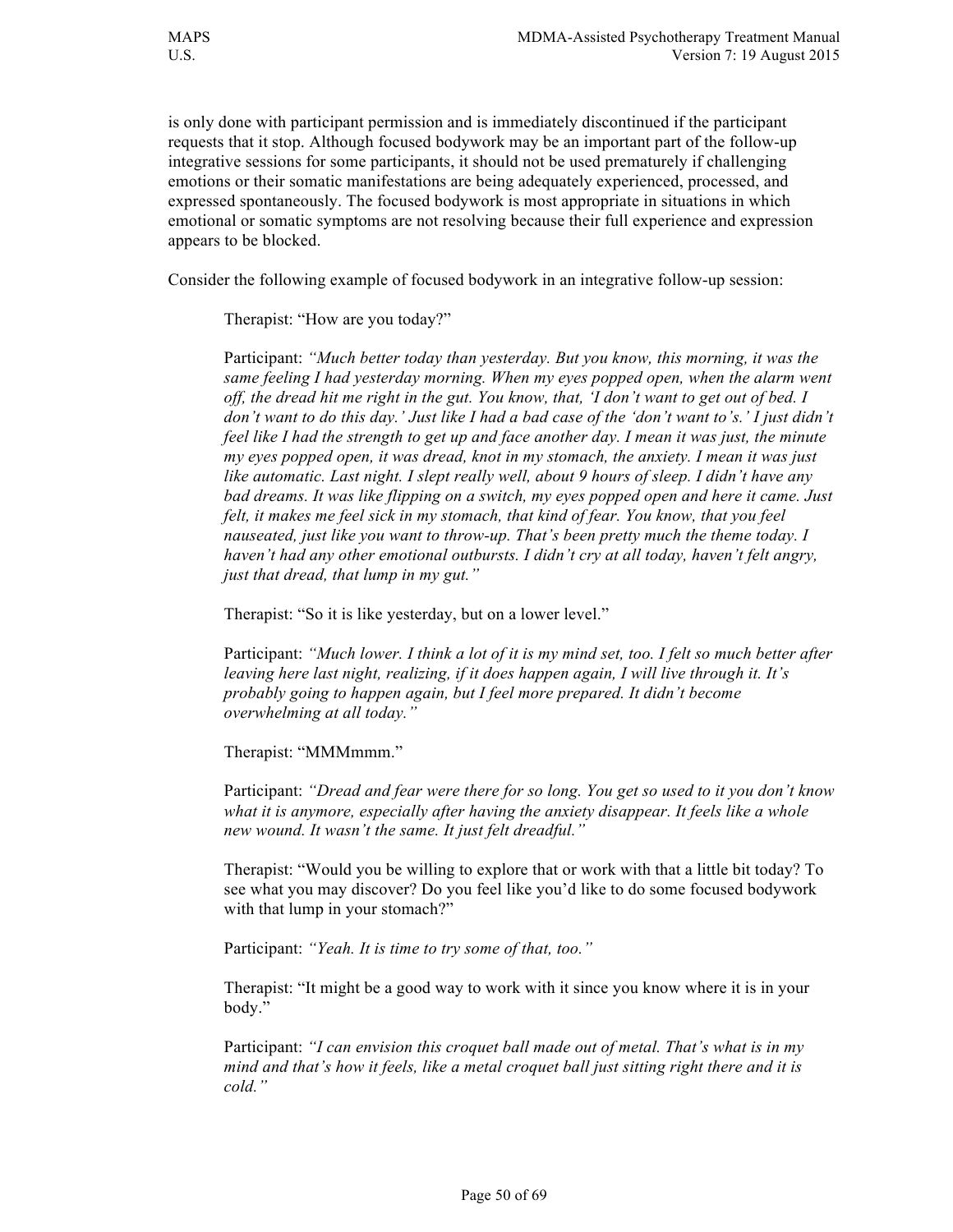Therapist: "And that is what you talked about in your sessions, a cold metal feeling in your stomach."

At this point, if the participant agrees, they move to either the futon or a mat on the floor with the participant lying down and the therapists sitting on either side.

Therapist: "So maybe just use your breath and breathe into that feeling in your stomach. I encourage you to remain present with whatever comes up and if your body wants to express it in any way, shake, move, or if you want some resistance from us." (As the focused bodywork was performed, the participant breathed into it and experienced a deep sobbing.)

Participant: *"Thank you. I feel a lot lighter. I wonder what that was. I want to know what that was. Just this tightness, this ball, I don't know what it was. I mean it was like fear and anger and everything in one … started going up and went back down and now it is gone. So is that funny feeling in my stomach and now it is gone."*

Therapist: This may be what you already processed in your sessions and this is what is left in your body, those emotions."

Participant: *"This is cool. It is cool for it to be gone."*

The therapists must exercise judgment about when focused bodywork is indicated to help facilitate the therapeutic process and when it is preferable to allow the process to proceed at its own pace.

#### **6.4 Ongoing Integration**

Therapists remind participants that their experience will continue to unfold in the ensuing hours, days, and even weeks. Therapists should re-emphasize their commitment to support the participant during this continued unfolding, and review the procedure by which they can be contacted at any time should the participant or her/his designated support network need to talk with them about any difficulties or concerns.

As the treatment program draws to a close, participants may differ in their response to its conclusion, from anxiety upon leaving the study and the therapists to relief at completing the course of psychotherapy. The therapists can use general wellbeing ratings, CSSRS scores, and clinical judgment to adapt to different responses to having the final integrative follow-up session. The therapists and participant will discuss ongoing issues or concerns participants may have about the end of integrative follow-up sessions and no longer meeting with the therapists. They will discuss the participant's existing social support network. If necessary, they can review any procedures that have helped the participant cope with distress during the study, such as written expression, visual arts or movement, use of breathing, or other stress reduction methods. The therapists can remind participants to continue practicing any activities and maintaining relationships that have supported and strengthened them. Participants who are seeing a therapist outside the study are encouraged to discuss the approaching end of the study with that therapist, and, if in their judgment it is warranted, the study therapists may provide participants who are not in ongoing therapy with a referral for contact with a therapist after the final integrative session. In addition, the therapists may recommend experiential therapies such as Holotropic Breathwork, Internal Family Systems Therapy, or Somatic Processing as methods that can facilitate the ongoing unfolding of the process that was catalyzed by MDMA-assisted psychotherapy. The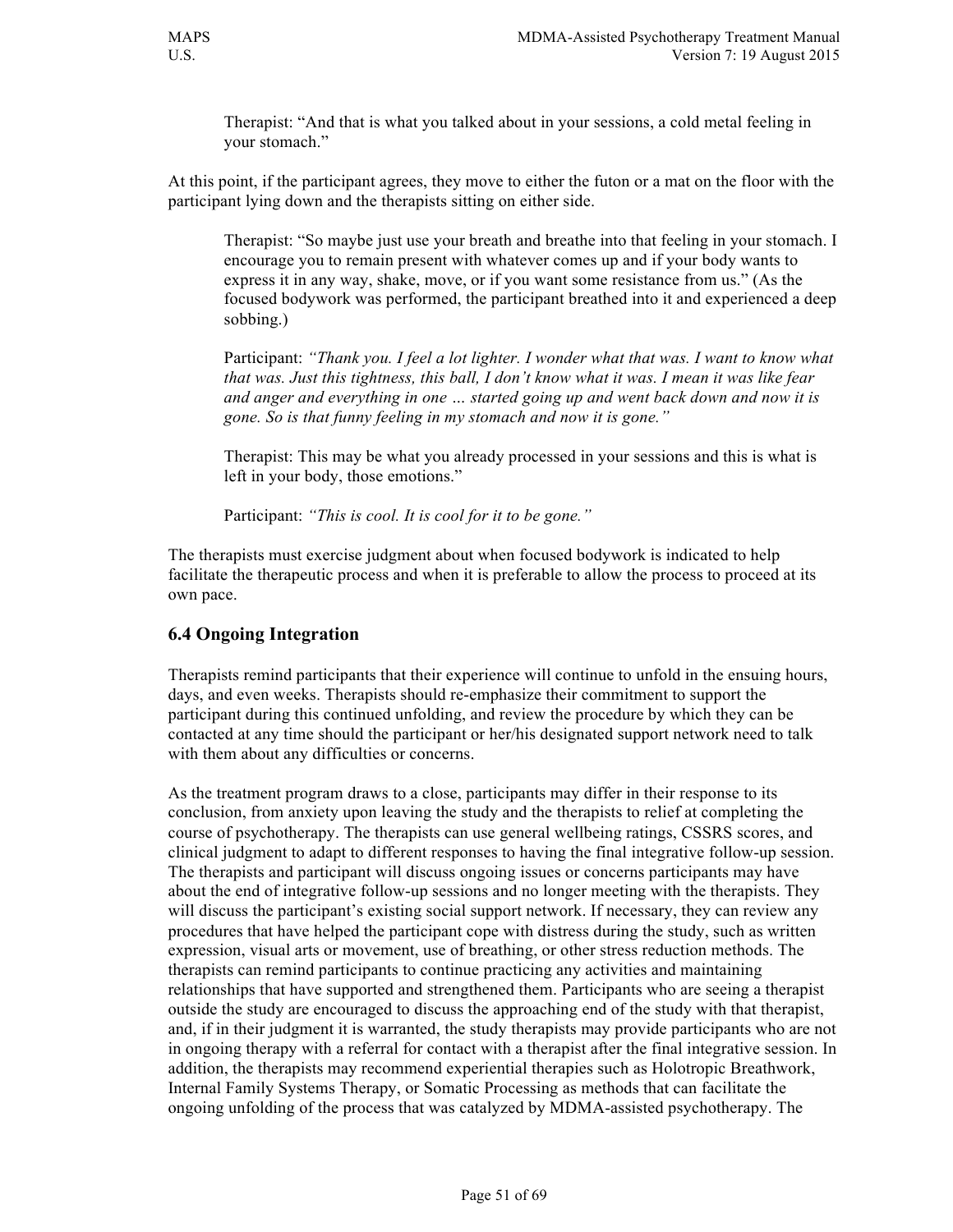therapists will also share their perspectives about any changes, accomplishments and achieved goals they've observed over the course of the study.

As the integration progress continues to unfold, participants may come to gain novel perspectives on their own situation. Consider the following participant testimonials of experiences reflecting deeper integration:

- *"I have respect for my emotions now (rather than fear of them). What's most comforting is knowing now I can handle difficult feelings without being overwhelmed. I realize feeling the fear and anger is not nearly as big a deal as I thought it would be."*
- *"I don't think I would have survived another year. It's like night and day for me compared to other methods of therapy. Without MDMA I didn't even know where I needed to go. Maybe one of the things the drug does is let your mind relax and get out of the way because the mind is so protective about the injury."*
- *"It has felt like growing up, I feel wiser, more emotionally mature."*
- *"Now I have a map of the battlefield."*
- *"I got a glimpse of more of what I'm capable of growing into … I'm motivated to keep practicing openness until it gets more developed."*
- *"Last night I had a clear sense that I got where I needed to get. What was missing has been found. What I needed, I've gotten. I don't feel like I need to do it again. I think there are still other issues in my life that I can work on with less intense methods."*
- *"I feel like I'm walking in a place I've needed to go for so long and just didn't know how to get there. I feel like I know myself better than I ever have before. Now I know I'm a normal person. I've been through some bad stuff, but…those are things that happened to me, not who I am…This is me, the medicine helps, but this is in me."*

## **6.5 Reunion at Long-term Follow-up**

Many sponsor-supported studies contain a long-term follow-up visit occurring at least a year after the final experimental session. The exact timing of the long-term follow-up visit may vary on the basis of condition assignment (see study protocol). Though most of the long-term follow-up visit involves assessment with the independent rater, the therapists also meet with the participants to complete an exploratory questionnaire, to discuss any changes in their life or PTSD symptoms over time and to process any feelings the participant and therapists have about termination.

The degree of rapport at the time of the long-term follow-up visit may depend in part upon existing symptom levels at the final integrative follow-up session and on any intervening events between the final integrative follow-up session and the long-term follow-up visit. The study termination after months of deep work is often perceived by participant and therapists as a "bitter sweet" occasion.

Beyond assessing participant general wellbeing and possible suicidal ideation and behavior, the long-term follow-up visit will be less structured than preparatory sessions or integrative follow-up sessions. The discussion will be guided primarily by the participant and any observations or concerns about her/his current state, and any gains or difficulties that have resulted from study participation. The therapists may reaffirm accomplishments, review and discuss the usefulness of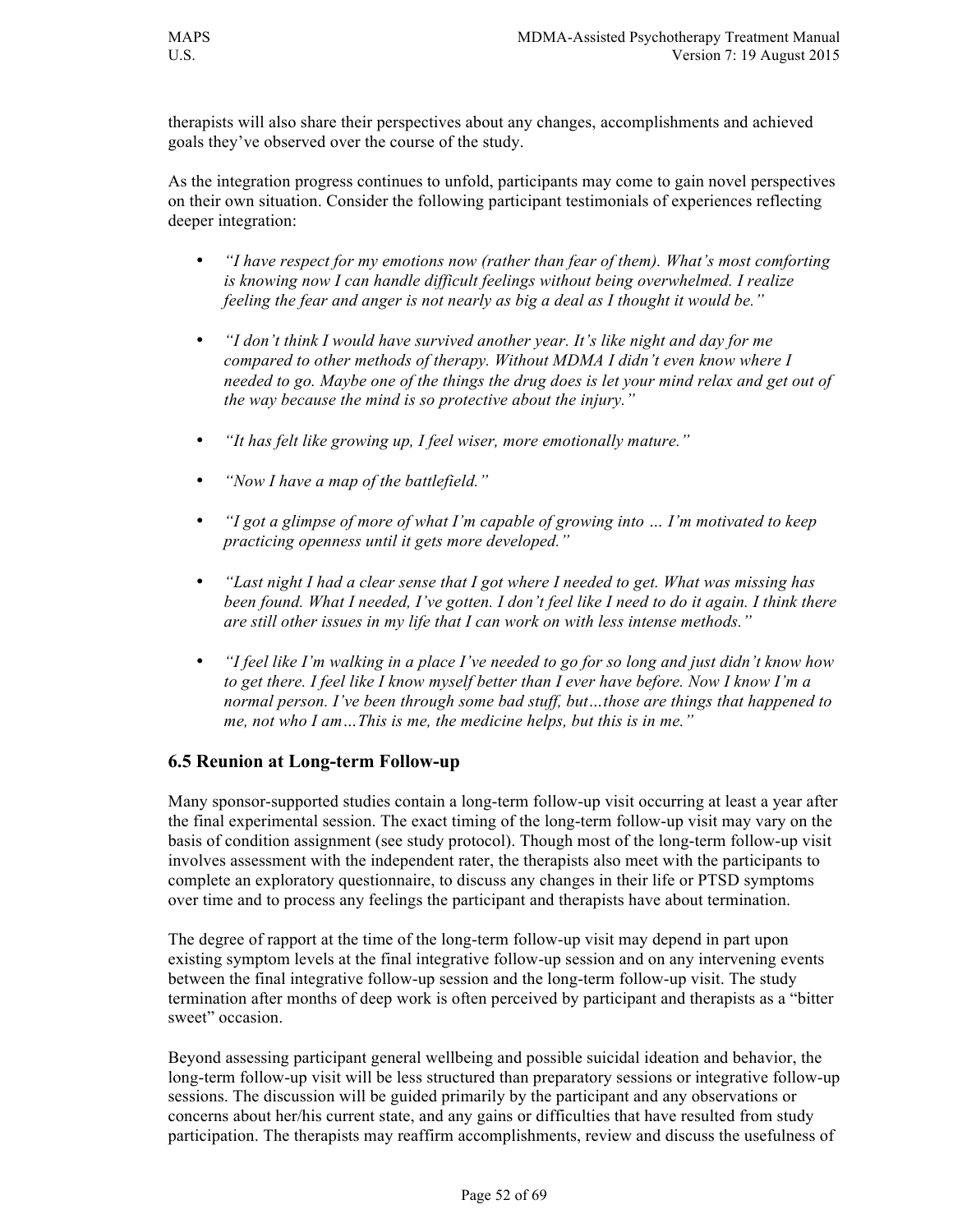the techniques and procedures presented during MDMA-assisted psychotherapy, inquire about and discuss any insights or new techniques the participant has learned or discovered to improve psychological wellbeing.

### **7.0 Therapist Self-Care**

Therapists should engage in some form of regular self-care in order to avoid vicarious traumatization resulting from interacting with participants' trauma. It is important that therapists continue doing their own inner work and that they take time for regular debriefing with the cotherapist. This should include an opportunity to process their own emotional responses to working with participants as well as peer supervision and discussion about the optimal application of the therapeutic method in specific situations. It is also an opportunity for developing and maintaining their skills as a therapeutic team by reviewing their interactions during study sessions.

Consider the following simple methods of self-care:

- Listen to your body-pay attention to what it is telling you. It is the best guide to staying healthy. Use your body to inform your own process - are you holding your breath, is your body tense or numb, are you cold or hot?
- Use either diaphragmatic breathing simple breathing that expands your ribs front to back and side to side. Do a "body scan" and send breath to the areas of your body that feel tight or numb.
- Give yourself enough time before you start a session to gather your thoughts, ground yourself, and shift roles. Take enough time to feel "inner stillness."
- Listen to your expectations and be realistic about your goals.
- Know who the people are that have the ability to support you if and when you need it.
- Take time after the session to release your role. Shaking your arms and body is a good way to get rid of any energy that has gotten stuck.
- Have a good nutritious meal after a session and do something grounding and enjoyable.
- Using water in the bath, shower, or hot tub, reflect on the archetypal qualities of water to dissolve and cleanse on many levels.
- Engage in your own ongoing psychotherapy and/or supervision with another therapist.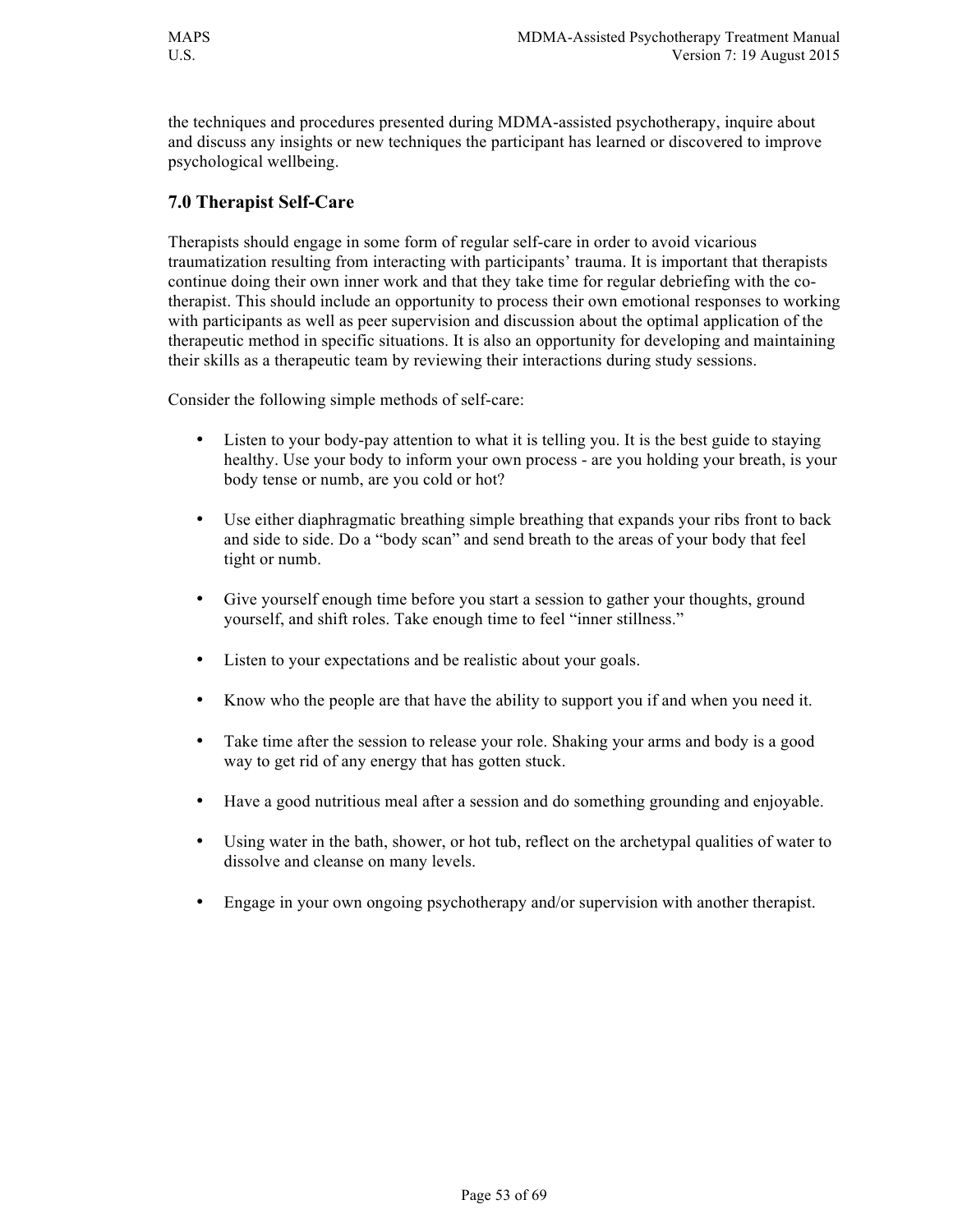## **8.0 References**

- 1. Foa, E.B., et al., *Effective Treatments for PTSD, Practice Guidelines from the International Society for Traumatic Stress Studies*. Second ed. 2009, New York, NY: Guilford Press.
- 2. Montgomery, S. and P. Bech, *ECNP consensus meeting, March 5-6, 1999, Nice. Post traumatic stress disorder: guidelines for investigating efficacy of pharmacological intervention. ECNP and ECST.* European Neuropsychopharmacology, 2000. **10**(4): p. 297- 303.
- 3. Schwartz, R.C., *Introduction to the Internal Family Systems Model*. 2001, Oak Park, IL: Trailheads Publications.
- 4. Ogden, P., K. Minton, and C. Pain, *Trauma and the body: A sensorimotor approach to Psychotherapy*. New York. 2006, W. W. Norton and Company.
- 5. Levine, P.A. and G. Mate, *In an Unspoken Voice: How the Body Releases Trauma and Restores Goodness*. 2010, Berkeley CA: North Atlantic Books.
- 6. Rothbaum, B.O., et al., *Virtual reality exposure therapy for Vietnam veterans with posttraumatic stress disorder.* Journal of Clinical Psychiatry, 2001. **62**(8): p. 617-22.
- 7. Rothbaum, B.O., A.S. Rizzo, and J. Difede, *Virtual reality exposure therapy for combatrelated posttraumatic stress disorder.* Annals of the New York Academy of Sciences, 2010. **1208**: p. 126-32.
- 8. Metzner, R. and S. Adamson, *Using MDMA in healing, psychotherapy and spiritual practice*, in *Ecstasy, A Complete Guide: A Comprehensive Look at the Risks and Benefits of MDMA.*, J. Holland, Editor. 2001, Inner Traditions: Rochester VT. p. 182-207.
- 9. Gamma, A., et al., *Mood state and brain electric activity in ecstasy users.* NeuroReport, 2000. **11**(1): p. 157-62.
- 10. Bedi, G., et al., *Effects of MDMA on sociability and neural response to social threat and social reward.* Psychopharmacology (Berl), 2009. **207**(1): p. 73-83.
- 11. Hysek, C.M., G. Domes, and M.E. Liechti, *MDMA enhances "mind reading" of positive emotions and impairs "mind reading" of negative emotions.* Psychopharmacology (Berl), 2012. **222**(2): p. 293-302.
- 12. Davis, M. and C. Shi, *The extended amygdala: are the central nucleus of the amygdala and the bed nucleus of the stria terminalis differentially involved in fear versus anxiety?* Annals of the New York Academy of Sciences, 1999. **877**: p. 281-91.
- 13. Rasmusson, A.M. and D.S. Charney, *Animal models of relevance to PTSD.* Annals of the New York Academy of Sciences, 1997. **821**: p. 332-51.
- 14. Greer, G.R. and R. Tolbert, *A method of conducting therapeutic sessions with MDMA.*  Journal of Psychoactive Drugs, 1998. **30**(4): p. 371-379.
- 15. Grof, S., *LSD Psychotherapy: 4th Edition*. 2001, Ben Lomond, CA: Multidisciplinary Association for Psychedelic Studies.
- 16. Stolaroff, M., *The Secret Chief Revealed: Conversations with a pioneer of the underground therapy movement.* 2004, Sarasota FL: Multidisciplinary Association for Psychedelic Studies.
- 17. Adamson, S., *Through the gateway of the heart: Accounts of experiences with MDMA and other empathogenic substances*. 1985, San Francisco CA: Four Trees Publications.
- 18. Grob, C. and R.E. Poland, *MDMA*, in *Substance Abuse: A comprehensive textbook: Third Edition*, Lowinson J. H., P. Ruiz, and R.B. Millman, Editors. 1997, Williams and Wilkins: Baltimore, MD. p. 269-275.
- 19. Grinspoon, L. and R. Doblin, *Psychedelics as catalysts in insight-oriented psychotherapy.*  Social Research, 2001. **68**: p. 677-695.
- 20. Grof, S., C. Grof, and J. Kornfield, *Holotropic Breathwork: A new approach to selfexploration and therapy*. 2010: SUNY Press.
- 21. Assigioli, R., *Psychosynthesis*. 1973, New York: Viking Press.
- 22. Schwartz, R.C., *Internal Family Systems Therapy*. 1997, New York: Guilford Press.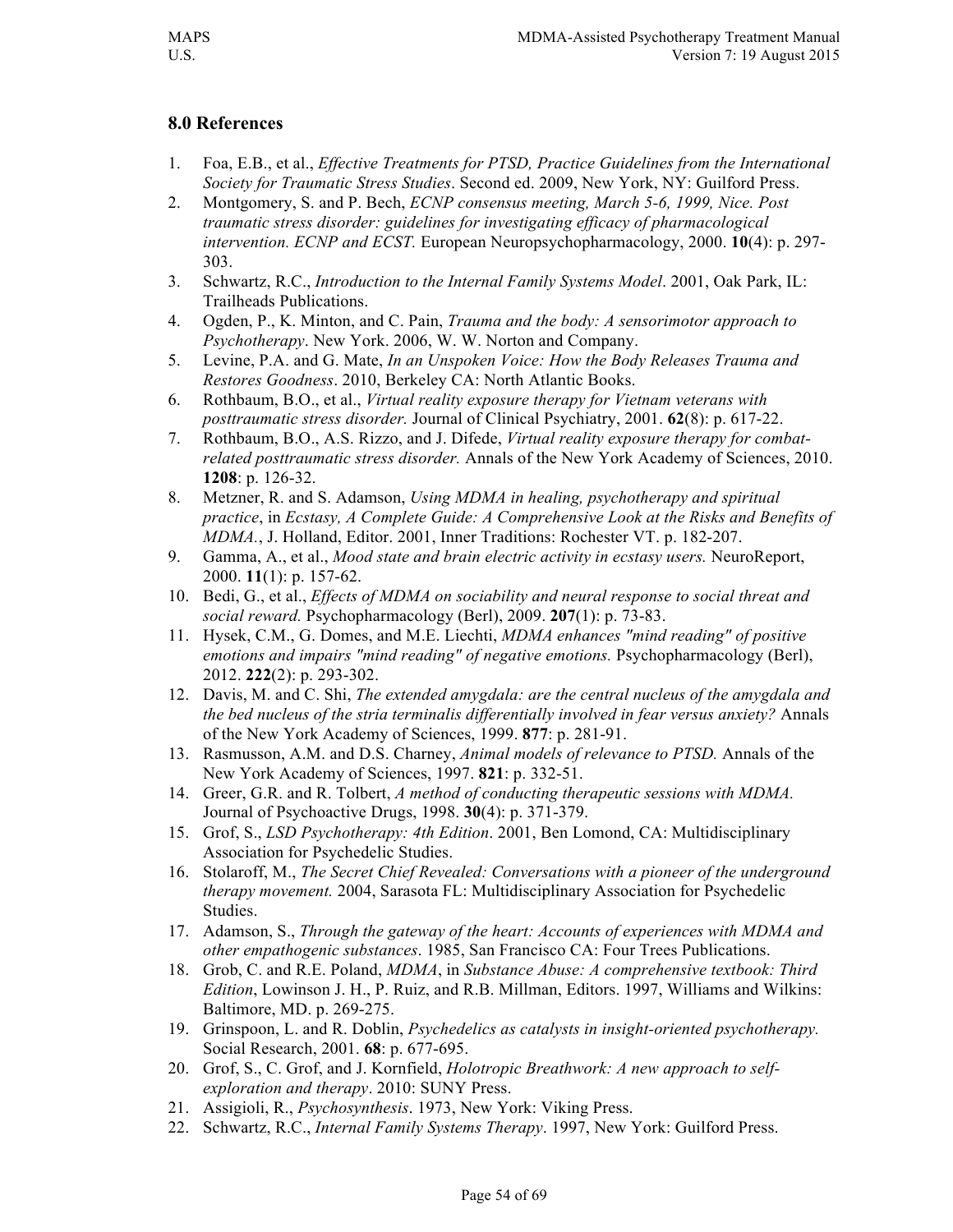- 23. Stone, H. and S. Stone, *Embracing ourselves: The voice dialogue manual*. 1998, Novato, CA: New World Library, Nataraj.
- 24. van der Kolk, B.A., *The psychobiology of posttraumatic stress disorder.* Journal of Clinical Psychiatry, 1997. **58 Suppl 9**: p. 16-24.
- 25. Kurtz, R., *Body-Centered Psychotherapy*. 1990, Mendocino, CA.: LifeRhythm.
- 26. First, M.B., et al., *Structured Clinical Interview for DSM-IV Axis I Disorders - Patient Edition (SCID-I/P, Version 2.0, 4/97 Revision)*, ed. V. 2. 1997, New York: Biometrics Research Department, New York State Psychiatric Institute.
- 27. Blake, D.D., et al., *A clinician rating scale for assessing current and lifetime PTSD: the CAPS-1.* Behavioral Therapy, 1990. **13**: p. 187-188.
- 28. Nagy, L.M., et al., *Open prospective trial of fluoxetine for posttraumatic stress disorder.*  Journal of Clinical Psychopharmacology, 1993. **13**(2): p. 107-13.
- 29. Johnson, M., W. Richards, and R. Griffiths, *Human hallucinogen research: guidelines for safety.* Journal of Psychopharmacology, 2008. **22**(6): p. 603-20.
- 30. Widmer, S., *Listening into the heart of things: The awakening of love: On MDMA and LSD: The undesired psychotherapy*. 1998, Gerolfingen, Switzerland: Basic Editions.
- 31. Grinspoon, L. and J.B. Bakalar, *Can drugs be used to enhance the psychotherapeutic process?* American Journal of Psychotherapy, 1986. **40**(3): p. 393-404.
- 32. Nichols, D.E., *Differences between the mechanism of action of MDMA, MBDB, and the classic hallucinogens. Identification of a new therapeutic class: entactogens.* Journal of Psychoactive Drugs, 1986. **18**(4): p. 305-13.
- 33. Liester, M.B., et al., *Phenomenology and sequelae of 3,4- methylenedioxymethamphetamine use.* Journal of Nervous and Mental Diseases, 1992. **180**(6): p. 345-52; discussion 353-4.
- 34. Vollenweider, F.X., et al., *Psychological and cardiovascular effects and short-term sequelae of MDMA ("ecstasy") in MDMA-naive healthy volunteers.* Neuropsychopharmacology, 1998. **19**(4): p. 241-51.
- 35. Bedi, G., D. Hyman, and H. de Wit, *Is ecstasy an "empathogen"? Effects of +/-3,4 methylenedioxymethamphetamine on prosocial feelings and identification of emotional states in others.* Biological Psychiatry, 2010. **68**(12): p. 1134-40.
- 36. Dumont, G.J., et al., *Increased oxytocin concentrations and prosocial feelings in humans after ecstasy (3,4-methylenedioxymethamphetamine) administration.* Society for Neuroscience, 2009. **4**(4): p. 359-66.
- 37. Farre, M., et al., *Pharmacological interaction between 3,4 methylenedioxymethamphetamine (ecstasy) and paroxetine: pharmacological effects and pharmacokinetics.* Journal of Pharmacology and Experimental Therapeutics, 2007. **323**(3): p. 954-62.
- 38. Harris, D.S., et al., *Subjective and hormonal effects of 3,4-methylenedioxymethamphetamine (MDMA) in humans.* Psychopharmacology (Berl), 2002. **162**(4): p. 396-405.
- 39. Kolbrich, E.A., et al., *Physiological and subjective responses to controlled oral 3,4 methylenedioxymethamphetamine administration.* Journal of Clinical Psychopharmacology, 2008. **28**(4): p. 432-40.
- 40. van Wel, J.H., et al., *Effects of Acute MDMA Intoxication on Mood and Impulsivity: Role of the 5-HT(2) and 5-HT(1) Receptors.* PLoS One, 2012. **7**(7): p. e40187.
- 41. Cami, J., et al., *Human pharmacology of 3,4-methylenedioxymethamphetamine ("ecstasy"): psychomotor performance and subjective effects.* Journal of Clinical Psychopharmacology, 2000. **20**(4): p. 455-66.
- 42. Liechti, M.E., A. Gamma, and F.X. Vollenweider, *Gender differences in the subjective effects of MDMA.* Psychopharmacology (Berl), 2001. **154**(2): p. 161-8.
- 43. Tancer, M. and C.E. Johanson, *Reinforcing, subjective, and physiological effects of MDMA in humans: a comparison with d-amphetamine and mCPP.* Drug Alcohol Depend, 2003. **72**(1): p. 33-44.
- 44. Siegel, D.J., *The Developing Mind*. 1999, New York: Guilford Press.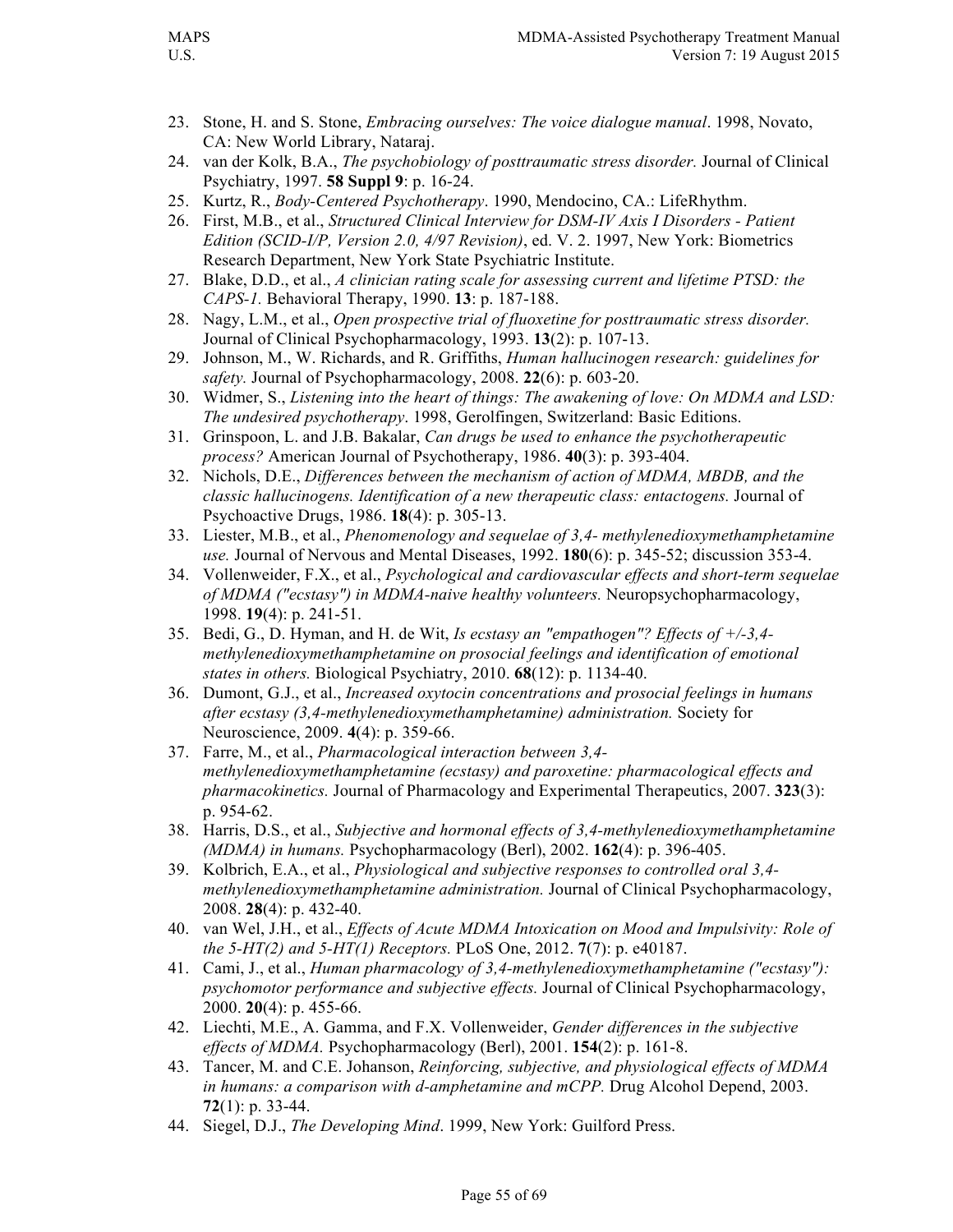- 45. Wilbarger, P. and J. Wilbarger, *Sensory defensiveness and related social/emotional and neurological problems*. 1997, Van Nuys, CA.: Avanti Education Program.
- 46. Posner, K., et al., *Columbia Classification Algorithm of Suicide Assessment (C- CASA): classification of suicidal events in the FDA's pediatric suicidal risk analysis of antidepressants.* American Journal of Psychiatry, 2007. **164**(7): p. 1035-43.
- 47. Benedek, D.M., et al. (2009) *Guideline watch (March 2009): Practice guideline for the treatment of patients with acute stress disorder and posttraumatic stress disorder*. Psychiatry Online.
- 48. Ursano, R.J., et al., *Practice guideline for the treatment of patients with acute stress disorder and posttraumatic stress disorder.* American Journal of Psychiatry, 2004. **161**(11Suppl): p. 3-31.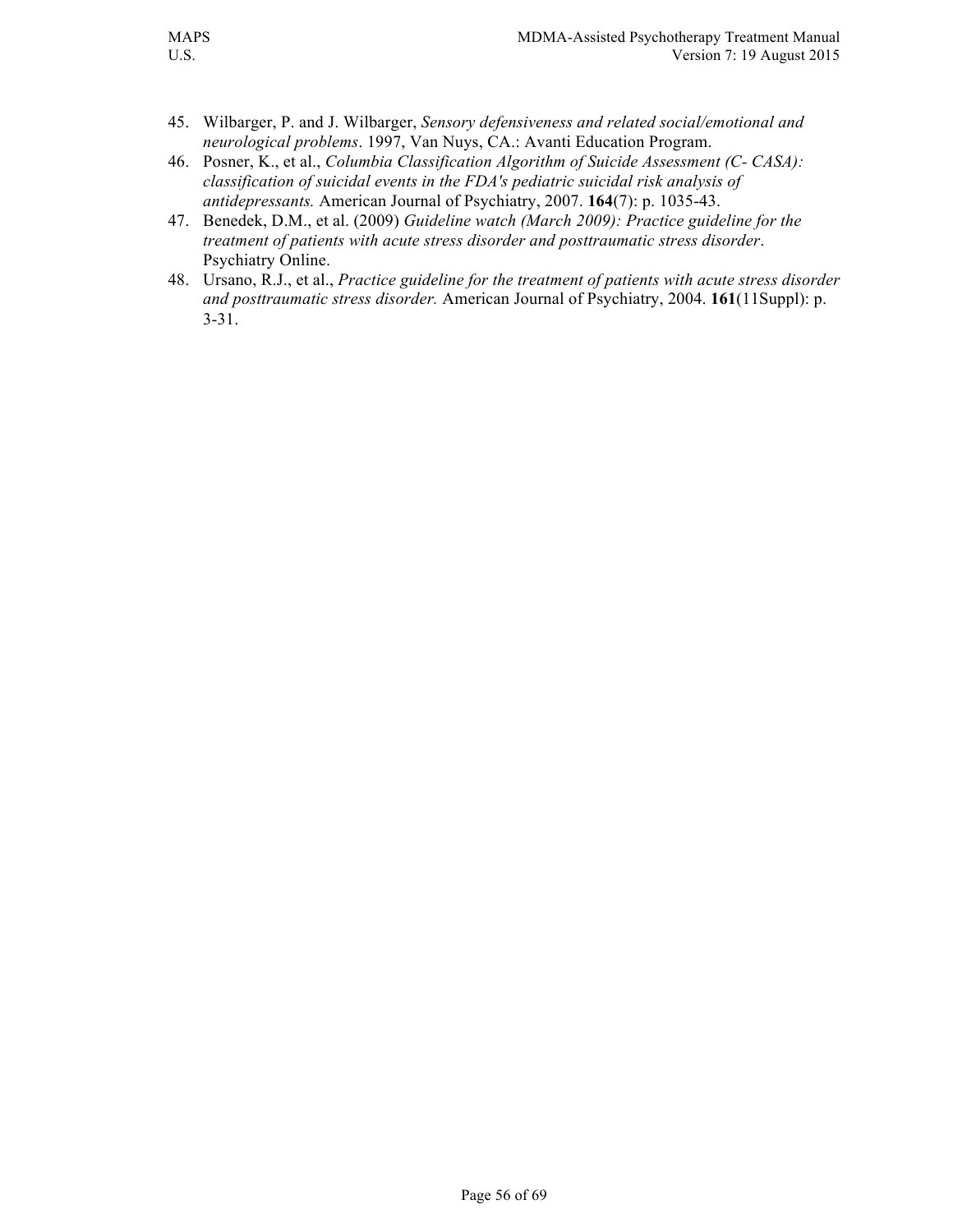## **9.0 Appendix A: Comparison of Therapeutic Approaches for Treating PTSD**

In November 2004, the American Psychiatric Association (APA) published Practice Guidelines for the treatment of PTSD [47, 48]. The three psychotherapeutic interventions recommended for established PTSD are:

- Cognitive and behavior therapies
- Eye movement desensitization and reprocessing (EMDR)
- Psychodynamic psychotherapy

Although the APA endorses the above therapies in their Practice Guidelines, it is noteworthy that they also imply the need for research into more effective treatment techniques, with their statement that "there is a paucity of high-quality evidence-based studies of interventions for patients with treatment-resistant PTSD …" [48].

The APA practice guidelines state that the goals of PTSD treatment "include reducing the severity of … symptoms … (by) improving adaptive functioning and restoring a psychological sense of safety and trust, limiting the generalization of the danger experienced as a result of the traumatic situation(s) and protecting against relapse." It goes on to say that "… factors that may need to be addressed in patients who are not responding to treatment include problems in the therapeutic alliance; the presence of psychosocial or environmental difficulties; the effect of earlier life experiences, such as childhood abuse or previous trauma exposures …" [48].

Despite significant differences between these various types of therapy, including MDMA-assisted therapy, they all share some important theoretical underpinnings. Moreover, some very similar therapeutic experiences occur with any of these different approaches. This is not surprising since each approach, in its particular way, is stimulating access to a universal, inner healing intelligence. For instance, the nondirective approach of MDMA-assisted therapy often leads to the spontaneous occurrence of many of the kinds of experiences that are more directly elicited and thought to be therapeutically important in these other approaches. As noted previously in this manual, the therapists' role is first to prepare participants for this likelihood by encouraging a non-controlling and open attitude toward experiences that arise, and then to support the unfolding and the subsequent integration of these experiences. MDMA can act as an important catalyst to this process.

Table 1 (see Section 11.1) compares the major therapeutic approaches for treating PTSD discussed in the APA guidelines and in the Practice Guidelines from the International Society for Traumatic Stress Studies [1] with the method of MDMA-assisted psychotherapy discussed in this manual.

#### **9.1 Internal Family Systems Therapy (IFS) and MDMA-Assisted Psychotherapy Compared**

Elements of IFS therapy: recognition of and un-blending from parts, increased access to "self energy," acknowledgment of and respect for protectors, and witnessing and unburdening of past traumas often occur in MDMA-assisted psychotherapy with little or no direction from the therapists. One way to describe the effects of MDMA is that it facilitates access to a high level of self energy, and thereby brings courage to face painful experience and provides clarity and compassion for one's own parts and the burdens they have carried.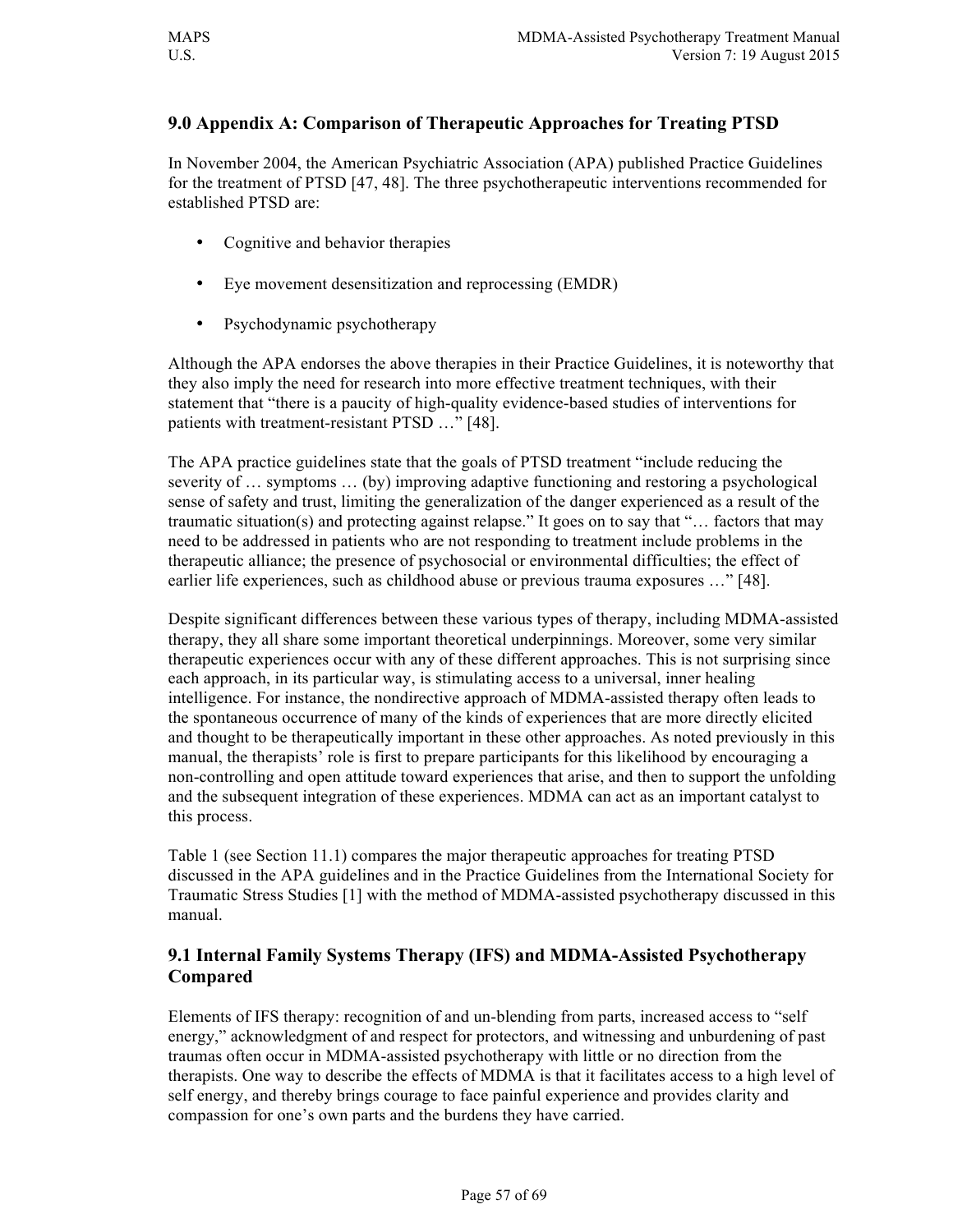## **9.2 Somatic Processing and MDMA-Assisted Psychotherapy Compared**

Both Sensorimotor psychotherapy and MDMA-assisted psychotherapy aim to bring awareness to somatic experiences and can be used for "connecting psychological symptoms and physiological states" [24]. In both methods the participant is encouraged to work with her/his body to process trauma. Helping the participant become aware of what her/his body wants to do in reaction to traumatic memories, and following that action, can be the beginning of liberating what was once a natural process (movement) and integrating the experiences that are unprocessed. In both methods therapists inquire about participant's bodily sensations and encourage release of pains, tightness or energy in the body through movement in whatever way feels appropriate to the participant. A goal is to help the participant begin to befriend her/his body instead of regarding it as a source of danger and unpredictability.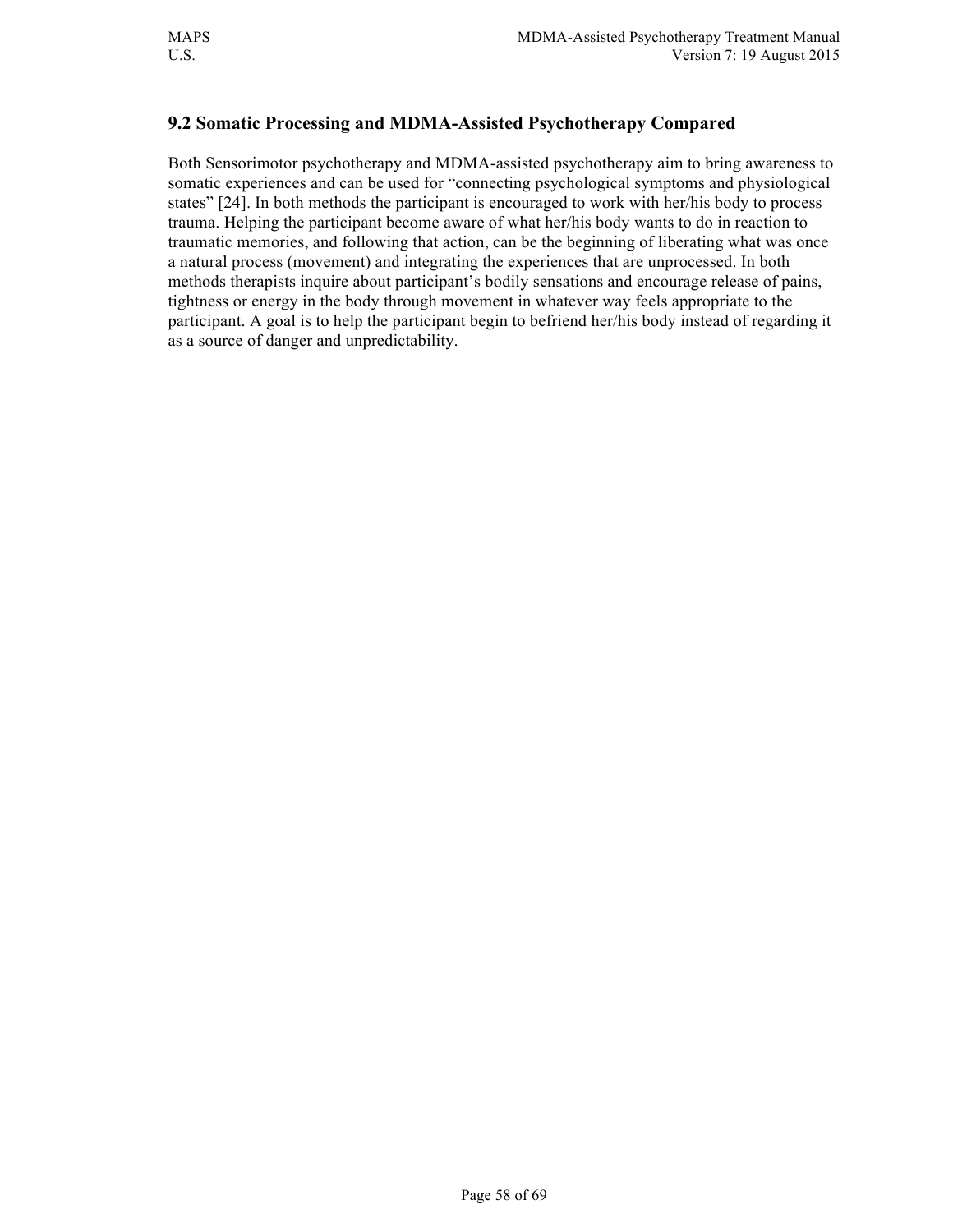## **10.0 Appendix B: Suggested Reading List**

Angeles Arrien, Ph.D. *The Four-Fold Way: Walking the Paths of the Warrior, Teacher, Healer, and Visionary*

Stanislav Grof, M.D. *Psychology of the Future The Adventure of Self Discovery*

Judith Herman, M.D. *Trauma and Recovery*

Richard Schwartz, Ph.D. *Introduction to Internal Family Systems Therapy*

Pema Chodron *The Places that Scare You: A Guide to Fearlessness in Difficult Times When Things Fall Apart: Heart Advice for Difficult Times*

Pat Ogdon, Kekuni Minton, Claire Pain, and Daniel Siegel *Trauma and the Body*

Peter Levine and Ann Fredrick *Waking the Tiger: Healing Trauma*

Peter Levine and Gabor Mate *In an Unspoken Voice: How the Body Releases Trauma and Restores Goodness*

Jalal al-Din Rumi "The Guest House" (a poem that can be found online or in *The Essential Rumi* translated by Coleman Barks, Harper Collins 1995)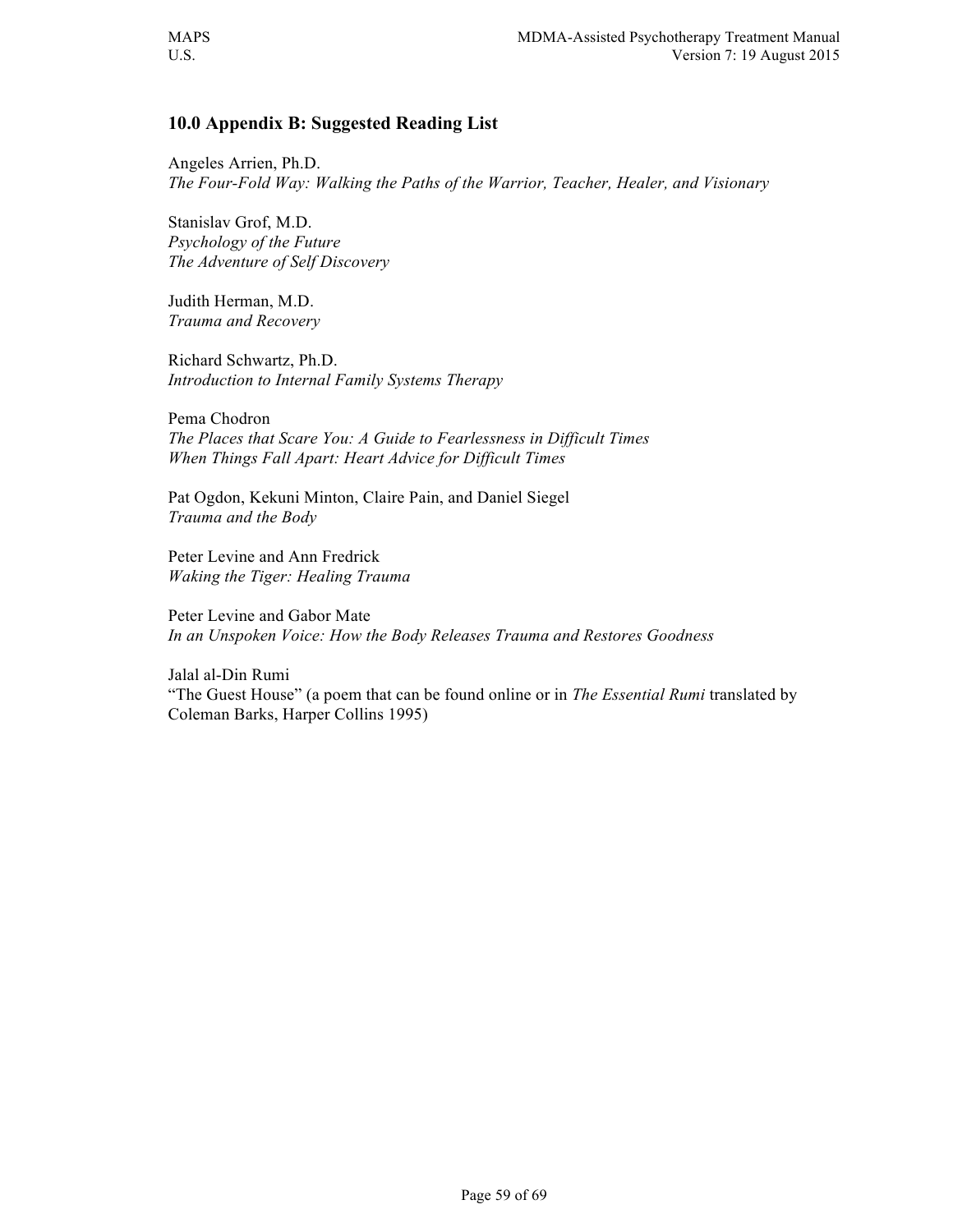## **11.0 Appendix C: Comparison of Therapeutic Methods for Treating PTSD**

## **11.1 Comparison of Therapeutic Approaches for PTSD**

| <b>Therapeutic Element</b> | <b>Cognitive Behavioral Therapy</b> | <b>EMDR</b>                    | <b>Psychodynamic Psychotherapy</b> | <b>MDMA-Assisted Psychotherapy</b> |
|----------------------------|-------------------------------------|--------------------------------|------------------------------------|------------------------------------|
| <b>Prolonged Exposure</b>  | For in vivo exposure, develop a     | A target image related to the  | The traumatic events are           | Non-directive approach to the      |
| (either in vivo            | hierarchy list of situations and    | trauma is used as a starting   | discussed, but the specific        | way trauma comes up and is         |
| exposure or trauma         | assign specific homework            | point, with a non-directive    | approach of prolonged exposure     | processed, with encouragement to   |
| reliving in therapy)       | involving exposure to these         | approach to what follows.      | is not included. (In practice,     | stay present rather than           |
|                            | situations. For imaginal            | Patient is encouraged to "let  | psychodynamic psychotherapy        | distracting from difficult         |
|                            | exposure, ask the patient to        | whatever happens happen."      | and cognitive behavioral therapy   | memories and emotions.             |
|                            | describe the trauma in detail in    | Discussions with the therapist | are often combined.)               | Discussions with the therapists    |
|                            | the present tense. This process is  | are intermittent.              |                                    | are intermittent.                  |
|                            | done repeatedly over a number       |                                |                                    |                                    |
|                            | of visits.                          |                                |                                    | (NOTE: A contract is made)         |
|                            |                                     |                                |                                    | before the session that if the     |
|                            |                                     |                                |                                    | trauma does not come up            |
|                            |                                     |                                |                                    | spontaneously, the therapist will  |
|                            |                                     |                                |                                    | bring it up, but thus far trauma   |
|                            |                                     |                                |                                    | has always come up                 |
|                            |                                     |                                |                                    | spontaneously. In effect,          |
|                            |                                     |                                |                                    | prolonged exposure happens         |
|                            |                                     |                                |                                    | spontaneously.                     |
|                            |                                     |                                |                                    |                                    |

**Table 1: Comparison of Therapeutic Approaches for PTSD**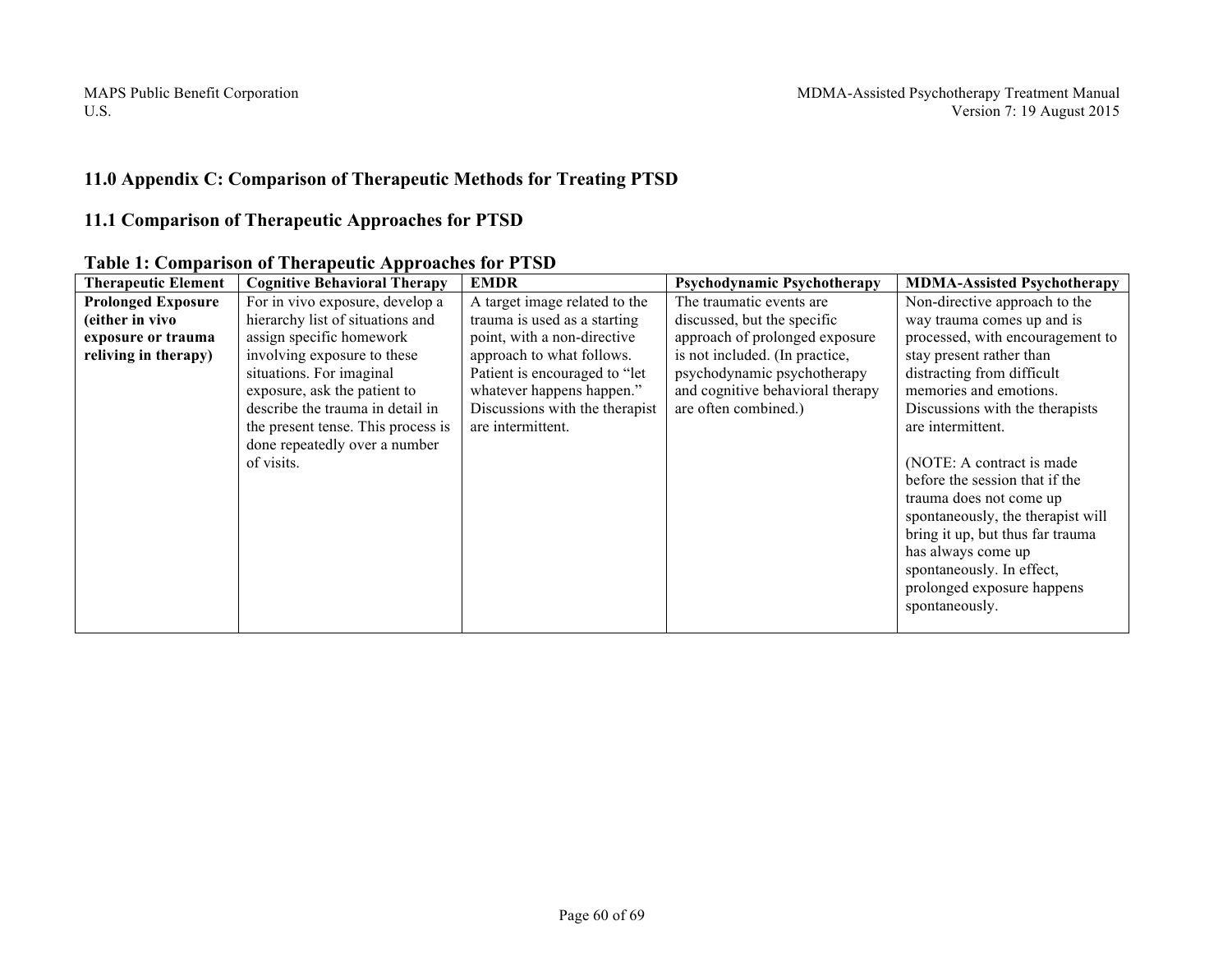| <b>Therapeutic Element</b>                                                                               | <b>Cognitive Behavioral Therapy</b>                                                                                                      | <b>EMDR</b>                                                                                                               | <b>Psychodynamic Psychotherapy</b>                                                                                                 | <b>MDMA-Assisted Psychotherapy</b>                                                                                                                                                                                                                                                                                                                                          |
|----------------------------------------------------------------------------------------------------------|------------------------------------------------------------------------------------------------------------------------------------------|---------------------------------------------------------------------------------------------------------------------------|------------------------------------------------------------------------------------------------------------------------------------|-----------------------------------------------------------------------------------------------------------------------------------------------------------------------------------------------------------------------------------------------------------------------------------------------------------------------------------------------------------------------------|
| Cognitive                                                                                                | Identify "negative thoughts and                                                                                                          | Cognitive restructuring often                                                                                             | Focus on the "meaning of the                                                                                                       | Cognitive restructuring often                                                                                                                                                                                                                                                                                                                                               |
| <b>Restructuring</b>                                                                                     | beliefs/cognitive distortions.<br>Challenge them using Socratic<br>method. Modify them by<br>arriving at rational response.              | occurs spontaneously and<br>may be catalyzed by therapist<br>adding "cognitive<br>interweave," if needed.                 | trauma for the individual in terms<br>of prior psychological conflicts<br>and developmental experience<br>and relationships " [1]  | occurs spontaneously, with<br>minimal therapist intervention in<br>this regard. Elements of both<br>cognitive-behavioral and<br>psychodynamic approaches may<br>be used in follow-up integrative<br>sessions, but always in response<br>to the way the experience is<br>continuing to develop for the<br>participant rather than according<br>to a predetermined structure. |
| <b>Anxiety Management</b><br>Training (AMT),<br>including Stress<br><b>Inoculation Training</b><br>(SIT) | Relaxation skills are often taught<br>at outset of treatment, such as<br>breathing exercises, deep muscle<br>relaxation, and/or imagery. | <b>EMDR</b> protocol includes<br>establishing an effective<br>relaxation method at outset,<br>often guided visualization. | Not a specific element of<br>psychodynamic therapy, but<br>clinically is often combined.                                           | Participants are taught relaxation,<br>often using diaphragmatic<br>breathing.                                                                                                                                                                                                                                                                                              |
| <b>Increased Awareness</b><br>of Positive<br><b>Experiences,</b><br>including Present<br><b>Safety</b>   | May be part of cognitive<br>restructuring or may occur<br>spontaneously after prolonged<br>exposure.                                     | Often occurs spontaneously,<br>most often toward end of<br>session.                                                       | May occur as a result of<br>examining present and past<br>relationships and experiences.<br>Typically happens later in<br>therapy. | Usually occurs spontaneously,<br>often early in the first MDMA-<br>assisted session. May provide a<br>sense of safety and wellbeing that<br>provide a platform for deeper<br>processing of painful experiences<br>later in the session or in a<br>subsequent session.                                                                                                       |

# **Table 1: Comparison of Therapeutic Approaches for PTSD**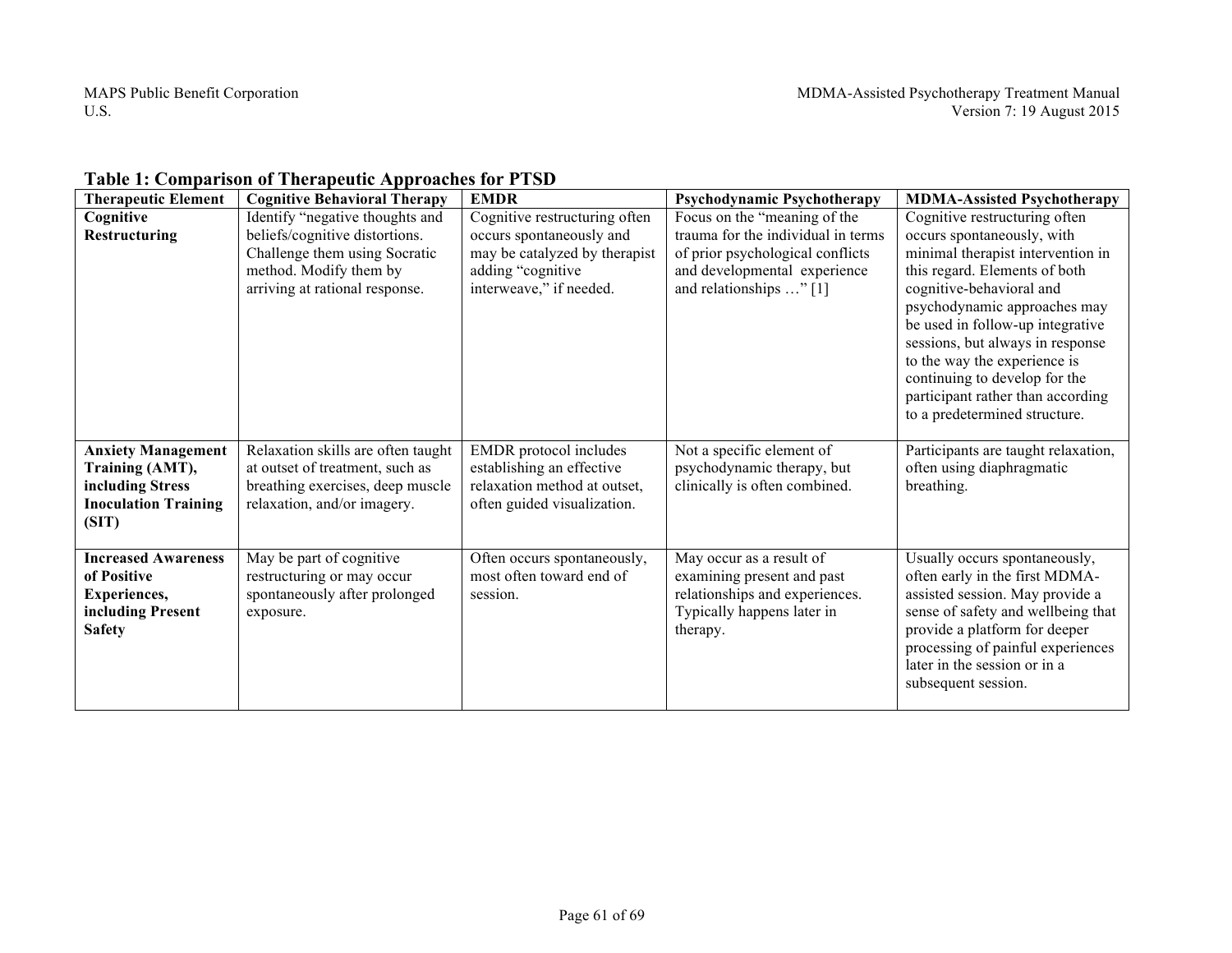| <b>Therapeutic Element</b>                                             | <b>Cognitive Behavioral Therapy</b>                     | <b>EMDR</b>                                             | <b>Psychodynamic Psychotherapy</b>                                              | <b>MDMA-Assisted Psychotherapy</b>                                                                                                                                                                                                                                                                                                                                                                                                                     |
|------------------------------------------------------------------------|---------------------------------------------------------|---------------------------------------------------------|---------------------------------------------------------------------------------|--------------------------------------------------------------------------------------------------------------------------------------------------------------------------------------------------------------------------------------------------------------------------------------------------------------------------------------------------------------------------------------------------------------------------------------------------------|
| <b>Clearing of Tension</b>                                             | Therapist directs attention to the                      | Therapist directs attention to                          | Not generally considered as part                                                | Mentioned in preparatory sessions                                                                                                                                                                                                                                                                                                                                                                                                                      |
| in Body and Other<br><b>Somatic Symptoms</b>                           | body.                                                   | the body.                                               | of psychodynamic psychotherapy.                                                 | and treated as an important<br>therapeutic component that may<br>be inadequately addressed in<br>usual talking therapies. MDMA-<br>assisted psychotherapy tends to<br>bring this somatic component to<br>awareness and allows for its<br>release, often spontaneously and<br>sometimes by the therapist<br>directing attention to body<br>symptoms (as is done in Dr. Foa's<br>examples of imaginal exposure or<br>by using focused bodywork.          |
| <b>Transference and</b><br><b>Countertransference</b><br><b>Issues</b> | Not a focus, but therapists<br>should be aware of them. | Not a focus, but therapists<br>should be aware of them. | Interpretation of transference may<br>be important part of the<br>intervention. | Not a focus, but therapists should<br>be aware of them and that they<br>can be heightened in non-ordinary<br>states, such as that induced by<br>MDMA. Should be addressed<br>openly and honestly and inquired<br>about, if there seems to be a<br>significant unspoken dynamic.<br>Therapists are self-disclosing and<br>collaborative. Transference is<br>addressed early rather than letting<br>it build, as can happen in<br>psychodynamic therapy. |

# **Table 1: Comparison of Therapeutic Approaches for PTSD**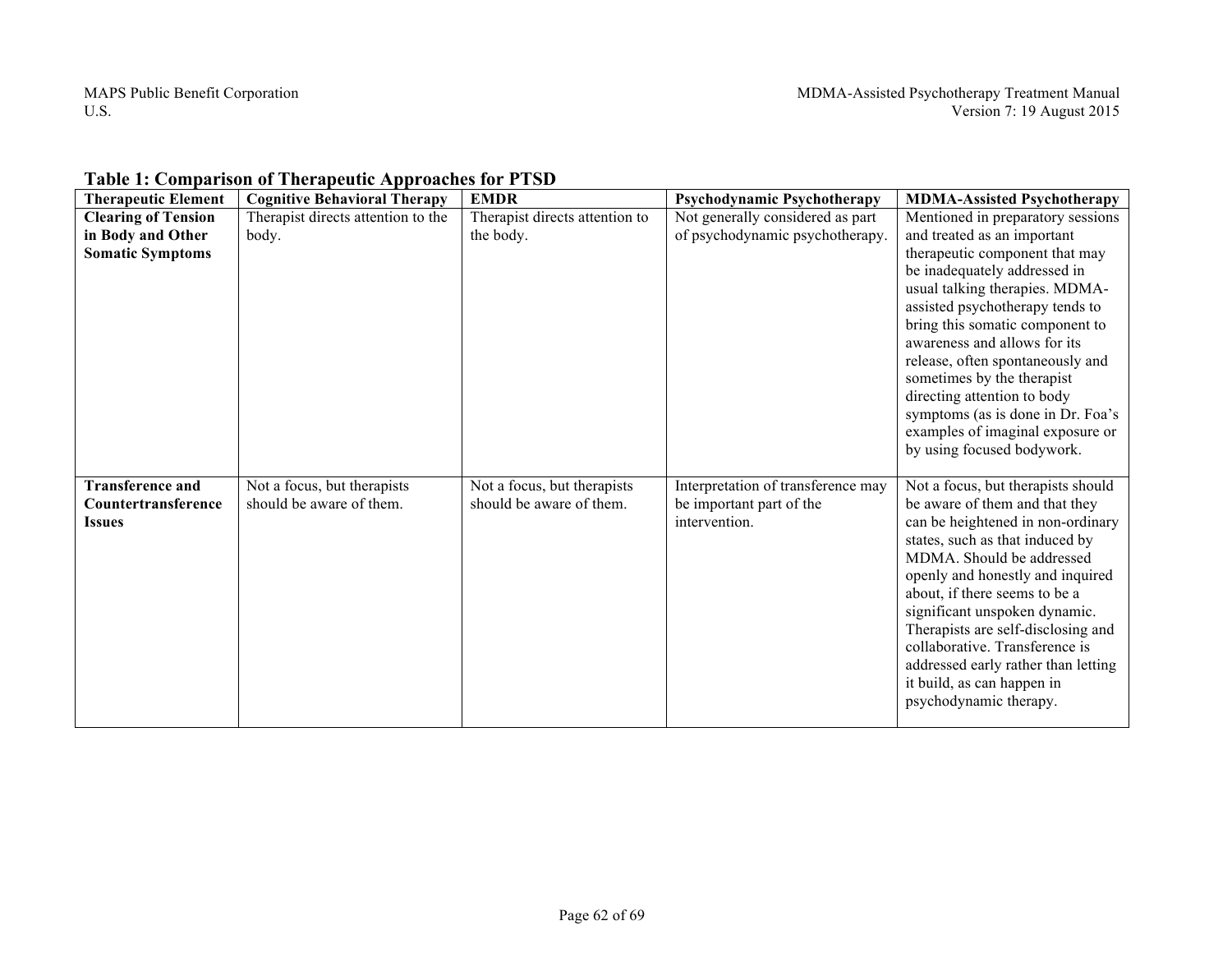| <b>Therapeutic Element</b>                                                                                                                                                                          | <b>Cognitive Behavioral Therapy</b>                                                                                                                                                                                                                                                                                                                      | <b>EMDR</b>                                             | Psychodynamic Psychotherapy                                      | <b>MDMA-Assisted Psychotherapy</b>                                                                                                                                                                                                                                                                                                                       |
|-----------------------------------------------------------------------------------------------------------------------------------------------------------------------------------------------------|----------------------------------------------------------------------------------------------------------------------------------------------------------------------------------------------------------------------------------------------------------------------------------------------------------------------------------------------------------|---------------------------------------------------------|------------------------------------------------------------------|----------------------------------------------------------------------------------------------------------------------------------------------------------------------------------------------------------------------------------------------------------------------------------------------------------------------------------------------------------|
| <b>Difficulties with</b><br>Therapeutic Alliance,<br>a Possible Obstacle to<br><b>Successful Treatment</b>                                                                                          | Time and attention are given to<br>developing alliance, with some<br>limitations in time-limited<br>therapeutic protocols [1]. (Dr.<br>Foa recommends nine sessions<br>with the possibility of three more<br>and mentions that, "there is a<br>point of diminishing returns"<br>with patients who have not<br>responded to that course of<br>treatment.) | Time and attention are given<br>to developing alliance. | Time and attention are given to<br>developing alliance.          | Time and attention to are given to<br>developing alliance. Both the set<br>and setting of the treatment model<br>and the effects of MDMA<br>promote a sense of trust and<br>therefore development of a<br>therapeutic alliance in a relatively<br>short time.                                                                                            |
| "The effect of earlier"<br>life experiences, such<br>as childhood abuse or<br>previous trauma<br>exposures " [1] as<br><b>Complicating Factors</b><br>that may Cause<br><b>Treatment Resistance</b> | May be addressed in cognitive<br>restructuring.                                                                                                                                                                                                                                                                                                          | May come up spontaneously<br>in EMDR.                   | Discussing this may be a focus of<br>psychodynamic sychotherapy. | Early experience of abuse or lack<br>of support often comes up<br>spontaneously in MDMA-assisted<br>sessions, typically with insight<br>about connections between this<br>early experience and PTSD. This<br>insight and the concomitant<br>emotional connection and<br>processing often occur with little<br>or no intervention from the<br>therapists. |

# **Table 1: Comparison of Therapeutic Approaches for PTSD**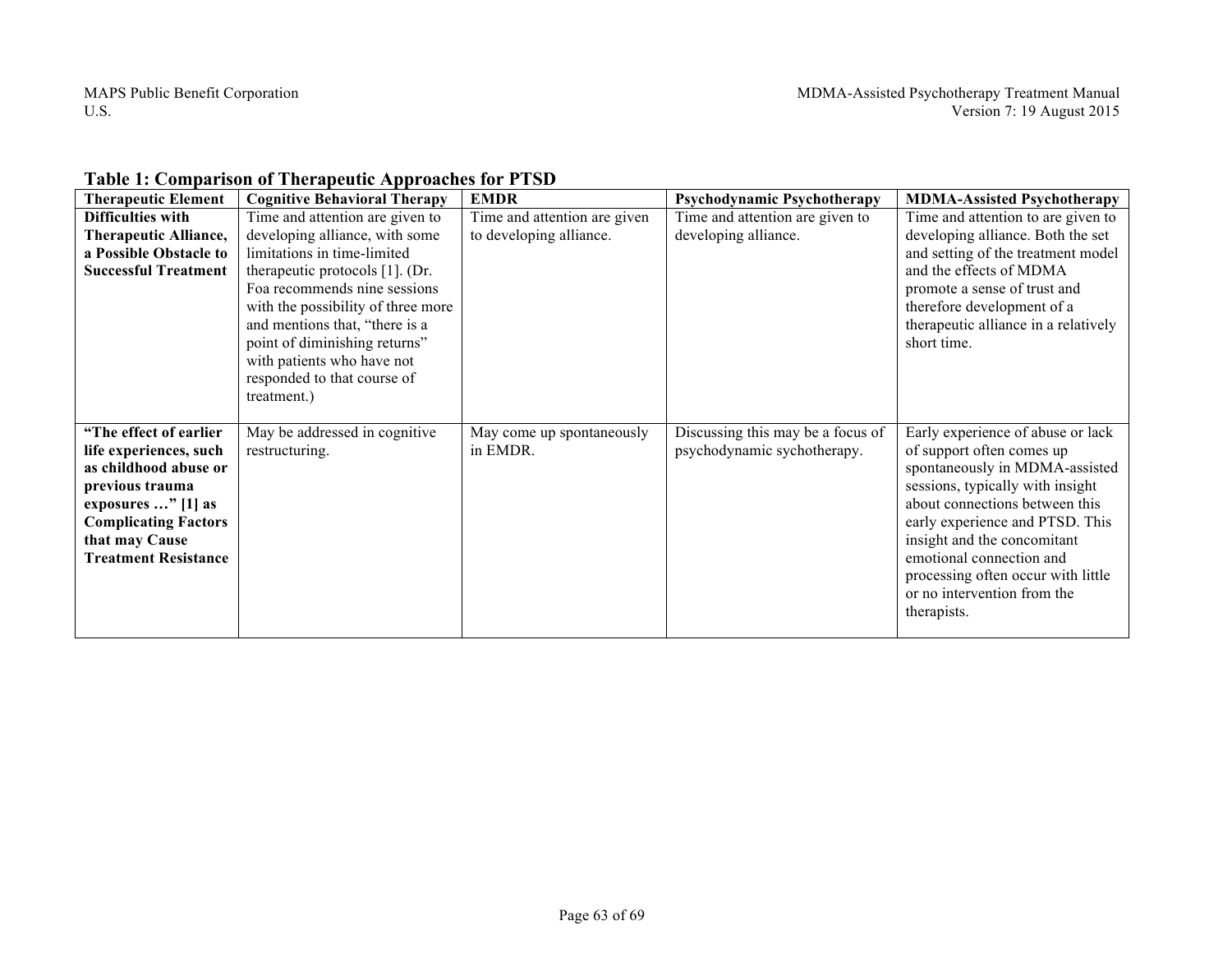## **11.2 Elements Shared by MDMA-Assisted Psychotherapy and Other Methods**

[This article originally appeared in the Spring 2013 issue of the MAPS Bulletin.]

#### **MDMA-assisted Psychotherapy – how different is it from other psychotherapy?**

"Have a big story or no story at all, but don't have a small story."

These words resonated deeply for me when I first heard them from Stan Grof over 20 years ago. They're always in the mix when I think about what we know and what we're discovering about psychological healing—even the term "psychological healing" implies a small story separating psychology from physiology, spirituality, and other possible levels of healing. In research we need to formulate and test hypotheses, which are of necessity small stories or only small parts of a much bigger story. However elegant and illuminating our hypotheses may be, there is the danger that they will become conceptual traps limiting our capacity to observe and respond to the unexpected. A comprehensive understanding of the human psyche remains elusive and is no doubt far beyond any of our limited hypotheses.

For me, doing MDMA research in a rigorous, scientific way always involves a tension between striving to understand and not needing to understand. The ongoing challenge is to balance my intention not to be attached to any story at all—to be open and receptive to unexpected discoveries when we're sitting with people in MDMA-assisted psychotherapy sessions—with the inescapable and potentially fruitful propensity of my rational mind to weave new discoveries into our evolving understanding of therapeutic methods and mechanisms. Without losing sight of this compelling tension, which is inherent to some degree in any psychotherapy, I want to discuss some of the similarities and differences between MDMA-assisted psychotherapy and other approaches to psychotherapy for Posttraumatic Stress Disorder (PTSD).

No one knows how any psychiatric treatment, psychotherapy, or psychopharmacology actually works, even when we understand the essential elements or many of the physiologic effects. MDMA-assisted psychotherapy is especially complicated in this regard because it combines psychotherapy and psychopharmacology. There are many papers describing MDMA's effects in the brain and the rest of the body, and some speculating on the mechanisms of its therapeutic effects, but there are no published studies designed to test hypotheses about pharmacological and psychotherapeutic mechanisms of MDMA-assisted psychotherapy. MAPS-sponsored studies thus far are designed to measure safety and effectiveness, but not to determine mechanism of action. As funding allows, we hope to investigate potential mechanisms by adding neuroimaging and other physiologic measures to future protocols. In addition, other researchers are beginning to conduct qualitative analyses of our session recordings in attempts to discover more about the psychotherapeutic process involved. In the meantime, our observations about possible therapeutic mechanisms are speculative, based on clinical observations during MDMA research sessions and limited in precision by the complexity of the process.

Psychotherapy exerts effects on many levels, emotional, cognitive, physical, energetic, and spiritual. The course of therapy is determined by the individual's own inner healing intelligence interacting with facilitation by the therapists in the context of the therapeutic relationship. In MDMA-assisted psychotherapy, the direct pharmacologic effects of MDMA are occurring in conjunction with this complex psychotherapeutic process, hopefully acting as a catalyst to its healing potential. Further, this interaction is a two-way street: Neurophysiologic effects influence psychotherapy and psychotherapy itself changes the brain. At this stage no discussion of the therapeutic elements involved can encompass more than part of the picture. We can learn from this reductionism but should be careful not to "confuse the map with the territory." We strive to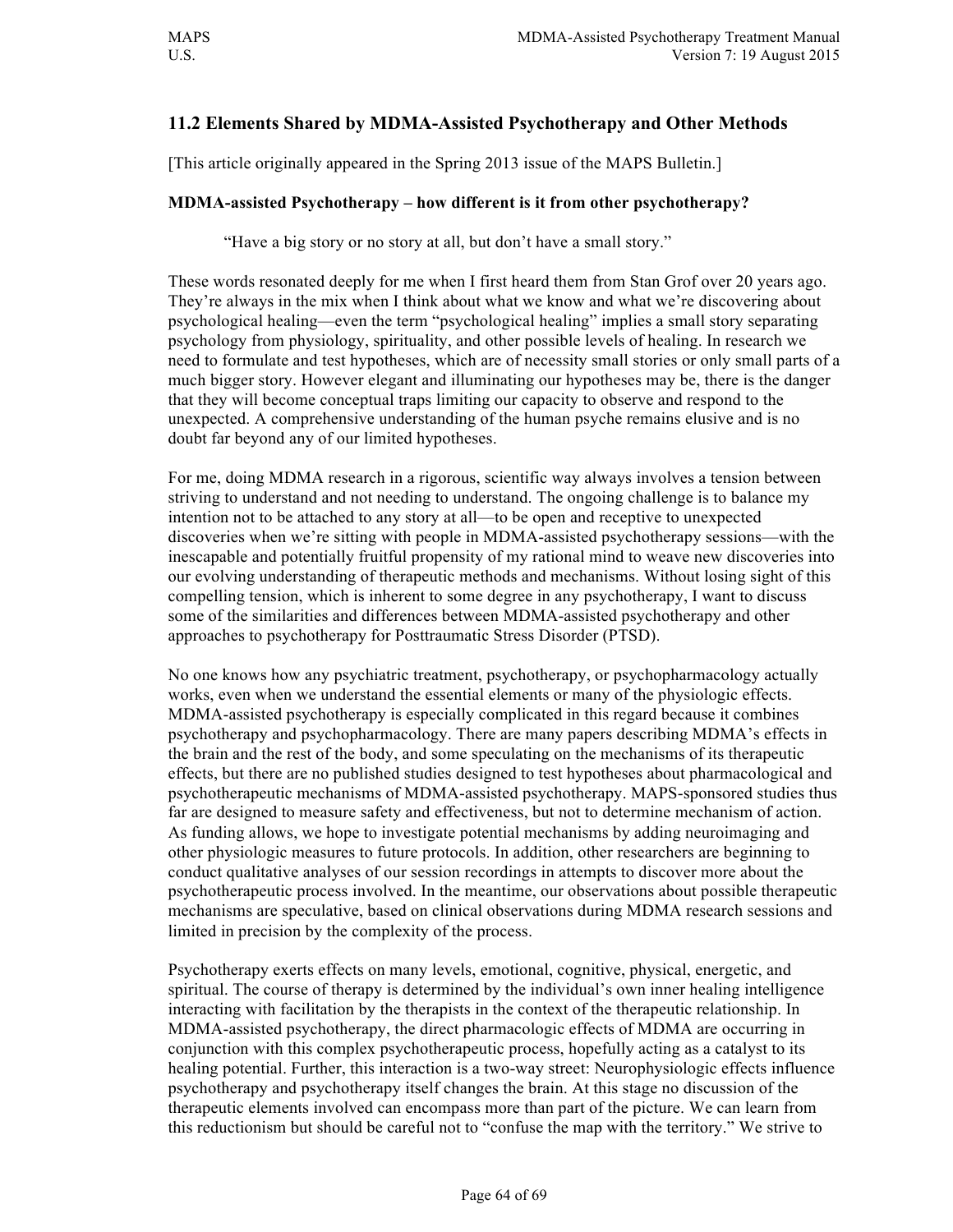do rigorous science without losing sight of the remarkable richness of the process as we observe and participate in it.

My wife Annie and I have had the opportunity to act as co-therapists in MDMA-assisted psychotherapy for PTSD in our first MAPS-sponsored study completed in 2008 and our ongoing study with veterans, firefighters, and police officers suffering from chronic PTSD. We've also learned from many others by reading and sharing observations and insights with other researchers: Jose Carlos Bouso, Marcela Ot'alora, Peter Oehen, and Verena Widmer, who have done or are doing similar studies, and with George Greer, Reque Tolbert, Stanislav Grof, Ralph Metzner, Torsten Passie, and others who had experience doing MDMA-assisted psychotherapy before it became a scheduled compound. The comparisons I draw below are based on these opportunities to learn about MDMA-assisted psychotherapy contrasted with my training and clinical experience using other methods over the years.

\*\*\*

At first glance, MDMA-assisted psychotherapy looks very different from any conventional treatment: participants lying on a futon, sometimes with eyeshades and headphones listening to music with male and female therapists sitting on either side for at least eight hours (not exactly the approach I was taught in psychiatry residency, though very much like the approach we learned in the Grof Transpersonal Training). Despite these obvious dramatic differences, with a closer look most therapists would recognize that MDMA-assisted psychotherapy includes familiar elements that play important roles in the beneficial effects of other models of therapy. This is not surprising since each approach, in the context of a therapeutic relationship, is stimulating access to the individual's innate, universal healing capacity. Many of the therapeutic elements that are directly elicited by therapists in more established methods occur spontaneously with the less directive approach we use in MDMA-assisted therapy.

## **Element 1: Establishing a Safe and Supportive Therapeutic Setting and a Mindset Conducive to Healing**

These are essential elements of any safe and effective treatment for PTSD. At the outset of all established therapies and in the introductory sessions preceding MDMA-assisted therapy, therapists play an active role in establishing a therapeutic alliance. In order to safely proceed, therapists must assess and possibly augment a client's support systems and their own resources for affect management and self-care. People with PTSD often have difficulty trusting, so trauma therapists of all kinds know that the therapeutic alliance and the client's resources may be thoroughly tested during the emotional challenges of trauma processing. MDMA-assisted psychotherapy is by no means immune from these challenges, but does have a potential advantage. The effects of MDMA appear to increase the likelihood that participants will be able to maintain enough trust in the therapists and a broad enough perspective about their own inner experience to process their fears without emotionally or physically withdrawing from the therapeutic alliance.

(The sections in italics are quotes from study participants)

*"I keep getting the message from the medicine, 'trust me'. When I try to think, it doesn't work out, but when I just let the waves of fear and anxiety come up it feels like the medicine is going in and getting them, bringing them up, and then they dissipate."*

*"Without the study I don't think I could have ever dug down deep, I was so afraid of the fear."*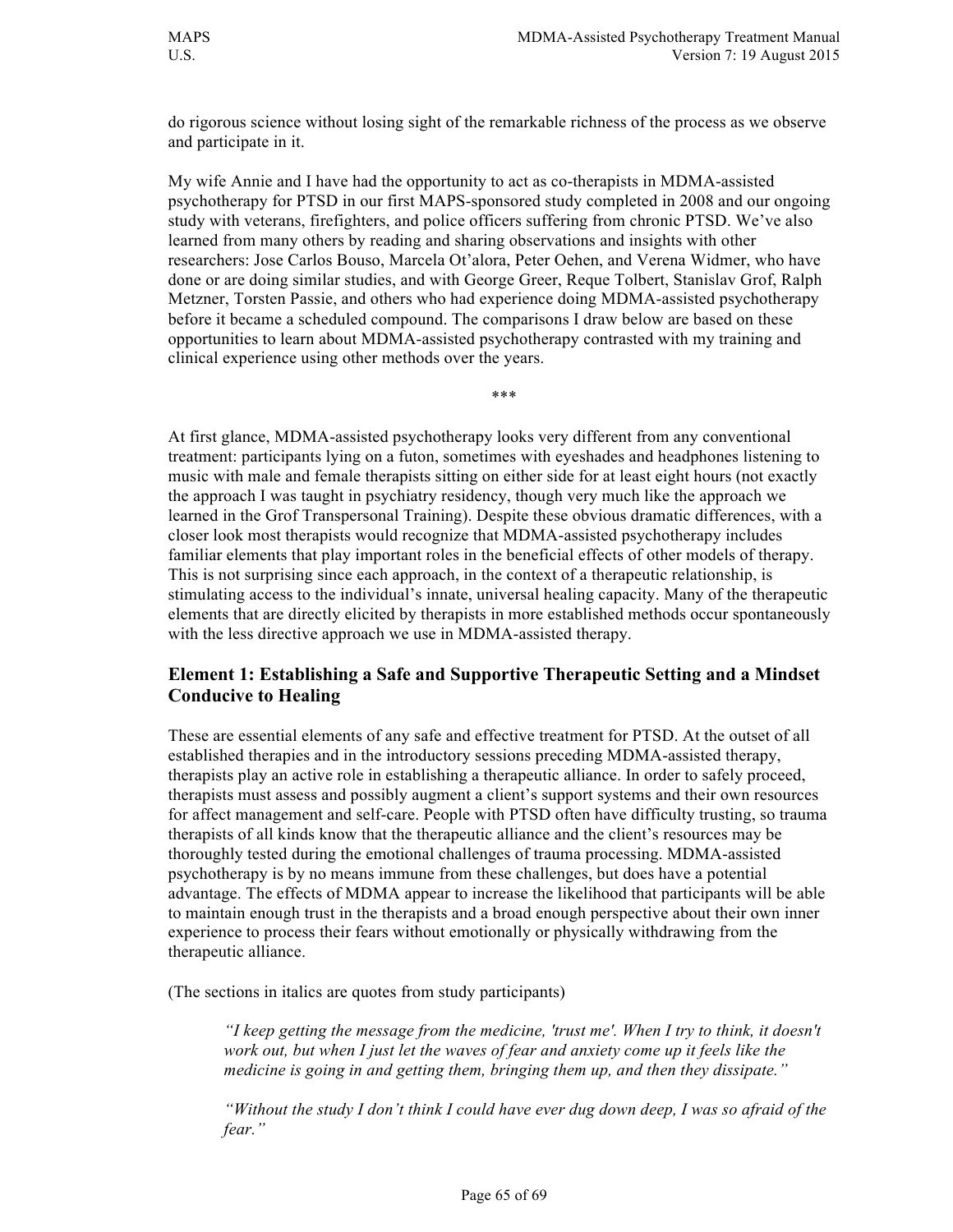*"Maybe one of the things the drug does is let your mind relax and get out of the way because the mind is so protective about the injury."*

### **Element 2: Anxiety Management Training (AMT)/Stress Inoculation Training (SIT)**

Any psychotherapy that involves revisiting and processing trauma is likely to temporarily increase anxiety and other powerful emotions, so participants should have tools for managing symptom exacerbations as needed throughout the course of therapy. Cognitive Behavioral Therapy (CBT), including Prolonged Exposure (PE) and others, usually includes teaching a relaxation method at the outset. Eye Movement Desensitization and Reprocessing (EMDR) calls for this as well, often using guided visualizations. During introductory sessions in MDMAassisted psychotherapy we teach mindful diaphragmatic breathing or reinforce any other method the participant may have found effective. It's important not to underestimate the degree to which participants in MDMA-assisted psychotherapy for PTSD may need and benefit from ongoing support during the integration period in the days and weeks following MDMA-assisted sessions. MDMA catalyzes deeper processing during MDMA-assisted sessions, so it often requires closer attention to the challenges of integrating these deep experiences into everyday consciousness and daily life.

*"Now that the medicine has worn off I sometimes feel guilty for saying the things I did about my parents not being emotionally available. I know it wasn't about blame, but there's still that judging voice that says we don't talk about any of this."*

*"I got a glimpse of more of what I'm capable of growing into…I'm motivated to keep practicing openness until it gets more developed."* 

#### **Element 3: Exposure Therapy**

Revisiting traumatic experiences during therapy is a mainstay of Prolonged Exposure, Cognitive Processing, and other types of Cognitive Behavioral Therapy for PTSD. In these models, "imaginal exposure" is accomplished by asking the participant to repeatedly read or recite an account of their traumatic experience. Likewise, EMDR starts with a "target," usually an image, associated with a traumatic event that carries an emotional charge and associated negative cognitions.

In MDMA-assisted psychotherapy we have an agreement with participants that the therapists can bring up the index trauma at some point during each MDMA-assisted session if it does not come up spontaneously, but in almost 100 MDMA research sessions to date, we have never had to do so. The trauma always comes up, and we think it is preferable to allow it to come up at whatever time and in whatever way it does so spontaneously for each individual. This is in keeping with the principle that the optimal tactic is for the therapists and the participant to approach each session with a largely non-directive stance, or "beginner's mind," in order to allow the individual's own healing intelligence to determine which course the session will take. At some point in the session this will result in a form of exposure therapy in which MDMA acts as a catalyst by providing emotional connection, increased clarity about trauma memories, and a sense of confidence that painful experiences can be revisited and processed without becoming overwhelming. In many cases this imaginal exposure occurs early in the session, but sometimes it comes up only after affirming experiences have provided greater inner strength from which to face the trauma memories. These affirming experiences are important elements of the therapy and we encourage participants to accept them as such, rather than assume, as some participants do, that facing pain is the only productive use of the time.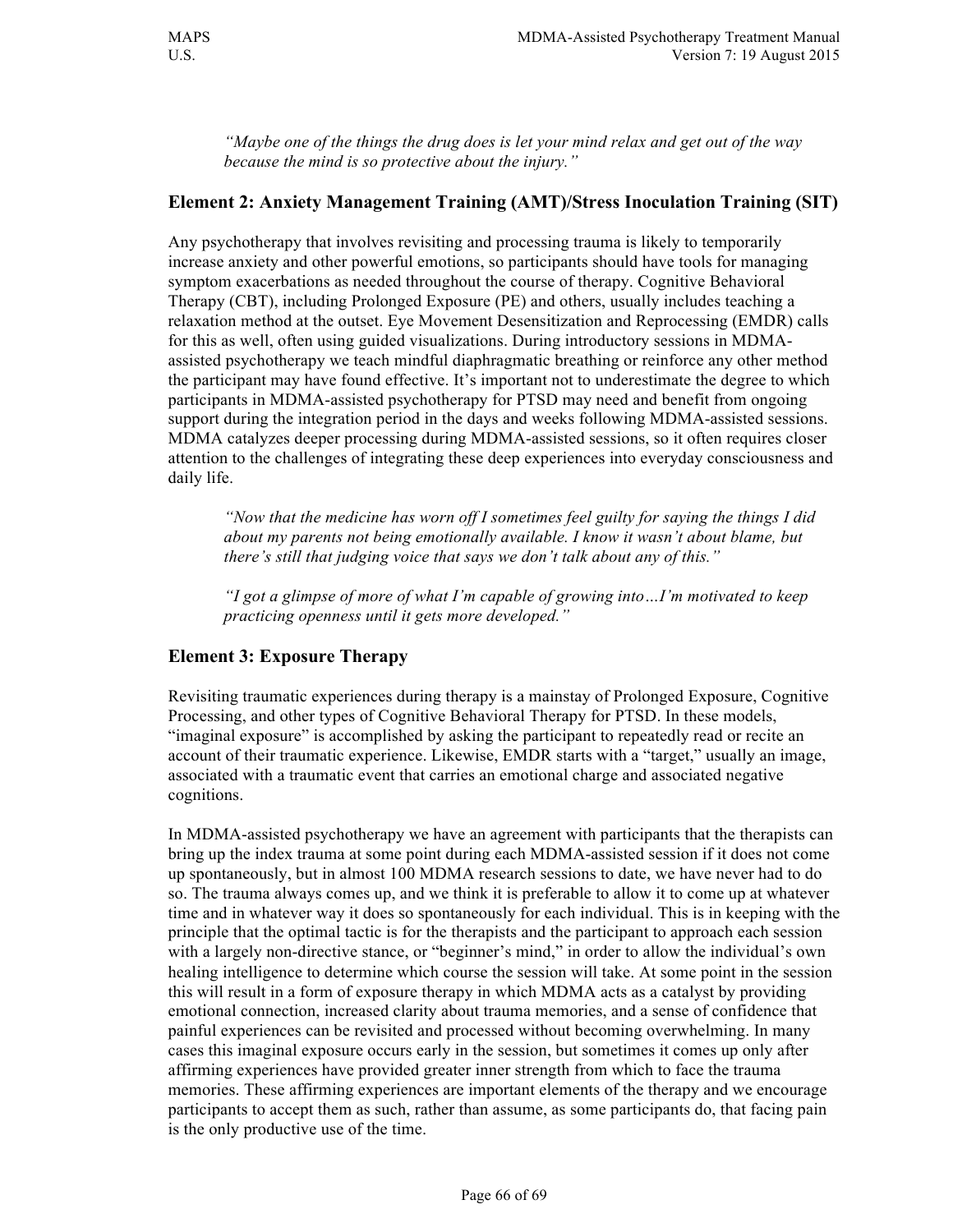*"I had never before felt what I felt today in terms of loving connection. I'm not sure I can reach it again without MDMA but I'm not without hope that it's possible. Maybe it's like having an aerial map so now I know there's a trail."*

*"The medicine just brought me a folder. I'm sitting at this big desk in a comfortable chair and the medicine goes and then rematerializes in physical form bringing me the next thing—this is a folder with my service record. It says I need to review it and talk to you about it from the beginning so it can be properly filed."*

*"It's like, every time I go inside I see flowers and I pick one, and that's the thing to work on next. And there are things that are hard to take, but each time I move through them it feels so much better."*

*"I realize I'm not trying to break through anything. It has to be softly opening. With the medicine nothing felt forced. I know I'm going to have to feel the feelings and there's still fear that the grief will be overwhelming, and I know feelings are unpredictable and the currents can be swirly, but yesterday when I put my toe in it felt so wonderful to feel. I remember every detail, it's a pristine, pristine image."*

*"It wasn't an easy experience but it was so worth it. It was a very spiritual experience, very expansive. I feel a sense of calm and stability now."*

## **Element 4: Cognitive Restructuring**

Cognitive Behavioral therapy teaches people to recognize negative thoughts and beliefs and cognitive distortions, to challenge them using the Socratic method and then modify them by arriving at a rational response. In EMDR the approach is largely nondirective and cognitive restructuring often occurs spontaneously, sometimes catalyzed by the therapist adding a "cognitive interweave" if needed. In psychodynamic therapy, with the help of interpretations from the therapist, clients come to understand the meaning of traumatic experiences and the associated reactions and beliefs based on developmental history and prior relationships and psychological conflicts.

In MDMA-assisted psychotherapy, cognitive restructuring may result from dialogue with the therapists using elements of CBT, psychodynamic therapy, and other methods according to the individual therapists' training and experience as allowed for in our research Treatment Manual [available at maps.org]. In addition, the effects of MDMA can lead to profound insights about cognitive distortions with little or no intervention from the therapists. Our largely nondirective approach often results in spontaneous cognitive restructuring resulting from qualities engendered by MDMA: increased mental clarity, confidence, and the courage to look honestly at oneself.

*"I feel like I'm walking in a place I've needed to go for so long and just didn't know how to get there. I feel like I know myself better than I ever have before. Now I know I'm a normal person. I've been through some bad stuff, but…those are things that happened to me, not who I am…This is me, the medicine helps, but this is in me."*

#### **Element 5: Transference and Countertransference**

These terms refer respectively to the feelings that arise in the client toward the therapists and vice versa, as they are unconsciously influenced by earlier experience, especially childhood experiences with parents. Awareness of these feelings is important in any psychotherapy and is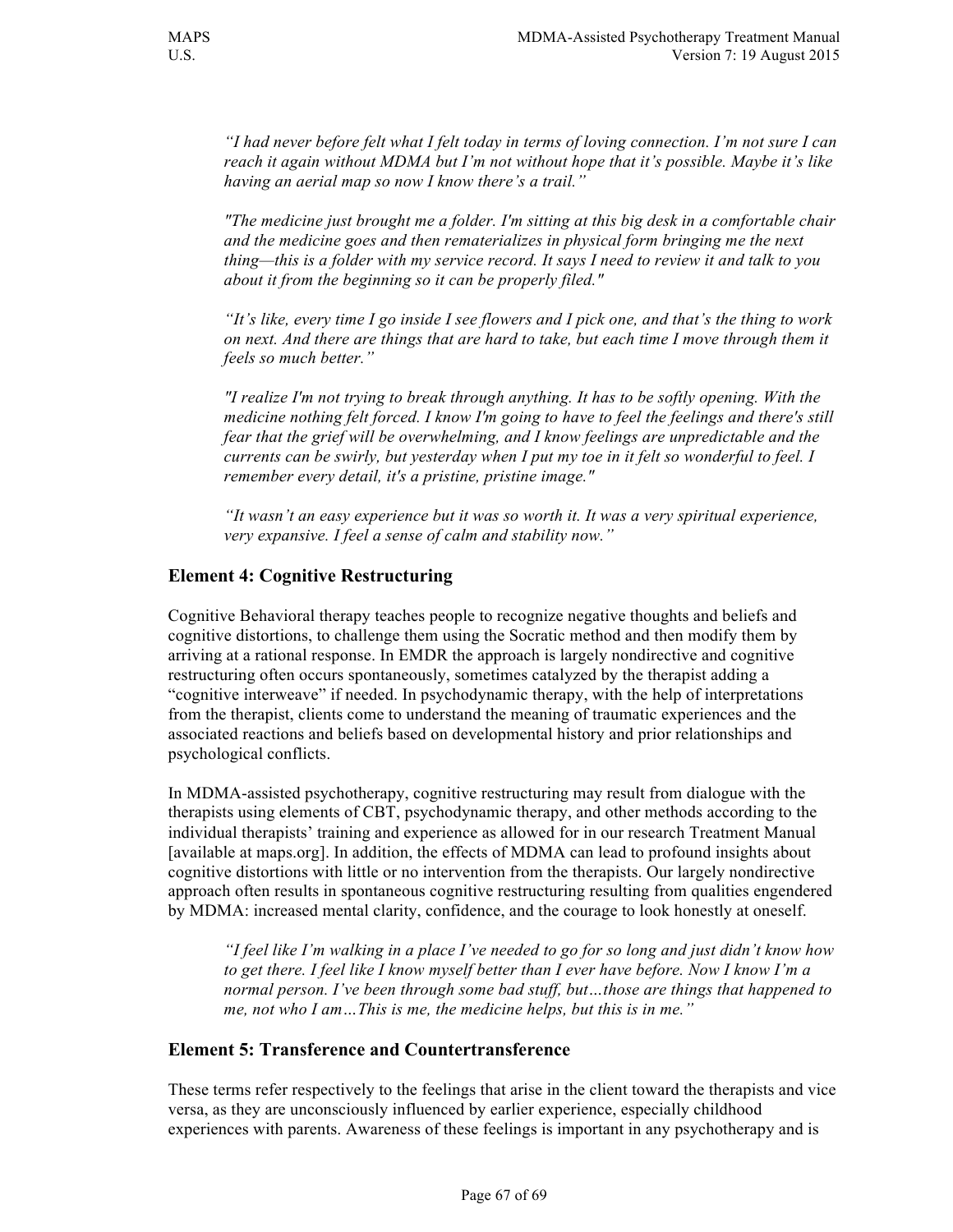specifically addressed in psychodynamic psychotherapy, aimed at making the unconscious conscious as this becomes tolerable in the course of therapy. In MDMA-assisted psychotherapy we discuss transference and countertransference in the introductory sessions in preparation for the

fact that these feelings can be considerably heightened by MDMA and the setting of all-day sessions. We introduce them as normal phenomena that provide an opportunity for discovering and processing previously unconscious material in the present moment.

We know that participants taking MDMA can be exquisitely sensitive to verbal and nonverbal expression from the therapists, and we encourage honesty and openness about any feelings that arise. We make explicit our intention to be forthcoming about any questions participants may have about us and not to take it personally if they are angry or displeased in reaction to anything we say or do. MDMA may make the unconscious conscious at a rapid rate while also increasing the participant's capacity to acknowledge and discuss transference issues and to tolerate and benefit from this faster rate of change. At the same time the therapists are challenged to be aware of their own reactions and to be honestly and empathically engaged with the participant from moment to moment. Happily, if the therapists are honest about their own limitations and blind spots the participant taking MDMA is likely to be empathic toward them.

*"OK, I'm ready to talk to you now Michael. Have you noticed that every time I've talked to you before I've tried to impress you with how smart I am? That's what I did with my father because he was smart and wasn't around much. Now I'm ready to have a real conversation with you."*

#### **Element 6: Working with the Multiplicity of the Psyche**

The human psyche is not unitary; we all have different parts. This phenomenon is widely recognized, but in psychiatry the terminology and theories about it are far from unified. Nevertheless, I think "dissociation," "parts," "sub-personalities," "selves," and "complexes" are all referring to the same or to overlapping phenomenon. When manifestations of multiplicity are on the extreme end of the spectrum they're called Dissociative Identity Disorder (formerly Multiple Personality Disorder). In the soon-to-be-released DSM-V there will be a new "dissociative subtype" of PTSD—a recognition that people with PTSD often have increased levels of dissociation or blending with their parts.

Several psychotherapy models recognize multiplicity as a normal phenomenon (though problematic at the more extreme ranges of the spectrum), and provide specific methods for working with it therapeutically. These models include Psychosynthesis, Voice Dialogue, and Internal Family Systems Therapy (IFS). In our experience, MDMA in a therapeutic setting often raises awareness of different "parts" of the psyche and simultaneously brings forth more "selfenergy" to allow exploration of the parts with greater compassion and clarity ("parts" and "selfenergy" are IFS terms; other models would describe the same phenomenon somewhat differently). We've been conducting a small internal pilot study within our current study of veterans, firefighters, and police officers with PTSD, tracking how often awareness of parts comes up. Our preliminary analysis reveals that study participants have spontaneously brought up their awareness of different parts of themselves in 81% of the MDMA-assisted sessions, and greater understanding and acceptance of these parts have often been important elements in the therapeutic process.

*"I realize that part of me is not a monster, he's a warrior, a valuable part of me, and he needs healing too."* (paraphrased)